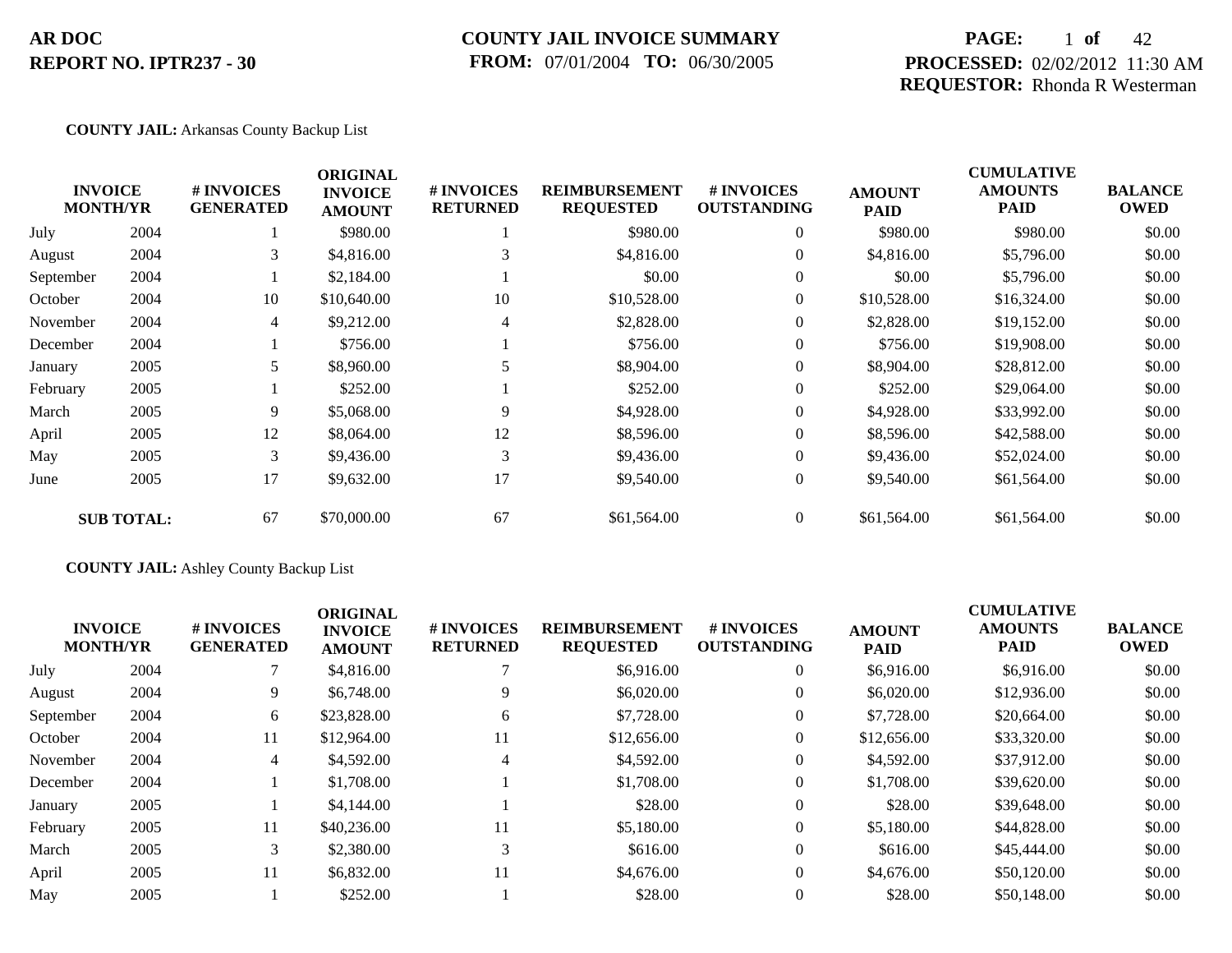### **COUNTY JAIL:** Ashley County Backup List

|      | <b>INVOICE</b><br><b>MONTH/YR</b> | # INVOICES<br><b>GENERATED</b> | <b>ORIGINAL</b><br><b>INVOICE</b><br><b>AMOUNT</b> | # INVOICES<br><b>RETURNED</b> | <b>REIMBURSEMENT</b><br><b>REQUESTED</b> | # INVOICES<br><b>OUTSTANDING</b> | <b>AMOUNT</b><br><b>PAID</b> | <b>CUMULATIVE</b><br><b>AMOUNTS</b><br><b>PAID</b> | <b>BALANCE</b><br><b>OWED</b> |
|------|-----------------------------------|--------------------------------|----------------------------------------------------|-------------------------------|------------------------------------------|----------------------------------|------------------------------|----------------------------------------------------|-------------------------------|
| June | 2005                              |                                | \$364.00                                           |                               | \$28.00                                  |                                  | \$28.00                      | \$50,176.00                                        | \$0.00                        |
|      | <b>SUB TOTAL:</b>                 | 66                             | \$108,864.00                                       | 66                            | \$50,176.00                              |                                  | \$50,176.00                  | \$50,176.00                                        | \$0.00                        |

**COUNTY JAIL:** Baxter County Backup List

|           |                                   |                                | <b>ORIGINAL</b>                 |                                     |                                          |                                  |                              | <b>CUMULATIVE</b>      |                               |
|-----------|-----------------------------------|--------------------------------|---------------------------------|-------------------------------------|------------------------------------------|----------------------------------|------------------------------|------------------------|-------------------------------|
|           | <b>INVOICE</b><br><b>MONTH/YR</b> | # INVOICES<br><b>GENERATED</b> | <b>INVOICE</b><br><b>AMOUNT</b> | <b>#INVOICES</b><br><b>RETURNED</b> | <b>REIMBURSEMENT</b><br><b>REQUESTED</b> | # INVOICES<br><b>OUTSTANDING</b> | <b>AMOUNT</b><br><b>PAID</b> | <b>AMOUNTS</b><br>PAID | <b>BALANCE</b><br><b>OWED</b> |
| July      | 2004                              |                                | \$6,608.00                      |                                     | \$2,548.00                               | $\overline{0}$                   | \$2,548.00                   | \$2,548.00             | \$0.00                        |
| September | 2004                              |                                | \$4,172.00                      |                                     | \$4,172.00                               | $\overline{0}$                   | \$4,172.00                   | \$6,720.00             | \$0.00                        |
| October   | 2004                              | 5                              | \$3,836.00                      |                                     | \$3,836.00                               | $\overline{0}$                   | \$3,836.00                   | \$10,556.00            | \$0.00                        |
| November  | 2004                              |                                | \$896.00                        |                                     | \$896.00                                 | $\overline{0}$                   | \$896.00                     | \$11,452.00            | \$0.00                        |
| December  | 2004                              | 6                              | \$4,116.00                      | 6                                   | \$2,744.00                               | $\overline{0}$                   | \$2,744.00                   | \$14,196.00            | \$0.00                        |
| January   | 2005                              | 7                              | \$39,256.00                     |                                     | \$2,296.00                               | $\overline{0}$                   | \$2,296.00                   | \$16,492.00            | \$0.00                        |
| February  | 2005                              |                                | \$84.00                         |                                     | \$84.00                                  | $\overline{0}$                   | \$84.00                      | \$16,576.00            | \$0.00                        |
| March     | 2005                              |                                | \$616.00                        |                                     | \$616.00                                 | $\overline{0}$                   | \$616.00                     | \$17,192.00            | \$0.00                        |
| April     | 2005                              |                                | \$6,188.00                      |                                     | \$2,632.00                               | $\overline{0}$                   | \$2,632.00                   | \$19,824.00            | \$0.00                        |
| May       | 2005                              | 3                              | \$9,828.00                      | $\mathcal{R}$                       | \$588.00                                 | $\overline{0}$                   | \$588.00                     | \$20,412.00            | \$0.00                        |
| June      | 2005                              |                                | \$1,176.00                      |                                     | \$1,176.00                               | $\overline{0}$                   | \$1,176.00                   | \$21,588.00            | \$0.00                        |
|           | <b>SUB TOTAL:</b>                 | 44                             | \$76,776.00                     | 44                                  | \$21,588.00                              | $\overline{0}$                   | \$21,588.00                  | \$21,588.00            | \$0.00                        |

#### **COUNTY JAIL:** Benton County Backup List

| <b>INVOICE</b><br><b>MONTH/YR</b> |      | <b>#INVOICES</b><br><b>GENERATED</b> | ORIGINAL<br><b>INVOICE</b><br><b>AMOUNT</b> | <b># INVOICES</b><br><b>RETURNED</b> | <b>REIMBURSEMENT</b><br><b>REOUESTED</b> | # INVOICES<br><b>OUTSTANDING</b> | <b>AMOUNT</b><br><b>PAID</b> | <b>CUMULATIVE</b><br><b>AMOUNTS</b><br><b>PAID</b> | <b>BALANCE</b><br><b>OWED</b> |
|-----------------------------------|------|--------------------------------------|---------------------------------------------|--------------------------------------|------------------------------------------|----------------------------------|------------------------------|----------------------------------------------------|-------------------------------|
| July                              | 2004 | 35                                   | \$31,332.00                                 | 35                                   | \$30,240.00                              |                                  | \$30,240.00                  | \$30,240.00                                        | \$0.00                        |
| August                            | 2004 | 21                                   | \$32,620.00                                 | 21                                   | \$31,892.00                              |                                  | \$31,892.00                  | \$62,132.00                                        | \$0.00                        |
| September                         | 2004 | 28                                   | \$36,512.00                                 | 28                                   | \$36,036.00                              |                                  | \$36,036.00                  | \$98,168,00                                        | \$0.00                        |
| October                           | 2004 | 39                                   | \$56,980.00                                 | 39                                   | \$54,320.00                              |                                  | \$54,320.00                  | \$152,488.00                                       | \$0.00                        |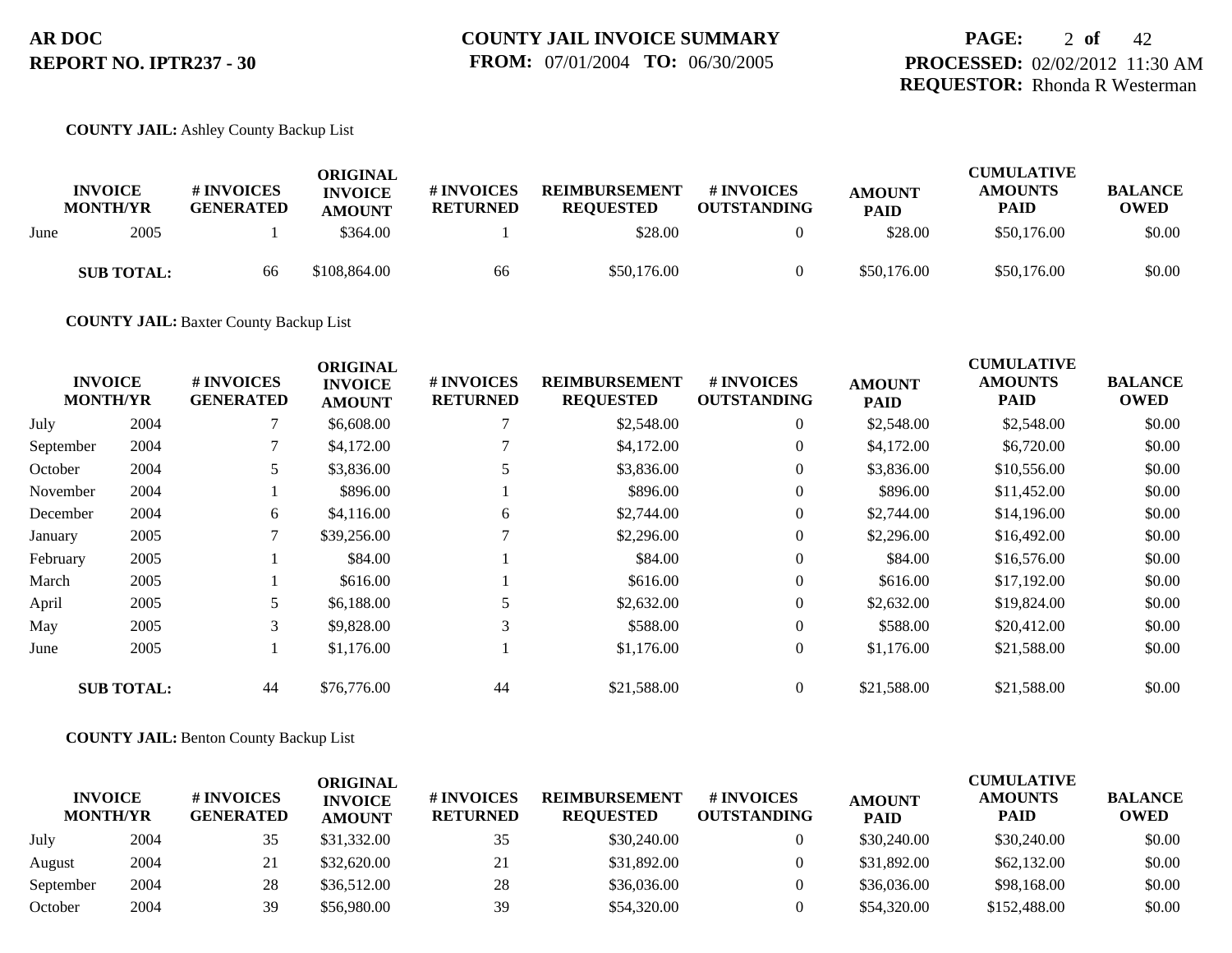## **PAGE:** 3 **of** 42 **PROCESSED:** 02/02/2012 11:30 AM **REQUESTOR:** Rhonda R Westerman

#### **COUNTY JAIL:** Benton County Backup List

|          | <b>INVOICE</b><br><b>MONTH/YR</b> | # INVOICES<br><b>GENERATED</b> | <b>ORIGINAL</b><br><b>INVOICE</b><br><b>AMOUNT</b> | # INVOICES<br><b>RETURNED</b> | <b>REIMBURSEMENT</b><br><b>REQUESTED</b> | <b>#INVOICES</b><br><b>OUTSTANDING</b> | <b>AMOUNT</b><br><b>PAID</b> | <b>CUMULATIVE</b><br><b>AMOUNTS</b><br><b>PAID</b> | <b>BALANCE</b><br><b>OWED</b> |
|----------|-----------------------------------|--------------------------------|----------------------------------------------------|-------------------------------|------------------------------------------|----------------------------------------|------------------------------|----------------------------------------------------|-------------------------------|
| November | 2004                              | 17                             | \$30,492.00                                        | 17                            | \$27,496.00                              | $\overline{0}$                         | \$27,496.00                  | \$179,984.00                                       | \$0.00                        |
| December | 2004                              | 31                             | \$43,680.00                                        | 31                            | \$37,660.00                              | $\overline{0}$                         | \$37,660.00                  | \$217,644.00                                       | \$0.00                        |
| January  | 2005                              | 20                             | \$35,420.00                                        | 20                            | \$30,576.00                              | $\overline{0}$                         | \$30,576.00                  | \$248,220.00                                       | \$0.00                        |
| February | 2005                              | 33                             | \$29,960.00                                        | 33                            | \$23,296.00                              | $\overline{0}$                         | \$23,296.00                  | \$271,516.00                                       | \$0.00                        |
| March    | 2005                              | 9                              | \$8,316.00                                         | 9                             | \$7,840.00                               | $\overline{0}$                         | \$7,840.00                   | \$279,356.00                                       | \$0.00                        |
| April    | 2005                              | 23                             | \$22,708.00                                        | 23                            | \$22,624.00                              | $\overline{0}$                         | \$22,624.00                  | \$301,980.00                                       | \$0.00                        |
| May      | 2005                              | 27                             | \$30,184.00                                        | 27                            | \$20,832.00                              | $\overline{0}$                         | \$20,832.00                  | \$322,812.00                                       | \$0.00                        |
| June     | 2005                              | $\overline{2}$                 | \$17,556.00                                        | $\overline{c}$                | \$504.00                                 | $\overline{0}$                         | \$504.00                     | \$323,316.00                                       | \$0.00                        |
|          | <b>SUB TOTAL:</b>                 | 285                            | \$375,760.00                                       | 285                           | \$323,316.00                             | $\Omega$                               | \$323,316.00                 | \$323,316.00                                       | \$0.00                        |

#### **COUNTY JAIL:** Boone County Backup List

|           | <b>INVOICE</b><br><b>MONTH/YR</b> | # INVOICES<br><b>GENERATED</b> | <b>ORIGINAL</b><br><b>INVOICE</b><br><b>AMOUNT</b> | # INVOICES<br><b>RETURNED</b> | <b>REIMBURSEMENT</b><br><b>REQUESTED</b> | # INVOICES<br><b>OUTSTANDING</b> | <b>AMOUNT</b><br><b>PAID</b> | <b>CUMULATIVE</b><br><b>AMOUNTS</b><br>PAID | <b>BALANCE</b><br><b>OWED</b> |
|-----------|-----------------------------------|--------------------------------|----------------------------------------------------|-------------------------------|------------------------------------------|----------------------------------|------------------------------|---------------------------------------------|-------------------------------|
| July      | 2004                              | 4                              | \$3,696.00                                         | $\overline{4}$                | \$3,696.00                               | $\overline{0}$                   | \$3,696.00                   | \$3,696.00                                  | \$0.00                        |
| August    | 2004                              | 3                              | \$420.00                                           | 3                             | \$420.00                                 | $\overline{0}$                   | \$420.00                     | \$4,116.00                                  | \$0.00                        |
| September | 2004                              |                                | \$700.00                                           |                               | \$700.00                                 | $\overline{0}$                   | \$700.00                     | \$4,816.00                                  | \$0.00                        |
| October   | 2004                              | 5                              | \$3,752.00                                         |                               | \$3,752.00                               | $\overline{0}$                   | \$3,752.00                   | \$8,568.00                                  | \$0.00                        |
| November  | 2004                              | 3                              | \$1,764.00                                         | 3                             | \$1,764.00                               | $\overline{0}$                   | \$1,764.00                   | \$10,332.00                                 | \$0.00                        |
| December  | 2004                              | 4                              | \$3,584.00                                         | 4                             | \$3,584.00                               | $\overline{0}$                   | \$3,584.00                   | \$13,916.00                                 | \$0.00                        |
| January   | 2005                              | 4                              | \$2,352.00                                         | 4                             | \$2,352.00                               | $\overline{0}$                   | \$2,352.00                   | \$16,268.00                                 | \$0.00                        |
| February  | 2005                              | 5                              | \$18,368.00                                        |                               | \$3,388.00                               | $\overline{0}$                   | \$3,388.00                   | \$19,656.00                                 | \$0.00                        |
| March     | 2005                              | 8                              | \$2,968.00                                         | 8                             | \$2,940.00                               | $\overline{0}$                   | \$2,940.00                   | \$22,596.00                                 | \$0.00                        |
| April     | 2005                              | 5                              | \$1,400.00                                         |                               | \$1,372.00                               | $\overline{0}$                   | \$1,372.00                   | \$23,968.00                                 | \$0.00                        |
| May       | 2005                              | 3                              | \$644.00                                           | 3                             | \$644.00                                 | $\overline{0}$                   | \$644.00                     | \$24,612.00                                 | \$0.00                        |
| June      | 2005                              | 3                              | \$6,468.00                                         | 3                             | \$1,260.00                               | $\overline{0}$                   | \$1,260.00                   | \$25,872.00                                 | \$0.00                        |
|           | <b>SUB TOTAL:</b>                 | 48                             | \$46,116.00                                        | 48                            | \$25,872.00                              | $\overline{0}$                   | \$25,872.00                  | \$25,872.00                                 | \$0.00                        |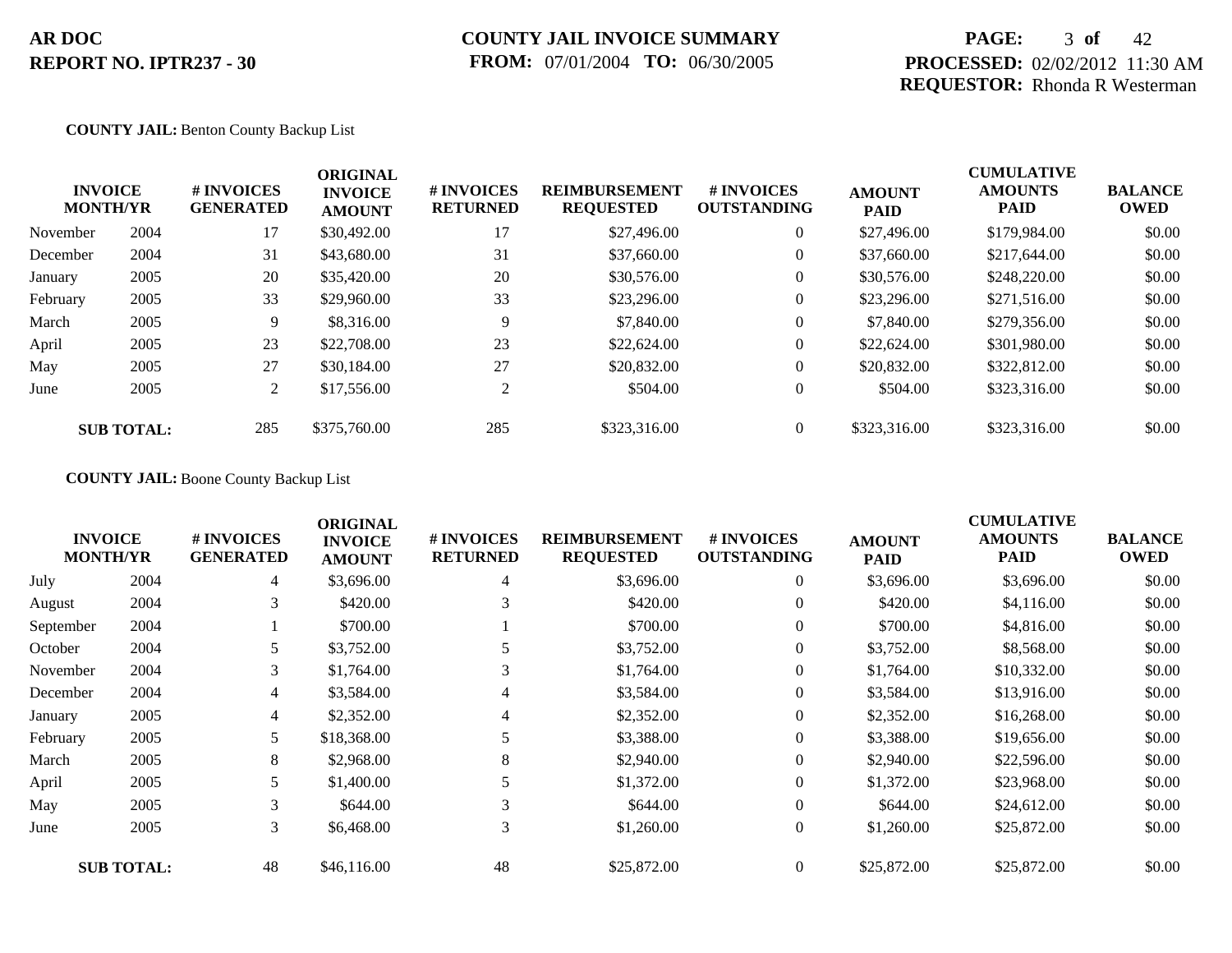## **COUNTY JAIL INVOICE SUMMARY FROM:** 07/01/2004 **TO:** 06/30/2005

## **PAGE:** 4 **of** 42 **PROCESSED:** 02/02/2012 11:30 AM **REQUESTOR:** Rhonda R Westerman

#### **COUNTY JAIL:** Bradley County Backup List

|          | <b>INVOICE</b><br><b>MONTH/YR</b> | # INVOICES<br><b>GENERATED</b> | <b>ORIGINAL</b><br><b>INVOICE</b><br><b>AMOUNT</b> | # INVOICES<br><b>RETURNED</b> | <b>REIMBURSEMENT</b><br><b>REQUESTED</b> | <b>#INVOICES</b><br><b>OUTSTANDING</b> | <b>AMOUNT</b><br><b>PAID</b> | <b>CUMULATIVE</b><br><b>AMOUNTS</b><br><b>PAID</b> | <b>BALANCE</b><br><b>OWED</b> |
|----------|-----------------------------------|--------------------------------|----------------------------------------------------|-------------------------------|------------------------------------------|----------------------------------------|------------------------------|----------------------------------------------------|-------------------------------|
| August   | 2004                              | 2                              | \$1,764.00                                         |                               | \$1,568.00                               | $\overline{0}$                         | \$1,568.00                   | \$1,568.00                                         | \$0.00                        |
| November | 2004                              | $\overline{4}$                 | \$3,556.00                                         | 4                             | \$2,716.00                               | $\overline{0}$                         | \$2,716.00                   | \$4,284.00                                         | \$0.00                        |
| December | 2004                              |                                | \$420.00                                           |                               | \$420.00                                 | $\overline{0}$                         | \$420.00                     | \$4,704.00                                         | \$0.00                        |
| January  | 2005                              |                                | \$3,948.00                                         |                               | \$3,948.00                               | $\overline{0}$                         | \$3,948.00                   | \$8,652.00                                         | \$0.00                        |
| February | 2005                              |                                | \$1,624.00                                         |                               | \$1,624.00                               | $\overline{0}$                         | \$1,624.00                   | \$10,276.00                                        | \$0.00                        |
| April    | 2005                              | 6                              | \$2,464.00                                         | 6                             | \$2,464.00                               | $\overline{0}$                         | \$2,464.00                   | \$12,740.00                                        | \$0.00                        |
| May      | 2005                              | $\overline{4}$                 | \$4,256.00                                         | 4                             | \$2,884.00                               | $\overline{0}$                         | \$2,884.00                   | \$15,624.00                                        | \$0.00                        |
| June     | 2005                              |                                | \$588.00                                           |                               | \$28.00                                  | $\overline{0}$                         | \$28.00                      | \$15,652.00                                        | \$0.00                        |
|          | <b>SUB TOTAL:</b>                 | 20                             | \$18,620.00                                        | 20                            | \$15,652.00                              | $\theta$                               | \$15,652.00                  | \$15,652.00                                        | \$0.00                        |

#### **COUNTY JAIL:** Calhoun County Backup List

|           | <b>INVOICE</b><br><b>MONTH/YR</b> | # INVOICES<br><b>GENERATED</b> | <b>ORIGINAL</b><br><b>INVOICE</b><br><b>AMOUNT</b> | # INVOICES<br><b>RETURNED</b> | <b>REIMBURSEMENT</b><br><b>REQUESTED</b> | <b>#INVOICES</b><br><b>OUTSTANDING</b> | <b>AMOUNT</b><br><b>PAID</b> | <b>CUMULATIVE</b><br><b>AMOUNTS</b><br><b>PAID</b> | <b>BALANCE</b><br><b>OWED</b> |
|-----------|-----------------------------------|--------------------------------|----------------------------------------------------|-------------------------------|------------------------------------------|----------------------------------------|------------------------------|----------------------------------------------------|-------------------------------|
| August    | 2004                              | 3                              | \$1,876.00                                         |                               | \$1,876.00                               | $\overline{0}$                         | \$1,876.00                   | \$1,876.00                                         | \$0.00                        |
| September | 2004                              |                                | \$504.00                                           |                               | \$504.00                                 | $\overline{0}$                         | \$504.00                     | \$2,380.00                                         | \$0.00                        |
| November  | 2004                              |                                | \$1,876.00                                         |                               | \$1,876.00                               | $\overline{0}$                         | \$1,876.00                   | \$4,256.00                                         | \$0.00                        |
| December  | 2004                              |                                | \$1,148.00                                         |                               | \$1,148.00                               | $\overline{0}$                         | \$1,148.00                   | \$5,404.00                                         | \$0.00                        |
| January   | 2005                              | 3                              | \$26,124.00                                        |                               | \$7,812.00                               | $\overline{0}$                         | \$7,812.00                   | \$13,216.00                                        | \$0.00                        |
| February  | 2005                              | 3                              | \$5,152.00                                         |                               | \$5,152.00                               | $\overline{0}$                         | \$5,152.00                   | \$18,368.00                                        | \$0.00                        |
| April     | 2005                              | 4                              | \$5,068.00                                         | 4                             | \$4,480.00                               | $\overline{0}$                         | \$4,480.00                   | \$22,848.00                                        | \$0.00                        |
| May       | 2005                              | $\gamma$                       | \$868.00                                           | $\sim$                        | \$868.00                                 | $\overline{0}$                         | \$868.00                     | \$23,716.00                                        | \$0.00                        |
|           | <b>SUB TOTAL:</b>                 | 18                             | \$42,616.00                                        | 18                            | \$23,716.00                              | $\Omega$                               | \$23,716.00                  | \$23,716.00                                        | \$0.00                        |

**COUNTY JAIL:** Carlisle City Jail

|                 |                  | ORIGINAL       |                 |                  |                    |               | <b>CUMULATIVE</b> |                |
|-----------------|------------------|----------------|-----------------|------------------|--------------------|---------------|-------------------|----------------|
| <b>INVOICE</b>  | # INVOICES       | <b>INVOICE</b> | # INVOICES      | REIMBURSEMENT    | # INVOICES         | <b>AMOUNT</b> | AMOUNTS           | <b>BALANCE</b> |
| <b>MONTH/YR</b> | <b>GENERATED</b> | <b>AMOUNT</b>  | <b>RETURNED</b> | <b>REOUESTED</b> | <b>OUTSTANDING</b> | <b>PAID</b>   | PAID              | <b>OWED</b>    |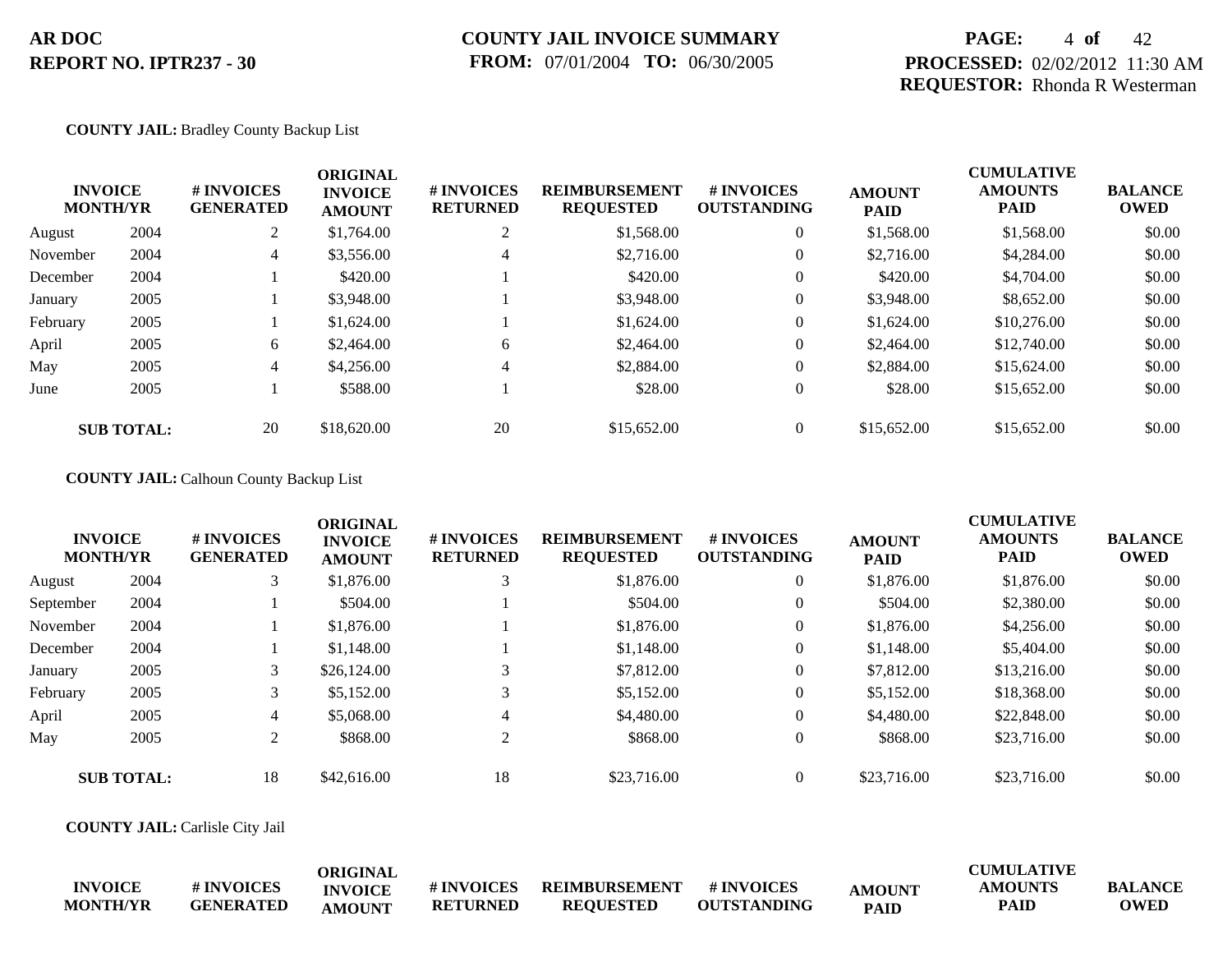## **PAGE:** 5 **of** 42 **PROCESSED:** 02/02/2012 11:30 AM **REQUESTOR:** Rhonda R Westerman

#### **COUNTY JAIL:** Carlisle City Jail

| <b>INVOICE</b><br><b>MONTH/YR</b> |                   | <b># INVOICES</b><br><b>GENERATED</b> | <b>ORIGINAL</b><br><b>INVOICE</b><br><b>AMOUNT</b> | <b>#INVOICES</b><br><b>RETURNED</b> | <b>REIMBURSEMENT</b><br><b>REQUESTED</b> | # INVOICES<br><b>OUTSTANDING</b> | <b>AMOUNT</b><br><b>PAID</b> | <b>CUMULATIVE</b><br><b>AMOUNTS</b><br><b>PAID</b> | <b>BALANCE</b><br><b>OWED</b> |
|-----------------------------------|-------------------|---------------------------------------|----------------------------------------------------|-------------------------------------|------------------------------------------|----------------------------------|------------------------------|----------------------------------------------------|-------------------------------|
| July                              | 2004              |                                       | \$1,876.00                                         | $\bigcap$                           | \$1,652.00                               | $\overline{0}$                   | \$1,652.00                   | \$1,652.00                                         | \$0.00                        |
| September                         | 2004              |                                       | \$1,064.00                                         |                                     | \$140.00                                 | $\overline{0}$                   | \$140.00                     | \$1,792.00                                         | \$0.00                        |
| November                          | 2004              |                                       | \$3,640.00                                         | $\bigcap$                           | \$3,640.00                               | $\theta$                         | \$3,640.00                   | \$5,432.00                                         | \$0.00                        |
| December                          | 2004              |                                       | \$2,324.00                                         | $\bigcap$                           | \$2,324.00                               | $\theta$                         | \$2,324.00                   | \$7,756.00                                         | \$0.00                        |
| April                             | 2005              | $\mathcal{R}$                         | \$3,640.00                                         | 3                                   | \$3,640.00                               | $\overline{0}$                   | \$3,640.00                   | \$11,396.00                                        | \$0.00                        |
|                                   | <b>SUB TOTAL:</b> | 10                                    | \$12,544.00                                        | 10                                  | \$11,396.00                              | $\overline{0}$                   | \$11,396.00                  | \$11,396.00                                        | \$0.00                        |

**COUNTY JAIL:** Carroll County Backup List

|           | <b>INVOICE</b><br><b>MONTH/YR</b> | # INVOICES<br><b>GENERATED</b> | <b>ORIGINAL</b><br><b>INVOICE</b><br><b>AMOUNT</b> | # INVOICES<br><b>RETURNED</b> | <b>REIMBURSEMENT</b><br><b>REQUESTED</b> | <b># INVOICES</b><br><b>OUTSTANDING</b> | <b>AMOUNT</b><br><b>PAID</b> | <b>CUMULATIVE</b><br><b>AMOUNTS</b><br><b>PAID</b> | <b>BALANCE</b><br><b>OWED</b> |
|-----------|-----------------------------------|--------------------------------|----------------------------------------------------|-------------------------------|------------------------------------------|-----------------------------------------|------------------------------|----------------------------------------------------|-------------------------------|
| July      | 2004                              | 6                              | \$5,628.00                                         | 6                             | \$3,416.00                               | $\overline{0}$                          | \$3,416.00                   | \$3,416.00                                         | \$0.00                        |
| August    | 2004                              | 3                              | \$10,444.00                                        | 3                             | \$1,372.00                               | $\overline{0}$                          | \$1,372.00                   | \$4,788.00                                         | \$0.00                        |
| September | 2004                              | 2                              | \$1,288.00                                         | 2                             | \$1,288.00                               | $\overline{0}$                          | \$1,288.00                   | \$6,076.00                                         | \$0.00                        |
| October   | 2004                              | $\overline{4}$                 | \$4,816.00                                         | 4                             | \$4,816.00                               | $\overline{0}$                          | \$4,816.00                   | \$10,892.00                                        | \$0.00                        |
| November  | 2004                              | 3                              | \$6,804.00                                         | 3                             | \$6,804.00                               | $\overline{0}$                          | \$6,804.00                   | \$17,696.00                                        | \$0.00                        |
| December  | 2004                              | 5                              | \$3,892.00                                         |                               | \$2,352.00                               | $\boldsymbol{0}$                        | \$2,352.00                   | \$20,048.00                                        | \$0.00                        |
| January   | 2005                              |                                | \$5,824.00                                         |                               | \$5,824.00                               | $\overline{0}$                          | \$5,824.00                   | \$25,872.00                                        | \$0.00                        |
| February  | 2005                              |                                | \$29,148.00                                        |                               | \$980.00                                 | $\overline{0}$                          | \$980.00                     | \$26,852.00                                        | \$0.00                        |
| March     | 2005                              | 5                              | \$4,200.00                                         |                               | \$2,492.00                               | $\overline{0}$                          | \$2,492.00                   | \$29,344.00                                        | \$0.00                        |
| April     | 2005                              | 2                              | \$560.00                                           | 2                             | \$560.00                                 | $\overline{0}$                          | \$560.00                     | \$29,904.00                                        | \$0.00                        |
| May       | 2005                              | 5                              | \$4,816.00                                         |                               | \$4,816.00                               | $\overline{0}$                          | \$4,816.00                   | \$34,720.00                                        | \$0.00                        |
| June      | 2005                              |                                | \$112.00                                           |                               | \$112.00                                 | $\overline{0}$                          | \$112.00                     | \$34,832.00                                        | \$0.00                        |
|           | <b>SUB TOTAL:</b>                 | 50                             | \$77,532.00                                        | 50                            | \$34,832.00                              | $\theta$                                | \$34,832.00                  | \$34,832.00                                        | \$0.00                        |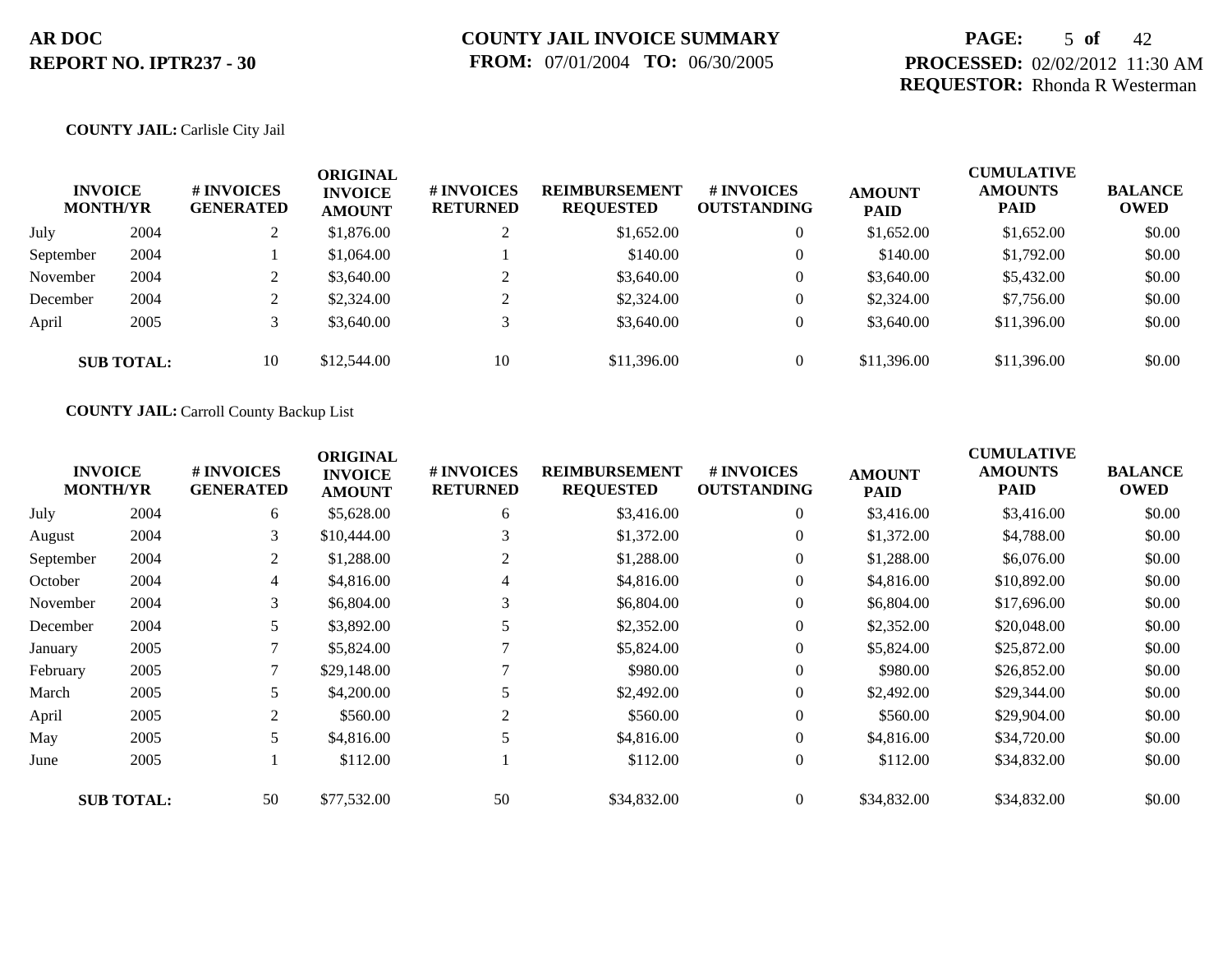### **COUNTY JAIL INVOICE SUMMARY FROM:** 07/01/2004 **TO:** 06/30/2005

## **PAGE:** 6 **of** 42 **PROCESSED:** 02/02/2012 11:30 AM **REQUESTOR:** Rhonda R Westerman

#### **COUNTY JAIL:** Chicot County Backup List

|          | <b>INVOICE</b><br><b>MONTH/YR</b> | # INVOICES<br><b>GENERATED</b> | <b>ORIGINAL</b><br><b>INVOICE</b><br><b>AMOUNT</b> | # INVOICES<br><b>RETURNED</b> | <b>REIMBURSEMENT</b><br><b>REQUESTED</b> | <b># INVOICES</b><br><b>OUTSTANDING</b> | <b>AMOUNT</b><br><b>PAID</b> | <b>CUMULATIVE</b><br><b>AMOUNTS</b><br>PAID | <b>BALANCE</b><br><b>OWED</b> |
|----------|-----------------------------------|--------------------------------|----------------------------------------------------|-------------------------------|------------------------------------------|-----------------------------------------|------------------------------|---------------------------------------------|-------------------------------|
| July     | 2004                              |                                | \$28.00                                            |                               | \$28.00                                  | $\overline{0}$                          | \$28.00                      | \$28.00                                     | \$0.00                        |
| August   | 2004                              | 3                              | \$3,584.00                                         | 3                             | \$3,584.00                               | $\overline{0}$                          | \$3,584.00                   | \$3,612.00                                  | \$0.00                        |
| October  | 2004                              | 3                              | \$6,636.00                                         |                               | \$1,540.00                               | $\overline{0}$                          | \$1,540.00                   | \$5,152.00                                  | \$0.00                        |
| November | 2004                              | 3                              | \$2,436.00                                         |                               | \$1,848.00                               | $\overline{0}$                          | \$1,848.00                   | \$7,000.00                                  | \$0.00                        |
| December | 2004                              | 2                              | \$392.00                                           |                               | \$392.00                                 | $\overline{0}$                          | \$392.00                     | \$7,392.00                                  | \$0.00                        |
| January  | 2005                              | 2                              | \$896.00                                           | 2                             | \$896.00                                 | $\overline{0}$                          | \$896.00                     | \$8,288.00                                  | \$0.00                        |
| February | 2005                              | 5                              | \$3,052.00                                         |                               | \$3,052.00                               | $\overline{0}$                          | \$3,052.00                   | \$11,340.00                                 | \$0.00                        |
| March    | 2005                              | 2                              | \$1,512.00                                         | 2                             | \$1,512.00                               | $\overline{0}$                          | \$1,512.00                   | \$12,852.00                                 | \$0.00                        |
| April    | 2005                              |                                | \$1,400.00                                         |                               | \$1,400.00                               | $\overline{0}$                          | \$1,400.00                   | \$14,252.00                                 | \$0.00                        |
| May      | 2005                              | $\overline{4}$                 | \$3,276.00                                         | 4                             | \$3,276.00                               | $\overline{0}$                          | \$3,276.00                   | \$17,528.00                                 | \$0.00                        |
| June     | 2005                              | 3 <sup>1</sup>                 | \$1,680.00                                         | 3                             | \$1,680.00                               | $\overline{0}$                          | \$1,680.00                   | \$19,208.00                                 | \$0.00                        |
|          | <b>SUB TOTAL:</b>                 | 29                             | \$24,892.00                                        | 29                            | \$19,208.00                              | $\Omega$                                | \$19,208.00                  | \$19,208.00                                 | \$0.00                        |

### **COUNTY JAIL:** Clark County Backup List

|           | <b>INVOICE</b><br><b>MONTH/YR</b> | # INVOICES<br><b>GENERATED</b> | <b>ORIGINAL</b><br><b>INVOICE</b><br><b>AMOUNT</b> | # INVOICES<br><b>RETURNED</b> | <b>REIMBURSEMENT</b><br><b>REQUESTED</b> | # INVOICES<br><b>OUTSTANDING</b> | <b>AMOUNT</b><br><b>PAID</b> | <b>CUMULATIVE</b><br><b>AMOUNTS</b><br><b>PAID</b> | <b>BALANCE</b><br><b>OWED</b> |
|-----------|-----------------------------------|--------------------------------|----------------------------------------------------|-------------------------------|------------------------------------------|----------------------------------|------------------------------|----------------------------------------------------|-------------------------------|
| July      | 2004                              | $\overline{4}$                 | \$3,892.00                                         | 4                             | \$3,892.00                               | $\overline{0}$                   | \$3,892.00                   | \$3,892.00                                         | \$0.00                        |
| August    | 2004                              | 4                              | \$5,992.00                                         | 4                             | \$5,992.00                               | $\overline{0}$                   | \$5,992.00                   | \$9,884.00                                         | \$0.00                        |
| September | 2004                              | 3                              | \$1,428.00                                         | 3                             | \$1,428.00                               | $\overline{0}$                   | \$1,428.00                   | \$11,312.00                                        | \$0.00                        |
| October   | 2004                              | 6                              | \$6,300.00                                         | 6                             | \$6,412.00                               | $\overline{0}$                   | \$6,412.00                   | \$17,724.00                                        | \$0.00                        |
| November  | 2004                              | 2                              | \$308.00                                           | 2                             | \$924.00                                 | $\overline{0}$                   | \$924.00                     | \$18,648.00                                        | \$0.00                        |
| December  | 2004                              |                                | \$3,416.00                                         | 3                             | \$2,828.00                               | $\overline{0}$                   | \$2,828.00                   | \$21,476.00                                        | \$0.00                        |
| January   | 2005                              | 15                             | \$20,524.00                                        | 15                            | \$19,320.00                              | $\overline{0}$                   | \$19,320.00                  | \$40,796.00                                        | \$0.00                        |
| February  | 2005                              |                                | \$5,124.00                                         |                               | \$5,124.00                               | $\overline{0}$                   | \$5,124.00                   | \$45,920.00                                        | \$0.00                        |
| April     | 2005                              | $\overline{4}$                 | \$24,640.00                                        | 4                             | \$5,040.00                               | $\overline{0}$                   | \$5,040.00                   | \$50,960.00                                        | \$0.00                        |
| May       | 2005                              | 2                              | \$1,344.00                                         | 2                             | \$1,344.00                               | $\overline{0}$                   | \$1,344.00                   | \$52,304.00                                        | \$0.00                        |
|           | <b>SUB TOTAL:</b>                 | 44                             | \$72,968.00                                        | 44                            | \$52,304.00                              | $\overline{0}$                   | \$52,304.00                  | \$52,304.00                                        | \$0.00                        |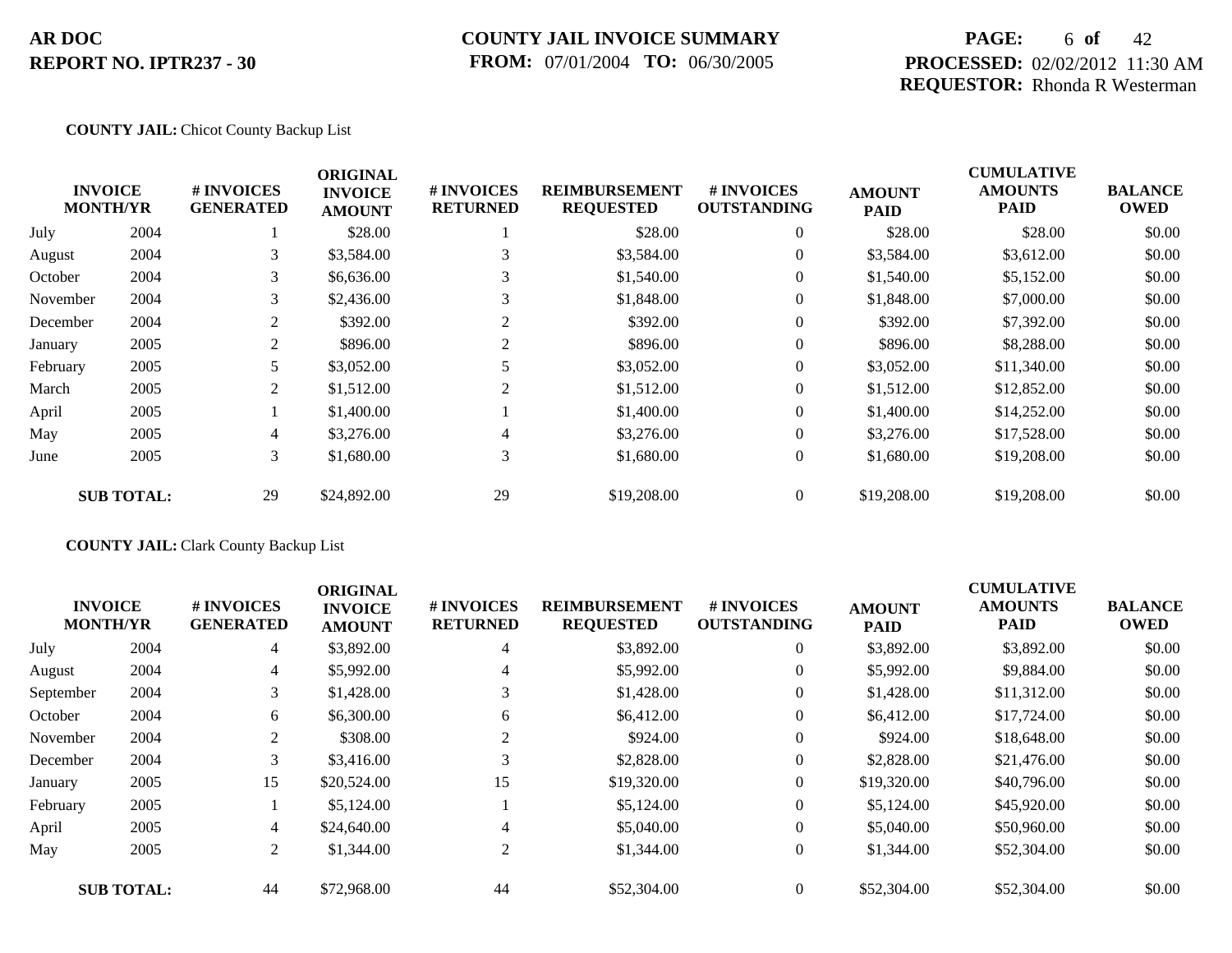### **COUNTY JAIL INVOICE SUMMARY FROM:** 07/01/2004 **TO:** 06/30/2005

## **PAGE:** 7 **of** 42 **PROCESSED:** 02/02/2012 11:30 AM **REQUESTOR:** Rhonda R Westerman

#### **COUNTY JAIL:** Clay County Backup List

|           | <b>INVOICE</b><br><b>MONTH/YR</b> | # INVOICES<br><b>GENERATED</b> | <b>ORIGINAL</b><br><b>INVOICE</b> | # INVOICES<br><b>RETURNED</b> | <b>REIMBURSEMENT</b><br><b>REQUESTED</b> | <b>#INVOICES</b><br><b>OUTSTANDING</b> | <b>AMOUNT</b> | <b>CUMULATIVE</b><br><b>AMOUNTS</b><br><b>PAID</b> | <b>BALANCE</b><br><b>OWED</b> |
|-----------|-----------------------------------|--------------------------------|-----------------------------------|-------------------------------|------------------------------------------|----------------------------------------|---------------|----------------------------------------------------|-------------------------------|
|           |                                   |                                | <b>AMOUNT</b>                     |                               |                                          |                                        | <b>PAID</b>   |                                                    |                               |
| July      | 2004                              |                                | \$3,164.00                        |                               | \$3,164.00                               | $\overline{0}$                         | \$3,164.00    | \$3,164.00                                         | \$0.00                        |
| August    | 2004                              |                                | \$392.00                          |                               | \$392.00                                 | $\overline{0}$                         | \$392.00      | \$3,556.00                                         | \$0.00                        |
| September | 2004                              | 3                              | \$4,284.00                        |                               | \$4,284.00                               | $\overline{0}$                         | \$4,284.00    | \$7,840.00                                         | \$0.00                        |
| October   | 2004                              | 2                              | \$2,828.00                        |                               | \$2,828.00                               | $\overline{0}$                         | \$2,828.00    | \$10,668.00                                        | \$0.00                        |
| December  | 2004                              | 6                              | \$7,308.00                        | 6                             | \$6,888.00                               | $\mathbf{0}$                           | \$6,888.00    | \$17,556.00                                        | \$0.00                        |
| January   | 2005                              |                                | \$3,808.00                        |                               | \$3,808.00                               | $\overline{0}$                         | \$3,808.00    | \$21,364.00                                        | \$0.00                        |
| February  | 2005                              | 12                             | \$10,780.00                       | 12                            | \$10,780.00                              | $\overline{0}$                         | \$10,780.00   | \$32,144.00                                        | \$0.00                        |
| March     | 2005                              |                                | \$4,228.00                        |                               | \$4,228.00                               | $\overline{0}$                         | \$4,228.00    | \$36,372.00                                        | \$0.00                        |
| May       | 2005                              | $\overline{4}$                 | \$1,316.00                        | 4                             | \$1,316.00                               | $\overline{0}$                         | \$1,316.00    | \$37,688.00                                        | \$0.00                        |
| June      | 2005                              | $\overline{4}$                 | \$1,512.00                        | 4                             | \$1,512.00                               | $\overline{0}$                         | \$1,512.00    | \$39,200.00                                        | \$0.00                        |
|           | <b>SUB TOTAL:</b>                 | 35                             | \$39,620.00                       | 35                            | \$39,200.00                              | $\Omega$                               | \$39,200.00   | \$39,200.00                                        | \$0.00                        |

**COUNTY JAIL:** Cleburne County Backup List

| <b>INVOICE</b><br><b>MONTH/YR</b> |      | # INVOICES<br><b>GENERATED</b> | <b>ORIGINAL</b><br><b>INVOICE</b><br><b>AMOUNT</b> | # INVOICES<br><b>RETURNED</b> | <b>REIMBURSEMENT</b><br><b>REQUESTED</b> | # INVOICES<br><b>OUTSTANDING</b> | <b>AMOUNT</b><br><b>PAID</b> | <b>CUMULATIVE</b><br><b>AMOUNTS</b><br><b>PAID</b> | <b>BALANCE</b><br><b>OWED</b> |
|-----------------------------------|------|--------------------------------|----------------------------------------------------|-------------------------------|------------------------------------------|----------------------------------|------------------------------|----------------------------------------------------|-------------------------------|
| July                              | 2004 | 5                              | \$3,024.00                                         |                               | \$3,024.00                               | $\overline{0}$                   | \$3,024.00                   | \$3,024.00                                         | \$0.00                        |
| August                            | 2004 | 2                              | \$1,960.00                                         |                               | \$952.00                                 | $\overline{0}$                   | \$952.00                     | \$3,976.00                                         | \$0.00                        |
| September                         | 2004 |                                | \$868.00                                           |                               | \$868.00                                 | $\overline{0}$                   | \$868.00                     | \$4,844.00                                         | \$0.00                        |
| October                           | 2004 | 3                              | \$3,024.00                                         | 3                             | \$3,024.00                               | $\overline{0}$                   | \$3,024.00                   | \$7,868.00                                         | \$0.00                        |
| November                          | 2004 | 4                              | \$5,236.00                                         | 4                             | \$5,236.00                               | $\overline{0}$                   | \$5,236.00                   | \$13,104.00                                        | \$0.00                        |
| December                          | 2004 | 3                              | \$3,808.00                                         | 3                             | \$3,808.00                               | $\overline{0}$                   | \$3,808.00                   | \$16,912.00                                        | \$0.00                        |
| January                           | 2005 | 2                              | \$3,528.00                                         | $\overline{2}$                | \$3,528.00                               | $\overline{0}$                   | \$3,528.00                   | \$20,440.00                                        | \$0.00                        |
| February                          | 2005 | 6                              | \$7,420.00                                         | 6                             | \$6,104.00                               | $\overline{0}$                   | \$6,104.00                   | \$26,544.00                                        | \$0.00                        |
| March                             | 2005 | 6                              | \$5,572.00                                         | 6                             | \$2,884.00                               | $\overline{0}$                   | \$2,884.00                   | \$29,428.00                                        | \$0.00                        |
| April                             | 2005 | 2                              | \$1,316.00                                         |                               | \$980.00                                 | $\overline{0}$                   | \$980.00                     | \$30,408.00                                        | \$0.00                        |
| May                               | 2005 | 2                              | \$1,008.00                                         | 2                             | \$1,008.00                               | $\overline{0}$                   | \$1,008.00                   | \$31,416.00                                        | \$0.00                        |
| June                              | 2005 |                                | \$392.00                                           |                               | \$28.00                                  | $\Omega$                         | \$28.00                      | \$31,444.00                                        | \$0.00                        |
|                                   |      |                                |                                                    |                               |                                          |                                  |                              |                                                    |                               |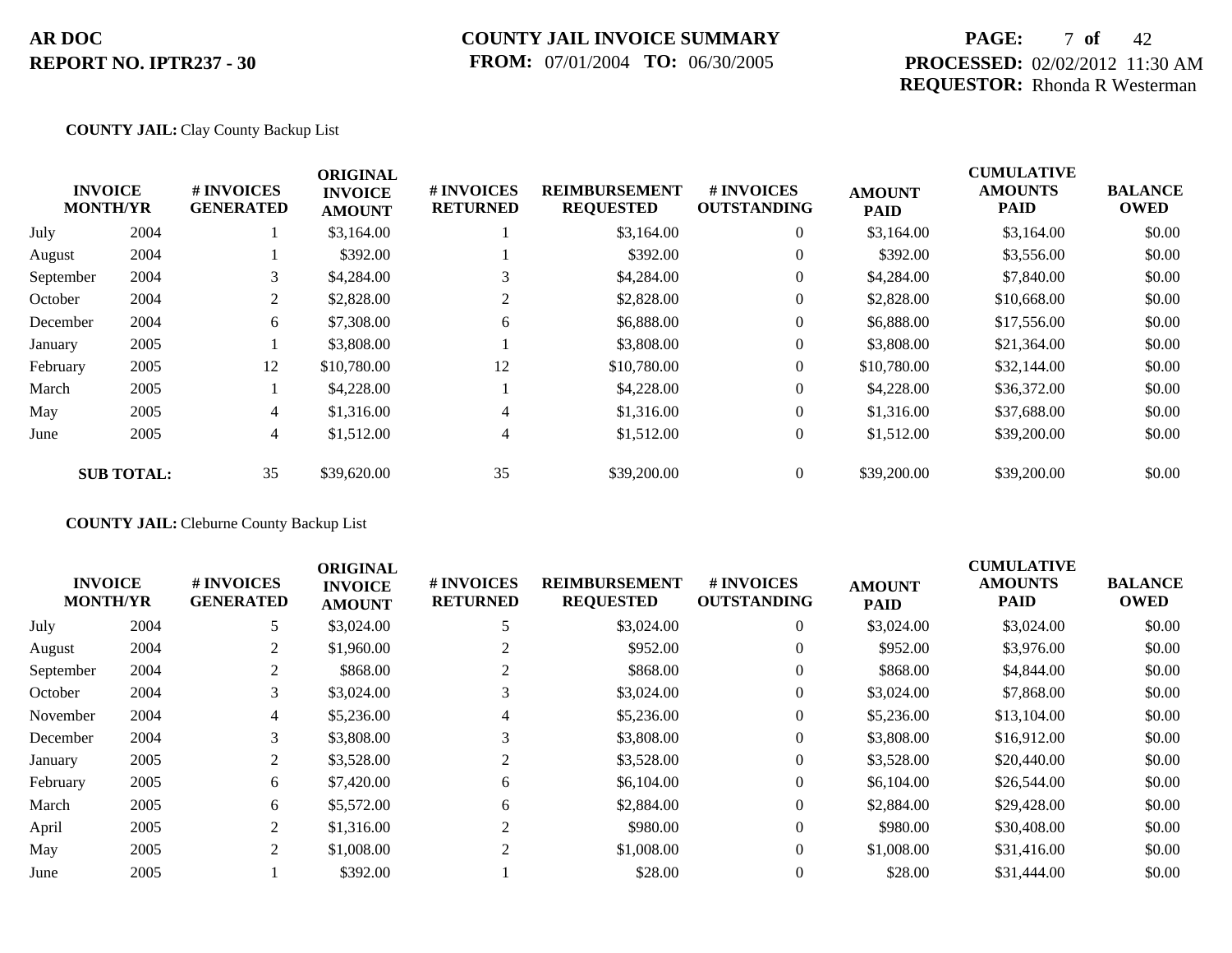#### **COUNTY JAIL:** Cleburne County Backup List

| <b>INVOICE</b><br><b>MONTH/YR</b> | # INVOICES<br><b>GENERATED</b> | ORIGINAL<br><b>INVOICE</b><br><b>AMOUNT</b> | # INVOICES<br><b>RETURNED</b> | <b>REIMBURSEMENT</b><br><b>REOUESTED</b> | # INVOICES<br><b>OUTSTANDING</b> | <b>AMOUNT</b><br><b>PAID</b> | <b>CUMULATIVE</b><br><b>AMOUNTS</b><br>PAID | <b>BALANCE</b><br><b>OWED</b> |
|-----------------------------------|--------------------------------|---------------------------------------------|-------------------------------|------------------------------------------|----------------------------------|------------------------------|---------------------------------------------|-------------------------------|
| <b>SUB TOTAL:</b>                 | 38                             | \$37,156.00                                 | 38                            | \$31,444.00                              |                                  | \$31,444.00                  | \$31,444.00                                 | \$0.00                        |

#### **COUNTY JAIL:** Cleveland Cnty Backup List

| <b>INVOICE</b><br><b>MONTH/YR</b> |                   | # INVOICES<br><b>GENERATED</b> | <b>ORIGINAL</b><br><b>INVOICE</b><br><b>AMOUNT</b> | # INVOICES<br><b>RETURNED</b> | <b>REIMBURSEMENT</b><br><b>REQUESTED</b> | # INVOICES<br><b>OUTSTANDING</b> | <b>AMOUNT</b><br><b>PAID</b> | <b>CUMULATIVE</b><br><b>AMOUNTS</b><br><b>PAID</b> | <b>BALANCE</b><br><b>OWED</b> |
|-----------------------------------|-------------------|--------------------------------|----------------------------------------------------|-------------------------------|------------------------------------------|----------------------------------|------------------------------|----------------------------------------------------|-------------------------------|
| July                              | 2004              | 4                              | \$4,004.00                                         | 4                             | \$2,996.00                               | $\theta$                         | \$2,996.00                   | \$2,996.00                                         | \$0.00                        |
| August                            | 2004              |                                | \$784.00                                           |                               | \$784.00                                 | $\overline{0}$                   | \$784.00                     | \$3,780.00                                         | \$0.00                        |
| December                          | 2004              |                                | \$2,044.00                                         | 3                             | \$1,904.00                               | $\overline{0}$                   | \$1,904.00                   | \$5,684.00                                         | \$0.00                        |
| February                          | 2005              | 3                              | \$1,764.00                                         |                               | \$1,764.00                               | $\boldsymbol{0}$                 | \$1,764.00                   | \$7,448.00                                         | \$0.00                        |
| March                             | 2005              | ◠<br>∠                         | \$4,536.00                                         | ◠                             | \$4,620.00                               | $\overline{0}$                   | \$4,620.00                   | \$12,068.00                                        | \$0.00                        |
| April                             | 2005              | $\overline{4}$                 | \$4,032.00                                         | 4                             | \$3,472.00                               | $\overline{0}$                   | \$3,472.00                   | \$15,540.00                                        | \$0.00                        |
|                                   | <b>SUB TOTAL:</b> | 17                             | \$17,164.00                                        | 17                            | \$15,540.00                              | $\overline{0}$                   | \$15,540.00                  | \$15,540.00                                        | \$0.00                        |

#### **COUNTY JAIL:** Columbia County Backup List

| <b>INVOICE</b><br><b>MONTH/YR</b> | # INVOICES<br><b>GENERATED</b> | <b>ORIGINAL</b><br><b>INVOICE</b><br><b>AMOUNT</b> | # INVOICES<br><b>RETURNED</b> | <b>REIMBURSEMENT</b><br><b>REQUESTED</b> | <b>#INVOICES</b><br><b>OUTSTANDING</b> | <b>AMOUNT</b><br><b>PAID</b> | <b>CUMULATIVE</b><br><b>AMOUNTS</b><br><b>PAID</b> | <b>BALANCE</b><br><b>OWED</b> |
|-----------------------------------|--------------------------------|----------------------------------------------------|-------------------------------|------------------------------------------|----------------------------------------|------------------------------|----------------------------------------------------|-------------------------------|
| 2004                              |                                | \$868.00                                           |                               | \$868.00                                 | $\theta$                               | \$868.00                     | \$868.00                                           | \$0.00                        |
| 2004                              |                                | \$3,276.00                                         |                               | \$3,276.00                               | $\overline{0}$                         | \$3,276.00                   | \$4,144.00                                         | \$0.00                        |
| 2004                              | 4                              | \$2,072.00                                         | 4                             | \$2,072.00                               | $\overline{0}$                         | \$2,072.00                   | \$6,216.00                                         | \$0.00                        |
| 2004                              | 4                              | \$4,480.00                                         | 4                             | \$4,480.00                               | $\overline{0}$                         | \$4,480.00                   | \$10,696.00                                        | \$0.00                        |
| 2004                              | 4                              | \$1,288.00                                         | 4                             | \$1,288.00                               | $\overline{0}$                         | \$1,288.00                   | \$11.984.00                                        | \$0.00                        |
| 2004                              |                                | \$196.00                                           |                               | \$196.00                                 | $\overline{0}$                         | \$196.00                     | \$12,180.00                                        | \$0.00                        |
| 2005                              |                                | \$2,380.00                                         | 2                             | \$2,380.00                               | $\theta$                               | \$2,380.00                   | \$14,560.00                                        | \$0.00                        |
| 2005                              |                                | \$7,448.00                                         |                               | \$7,448.00                               | $\overline{0}$                         | \$7,448.00                   | \$22,008.00                                        | \$0.00                        |
| 2005                              | 8                              | \$3,808.00                                         | 8                             | \$3,808.00                               | $\overline{0}$                         | \$3,808.00                   | \$25,816.00                                        | \$0.00                        |
| 2005                              | 4                              | \$1,624.00                                         | 4                             | \$1,624.00                               | $\Omega$                               | \$1,624.00                   | \$27,440.00                                        | \$0.00                        |
|                                   |                                |                                                    |                               |                                          |                                        |                              |                                                    |                               |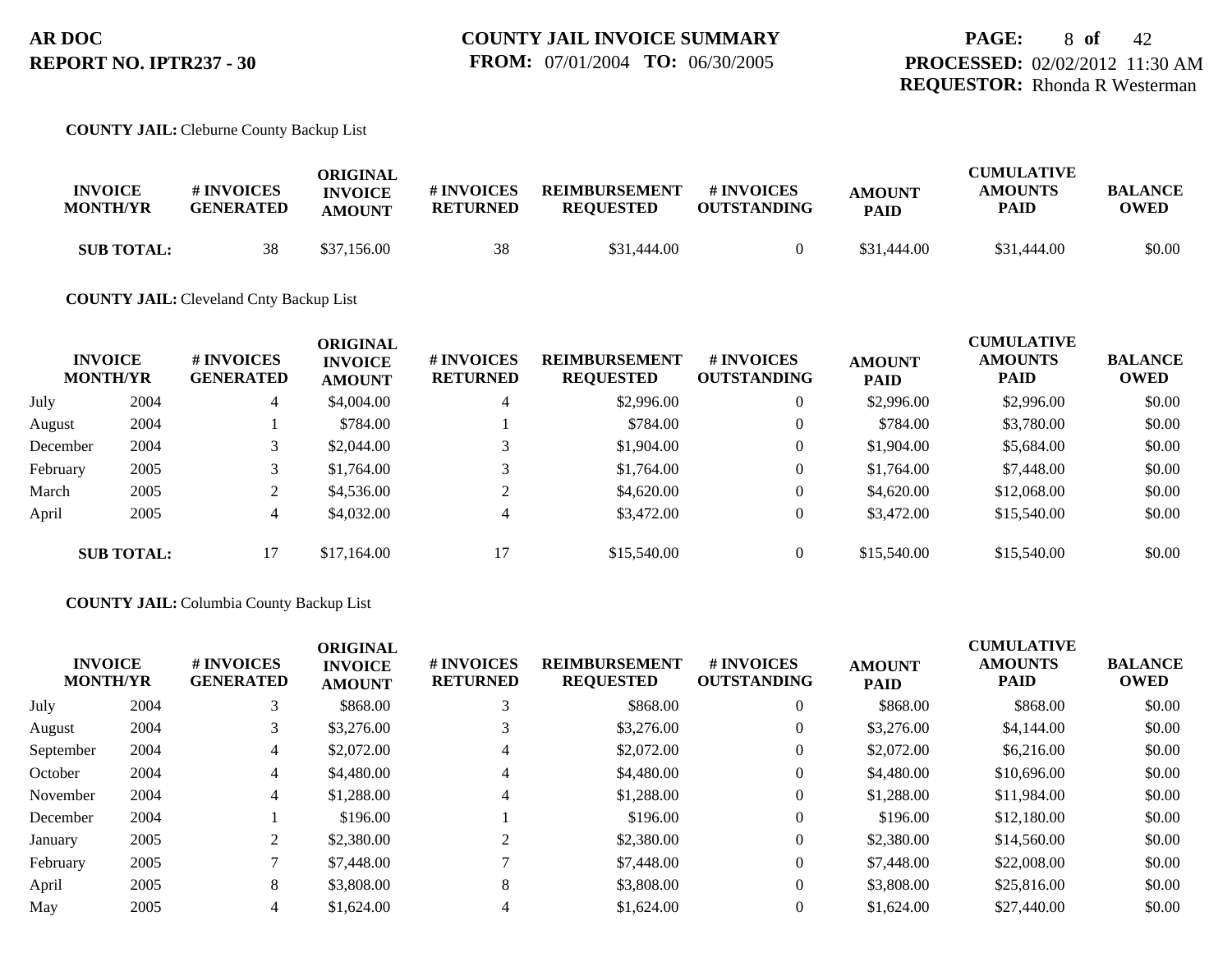## **PAGE:** 9 **of** 42 **PROCESSED:** 02/02/2012 11:30 AM **REQUESTOR:** Rhonda R Westerman

#### **COUNTY JAIL:** Columbia County Backup List

|      | <b>INVOICE</b><br><b>MONTH/YR</b> | # INVOICES<br><b>GENERATED</b> | ORIGINAL<br><b>INVOICE</b><br><b>AMOUNT</b> | # INVOICES<br><b>RETURNED</b> | <b>REIMBURSEMENT</b><br><b>REOUESTED</b> | # INVOICES<br><b>OUTSTANDING</b> | <b>AMOUNT</b><br><b>PAID</b> | <b>CUMULATIVE</b><br><b>AMOUNTS</b><br>PAID | <b>BALANCE</b><br><b>OWED</b> |
|------|-----------------------------------|--------------------------------|---------------------------------------------|-------------------------------|------------------------------------------|----------------------------------|------------------------------|---------------------------------------------|-------------------------------|
| June | 2005                              |                                | \$2.884.00                                  |                               | \$2,884.00                               |                                  | \$2,884.00                   | \$30,324.00                                 | \$0.00                        |
|      | <b>SUB TOTAL:</b>                 | 45                             | \$30,324.00                                 | 45                            | \$30,324.00                              |                                  | \$30,324.00                  | \$30,324.00                                 | \$0.00                        |

**COUNTY JAIL:** Conway County Backup List

|           | <b>INVOICE</b><br><b>MONTH/YR</b> | # INVOICES<br><b>GENERATED</b> | <b>ORIGINAL</b><br><b>INVOICE</b><br><b>AMOUNT</b> | # INVOICES<br><b>RETURNED</b> | <b>REIMBURSEMENT</b><br><b>REQUESTED</b> | # INVOICES<br><b>OUTSTANDING</b> | <b>AMOUNT</b><br><b>PAID</b> | <b>CUMULATIVE</b><br><b>AMOUNTS</b><br><b>PAID</b> | <b>BALANCE</b><br><b>OWED</b> |
|-----------|-----------------------------------|--------------------------------|----------------------------------------------------|-------------------------------|------------------------------------------|----------------------------------|------------------------------|----------------------------------------------------|-------------------------------|
| July      | 2004                              | 3                              | \$10,864.00                                        | 3                             | \$2,604.00                               | $\mathbf{0}$                     | \$2,604.00                   | \$2,604.00                                         | \$0.00                        |
| August    | 2004                              | 3                              | \$4,564.00                                         | 3                             | \$4,564.00                               | $\overline{0}$                   | \$4,564.00                   | \$7,168.00                                         | \$0.00                        |
| September | 2004                              | 5                              | \$5,684.00                                         |                               | \$5,684.00                               | $\overline{0}$                   | \$5,684.00                   | \$12,852.00                                        | \$0.00                        |
| October   | 2004                              |                                | \$2,464.00                                         |                               | \$2,464.00                               | $\overline{0}$                   | \$2,464.00                   | \$15,316.00                                        | \$0.00                        |
| November  | 2004                              | $\overline{4}$                 | \$4,340.00                                         | 4                             | \$4,340.00                               | $\overline{0}$                   | \$4,340.00                   | \$19,656.00                                        | \$0.00                        |
| December  | 2004                              |                                | \$1,876.00                                         |                               | \$504.00                                 | $\overline{0}$                   | \$504.00                     | \$20,160.00                                        | \$0.00                        |
| January   | 2005                              |                                | \$3,752.00                                         |                               | \$3,752.00                               | $\mathbf{0}$                     | \$3,752.00                   | \$23,912.00                                        | \$0.00                        |
| February  | 2005                              | 2                              | \$1,288.00                                         | 2                             | \$1,148.00                               | $\overline{0}$                   | \$1,148.00                   | \$25,060.00                                        | \$0.00                        |
| March     | 2005                              | 5                              | \$10,864.00                                        |                               | \$2,716.00                               | $\overline{0}$                   | \$2,716.00                   | \$27,776.00                                        | \$0.00                        |
| April     | 2005                              | $\overline{4}$                 | \$2,716.00                                         | 4                             | \$2,716.00                               | $\overline{0}$                   | \$2,716.00                   | \$30,492.00                                        | \$0.00                        |
| May       | 2005                              | 5                              | \$1,876.00                                         | 5                             | \$980.00                                 | $\overline{0}$                   | \$980.00                     | \$31,472.00                                        | \$0.00                        |
| June      | 2005                              | 3                              | \$1,204.00                                         | 3                             | \$896.00                                 | $\overline{0}$                   | \$896.00                     | \$32,368.00                                        | \$0.00                        |
|           | <b>SUB TOTAL:</b>                 | 37                             | \$51,492.00                                        | 37                            | \$32,368.00                              | $\overline{0}$                   | \$32,368.00                  | \$32,368.00                                        | \$0.00                        |

#### **COUNTY JAIL:** Craighead Cnty Backup List

|                                   |      |                                | ORIGINAL                        |                               |                                          |                                  |                              | <b>CUMULATIVE</b>      |                               |
|-----------------------------------|------|--------------------------------|---------------------------------|-------------------------------|------------------------------------------|----------------------------------|------------------------------|------------------------|-------------------------------|
| <b>INVOICE</b><br><b>MONTH/YR</b> |      | # INVOICES<br><b>GENERATED</b> | <b>INVOICE</b><br><b>AMOUNT</b> | # INVOICES<br><b>RETURNED</b> | <b>REIMBURSEMENT</b><br><b>REOUESTED</b> | # INVOICES<br><b>OUTSTANDING</b> | <b>AMOUNT</b><br><b>PAID</b> | <b>AMOUNTS</b><br>PAID | <b>BALANCE</b><br><b>OWED</b> |
| July                              | 2004 | 41                             | \$22,148.00                     | ∠⊥                            | \$21,196.00                              |                                  | \$21,196.00                  | \$21,196.00            | \$0.00                        |
| August                            | 2004 | 19                             | \$22,652.00                     | 19                            | \$22,652.00                              |                                  | \$22,652.00                  | \$43,848.00            | \$0.00                        |
| September                         | 2004 | 19                             | \$20,328.00                     | 19                            | \$20,328.00                              |                                  | \$20,328.00                  | \$64,176.00            | \$0.00                        |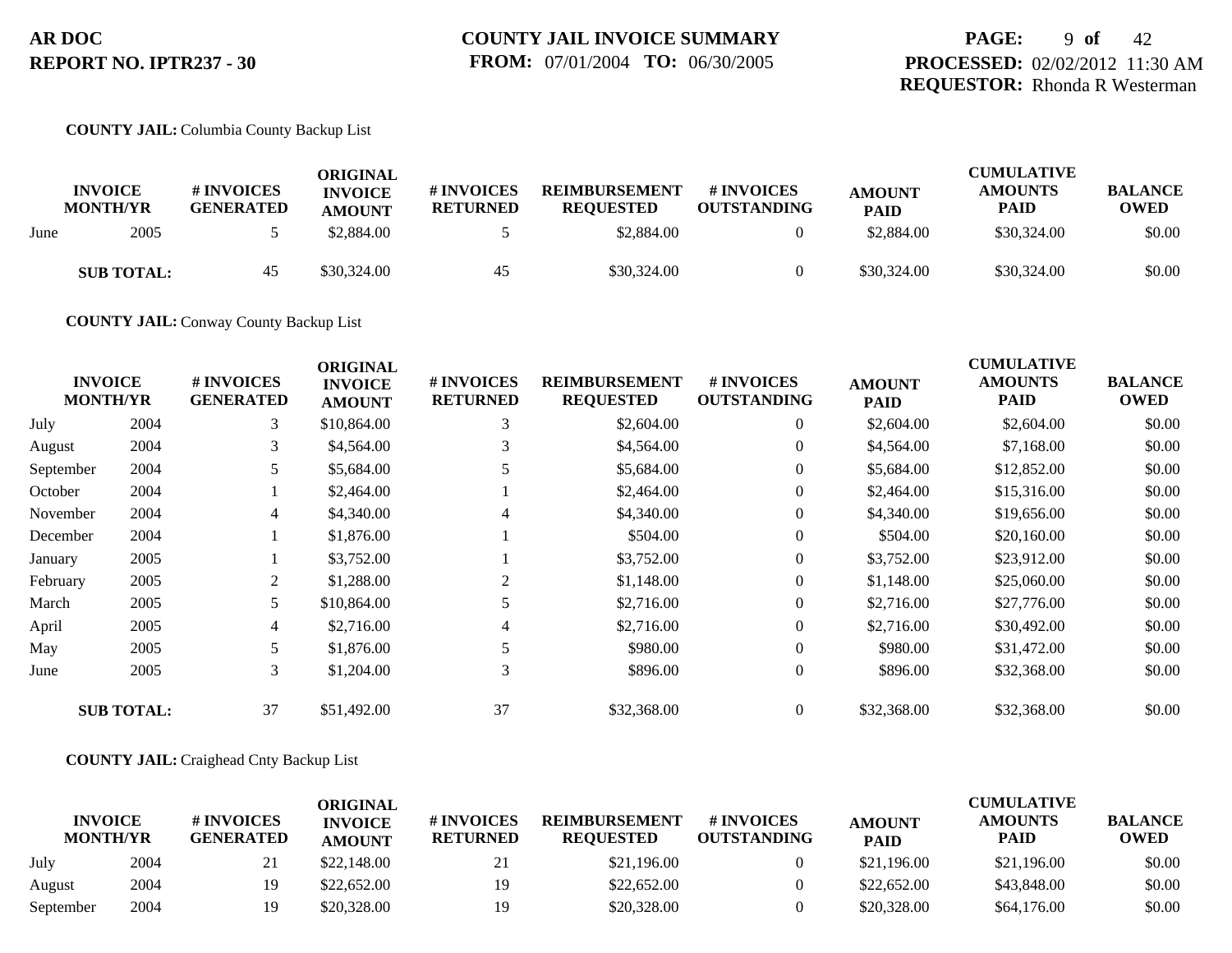## **COUNTY JAIL INVOICE SUMMARY FROM:** 07/01/2004 **TO:** 06/30/2005

## **PAGE:** 10 **of** 42 **PROCESSED:** 02/02/2012 11:30 AM **REQUESTOR:** Rhonda R Westerman

#### **COUNTY JAIL:** Craighead Cnty Backup List

|          | <b>INVOICE</b><br><b>MONTH/YR</b> | <b>#INVOICES</b><br><b>GENERATED</b> | <b>ORIGINAL</b><br><b>INVOICE</b><br><b>AMOUNT</b> | # INVOICES<br><b>RETURNED</b> | <b>REIMBURSEMENT</b><br><b>REQUESTED</b> | # INVOICES<br><b>OUTSTANDING</b> | <b>AMOUNT</b><br><b>PAID</b> | <b>CUMULATIVE</b><br><b>AMOUNTS</b><br><b>PAID</b> | <b>BALANCE</b><br><b>OWED</b> |
|----------|-----------------------------------|--------------------------------------|----------------------------------------------------|-------------------------------|------------------------------------------|----------------------------------|------------------------------|----------------------------------------------------|-------------------------------|
| October  | 2004                              | 16                                   | \$9,380.00                                         | 16                            | \$8,624.00                               | $\overline{0}$                   | \$8,624.00                   | \$72,800.00                                        | \$0.00                        |
| November | 2004                              | 20                                   | \$14,868.00                                        | 20                            | \$13,888.00                              | $\overline{0}$                   | \$13,888.00                  | \$86,688.00                                        | \$0.00                        |
| December | 2004                              | 20                                   | \$19,824.00                                        | 20                            | \$19,824.00                              | $\overline{0}$                   | \$19,824.00                  | \$106,512.00                                       | \$0.00                        |
| January  | 2005                              | 32                                   | \$30,520.00                                        | 32                            | \$28,952.00                              | $\overline{0}$                   | \$28,952.00                  | \$135,464.00                                       | \$0.00                        |
| February | 2005                              | 15                                   | \$13,356.00                                        | 15                            | \$13,356.00                              | $\overline{0}$                   | \$13,356.00                  | \$148,820.00                                       | \$0.00                        |
| March    | 2005                              | 21                                   | \$17,556.00                                        | 21                            | \$17,556.00                              | $\overline{0}$                   | \$17,556.00                  | \$166,376.00                                       | \$0.00                        |
| April    | 2005                              | 22                                   | \$24,444.00                                        | 22                            | \$18,704.00                              | $\overline{0}$                   | \$18,704.00                  | \$185,080.00                                       | \$0.00                        |
| May      | 2005                              | 35                                   | \$22,036.00                                        | 35                            | \$22,036.00                              | $\overline{0}$                   | \$22,036.00                  | \$207,116.00                                       | \$0.00                        |
| June     | 2005                              | 14                                   | \$7,560.00                                         | 14                            | \$7,560.00                               | $\overline{0}$                   | \$7,560.00                   | \$214,676.00                                       | \$0.00                        |
|          | <b>SUB TOTAL:</b>                 | 254                                  | \$224,672.00                                       | 254                           | \$214,676.00                             | $\Omega$                         | \$214,676.00                 | \$214,676.00                                       | \$0.00                        |

**COUNTY JAIL:** Crawford County Backup List

|           | <b>INVOICE</b><br><b>MONTH/YR</b> | # INVOICES<br><b>GENERATED</b> | <b>ORIGINAL</b><br><b>INVOICE</b><br><b>AMOUNT</b> | # INVOICES<br><b>RETURNED</b> | <b>REIMBURSEMENT</b><br><b>REQUESTED</b> | # INVOICES<br><b>OUTSTANDING</b> | <b>AMOUNT</b><br><b>PAID</b> | <b>CUMULATIVE</b><br><b>AMOUNTS</b><br><b>PAID</b> | <b>BALANCE</b><br><b>OWED</b> |
|-----------|-----------------------------------|--------------------------------|----------------------------------------------------|-------------------------------|------------------------------------------|----------------------------------|------------------------------|----------------------------------------------------|-------------------------------|
| July      | 2004                              | 6                              | \$6,664.00                                         | 6                             | \$6,664.00                               | $\overline{0}$                   | \$6,664.00                   | \$6,664.00                                         | \$0.00                        |
| August    | 2004                              | 6                              | \$8,820.00                                         | 6                             | \$8,820.00                               | $\overline{0}$                   | \$8,820.00                   | \$15,484.00                                        | \$0.00                        |
| September | 2004                              | 16                             | \$112,336.00                                       | 16                            | \$13,412.00                              | $\overline{0}$                   | \$13,412.00                  | \$28,896.00                                        | \$0.00                        |
| October   | 2004                              | 9                              | \$12,544.00                                        | 9                             | \$11,136.00                              | $\boldsymbol{0}$                 | \$11,136.00                  | \$40,032.00                                        | \$0.00                        |
| November  | 2004                              | 10                             | \$20,076.00                                        | 10                            | \$15,932.00                              | $\boldsymbol{0}$                 | \$15,932.00                  | \$55,964.00                                        | \$0.00                        |
| December  | 2004                              | 9                              | \$7,224.00                                         | 9                             | \$5,880.00                               | $\overline{0}$                   | \$5,880.00                   | \$61,844.00                                        | \$0.00                        |
| January   | 2005                              | 5                              | \$6,104.00                                         |                               | \$6,104.00                               | $\boldsymbol{0}$                 | \$6,104.00                   | \$67,948.00                                        | \$0.00                        |
| February  | 2005                              | 22                             | \$15,736.00                                        | 22                            | \$11,312.00                              | $\overline{0}$                   | \$11,312.00                  | \$79,260.00                                        | \$0.00                        |
| March     | 2005                              | 9                              | \$15,932.00                                        | 9                             | \$2,464.00                               | $\overline{0}$                   | \$2,464.00                   | \$81,724.00                                        | \$0.00                        |
| April     | 2005                              | 11                             | \$34,132.00                                        | 11                            | \$10,164.00                              | $\boldsymbol{0}$                 | \$10,164.00                  | \$91,888.00                                        | \$0.00                        |
| May       | 2005                              | 16                             | \$15,624.00                                        | 16                            | \$7,700.00                               | $\overline{0}$                   | \$7,700.00                   | \$99,588.00                                        | \$0.00                        |
| June      | 2005                              | 3                              | \$9,072.00                                         | 3                             | \$4,788.00                               | $\overline{0}$                   | \$4,788.00                   | \$104,376.00                                       | \$0.00                        |
|           | <b>SUB TOTAL:</b>                 | 122                            | \$264,264.00                                       | 122                           | \$104,376.00                             | $\overline{0}$                   | \$104,376.00                 | \$104,376.00                                       | \$0.00                        |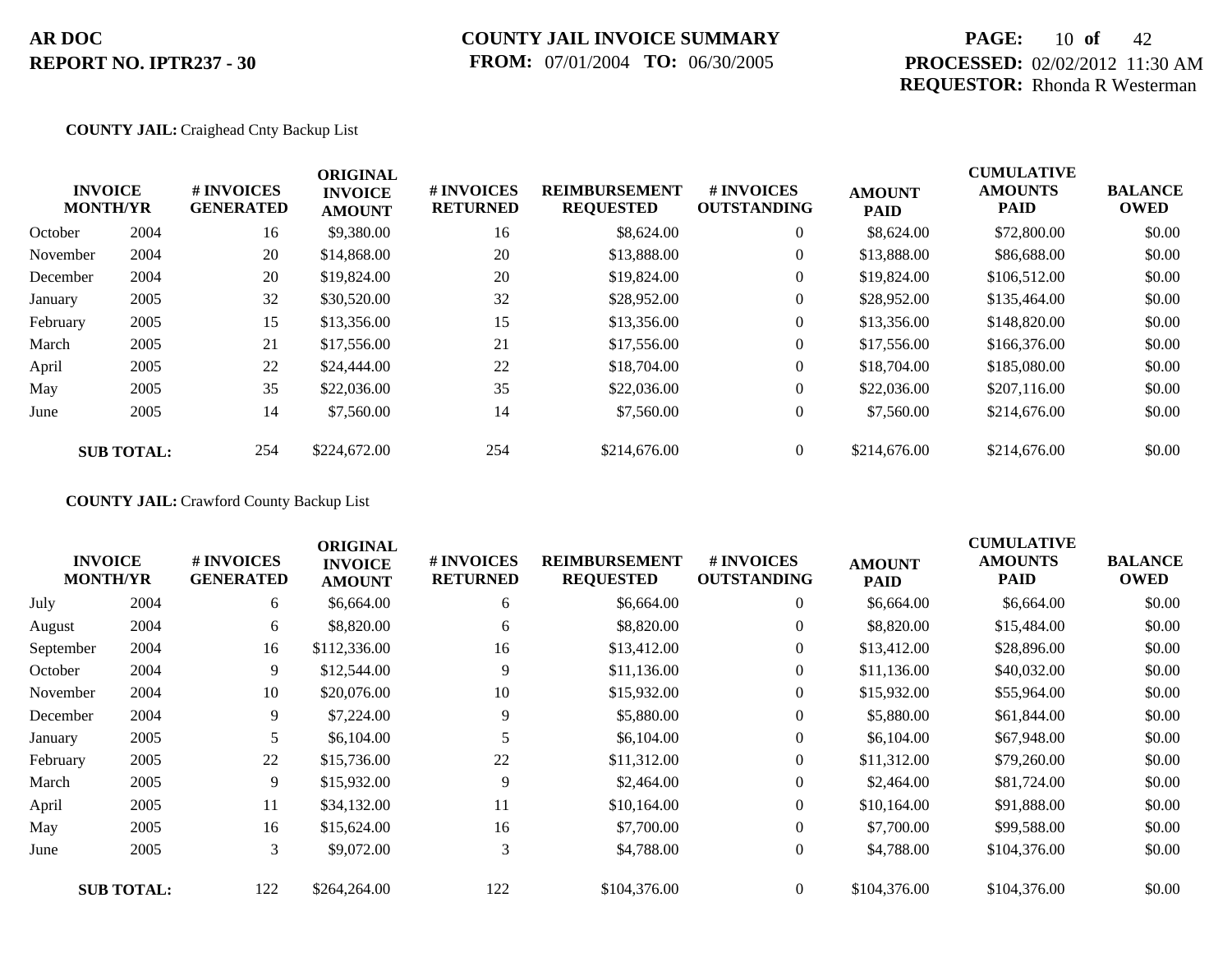### **COUNTY JAIL INVOICE SUMMARY FROM:** 07/01/2004 **TO:** 06/30/2005

## **PAGE:** 11 **of** 42 **PROCESSED:** 02/02/2012 11:30 AM **REQUESTOR:** Rhonda R Westerman

#### **COUNTY JAIL:** Crittenden Cnty Backup List

|           | <b>INVOICE</b><br><b>MONTH/YR</b> | # INVOICES<br><b>GENERATED</b> | <b>ORIGINAL</b><br><b>INVOICE</b><br><b>AMOUNT</b> | # INVOICES<br><b>RETURNED</b> | <b>REIMBURSEMENT</b><br><b>REQUESTED</b> | # INVOICES<br><b>OUTSTANDING</b> | <b>AMOUNT</b><br><b>PAID</b> | <b>CUMULATIVE</b><br><b>AMOUNTS</b><br>PAID | <b>BALANCE</b><br><b>OWED</b> |
|-----------|-----------------------------------|--------------------------------|----------------------------------------------------|-------------------------------|------------------------------------------|----------------------------------|------------------------------|---------------------------------------------|-------------------------------|
| July      | 2004                              | 19                             | \$21,672.00                                        | 19                            | \$21,532.00                              | $\overline{0}$                   | \$21,532.00                  | \$21,532.00                                 | \$0.00                        |
| August    | 2004                              | 24                             | \$17,668.00                                        | 24                            | \$17,668.00                              | $\overline{0}$                   | \$17,668.00                  | \$39,200.00                                 | \$0.00                        |
| September | 2004                              |                                | \$7,588.00                                         | $\tau$                        | \$7,588.00                               | $\overline{0}$                   | \$7,588.00                   | \$46,788.00                                 | \$0.00                        |
| October   | 2004                              | 24                             | \$28,616.00                                        | 24                            | \$28,560.00                              | $\overline{0}$                   | \$28,560.00                  | \$75,348.00                                 | \$0.00                        |
| November  | 2004                              | 26                             | \$37,268.00                                        | 26                            | \$20,328.00                              | $\overline{0}$                   | \$20,328.00                  | \$95,676.00                                 | \$0.00                        |
| December  | 2004                              | 15                             | \$12,432.00                                        | 15                            | \$12,432.00                              | $\overline{0}$                   | \$12,432.00                  | \$108,108.00                                | \$0.00                        |
| January   | 2005                              | 40                             | \$93,156.00                                        | 40                            | \$62,664.00                              | $\overline{0}$                   | \$62,664.00                  | \$170,772.00                                | \$0.00                        |
| February  | 2005                              | 44                             | \$41,832.00                                        | 44                            | \$41,888.00                              | $\overline{0}$                   | \$41,888.00                  | \$212,660.00                                | \$0.00                        |
| March     | 2005                              | 28                             | \$26,348.00                                        | 28                            | \$26,348.00                              | $\overline{0}$                   | \$26,348.00                  | \$239,008.00                                | \$0.00                        |
| April     | 2005                              | 39                             | \$29,596.00                                        | 39                            | \$29,596.00                              | $\overline{0}$                   | \$29,596.00                  | \$268,604.00                                | \$0.00                        |
| May       | 2005                              | 11                             | \$8,456.00                                         | 11                            | \$8,456.00                               | $\overline{0}$                   | \$8,456.00                   | \$277,060.00                                | \$0.00                        |
| June      | 2005                              | 14                             | \$6,664.00                                         | 14                            | \$6,860.00                               | $\boldsymbol{0}$                 | \$6,860.00                   | \$283,920.00                                | \$0.00                        |
|           | <b>SUB TOTAL:</b>                 | 291                            | \$331,296.00                                       | 291                           | \$283,920.00                             | $\overline{0}$                   | \$283,920.00                 | \$283,920.00                                | \$0.00                        |

### **COUNTY JAIL:** Cross County Backup List

|           | <b>INVOICE</b><br><b>MONTH/YR</b> | # INVOICES<br><b>GENERATED</b> | <b>ORIGINAL</b><br><b>INVOICE</b><br><b>AMOUNT</b> | # INVOICES<br><b>RETURNED</b> | <b>REIMBURSEMENT</b><br><b>REQUESTED</b> | <b>#INVOICES</b><br><b>OUTSTANDING</b> | <b>AMOUNT</b><br><b>PAID</b> | <b>CUMULATIVE</b><br><b>AMOUNTS</b><br><b>PAID</b> | <b>BALANCE</b><br><b>OWED</b> |
|-----------|-----------------------------------|--------------------------------|----------------------------------------------------|-------------------------------|------------------------------------------|----------------------------------------|------------------------------|----------------------------------------------------|-------------------------------|
| July      | 2004                              | 9                              | \$10,752.00                                        | 9                             | \$8,260.00                               | $\overline{0}$                         | \$8,260.00                   | \$8,260.00                                         | \$0.00                        |
| September | 2004                              |                                | \$2,856.00                                         |                               | \$2,856.00                               | $\overline{0}$                         | \$2,856.00                   | \$11,116.00                                        | \$0.00                        |
| October   | 2004                              |                                | \$280.00                                           |                               | \$280.00                                 | $\overline{0}$                         | \$280.00                     | \$11,396.00                                        | \$0.00                        |
| January   | 2005                              | 13                             | \$26,124.00                                        | 13                            | \$26,124.00                              | $\overline{0}$                         | \$26,124.00                  | \$37,520.00                                        | \$0.00                        |
| February  | 2005                              |                                | \$1,036.00                                         |                               | \$1,036.00                               | $\overline{0}$                         | \$1,036.00                   | \$38,556.00                                        | \$0.00                        |
| March     | 2005                              |                                | \$1,372.00                                         |                               | \$1,372.00                               | $\overline{0}$                         | \$1,372.00                   | \$39,928.00                                        | \$0.00                        |
| April     | 2005                              | 9                              | \$7,000.00                                         | 9                             | \$5,964.00                               | $\overline{0}$                         | \$5,964.00                   | \$45,892.00                                        | \$0.00                        |
| June      | 2005                              |                                | \$224.00                                           |                               | \$224.00                                 | $\overline{0}$                         | \$224.00                     | \$46,116.00                                        | \$0.00                        |
|           | <b>SUB TOTAL:</b>                 | 38                             | \$49,644.00                                        | 38                            | \$46,116.00                              | $\overline{0}$                         | \$46,116.00                  | \$46,116.00                                        | \$0.00                        |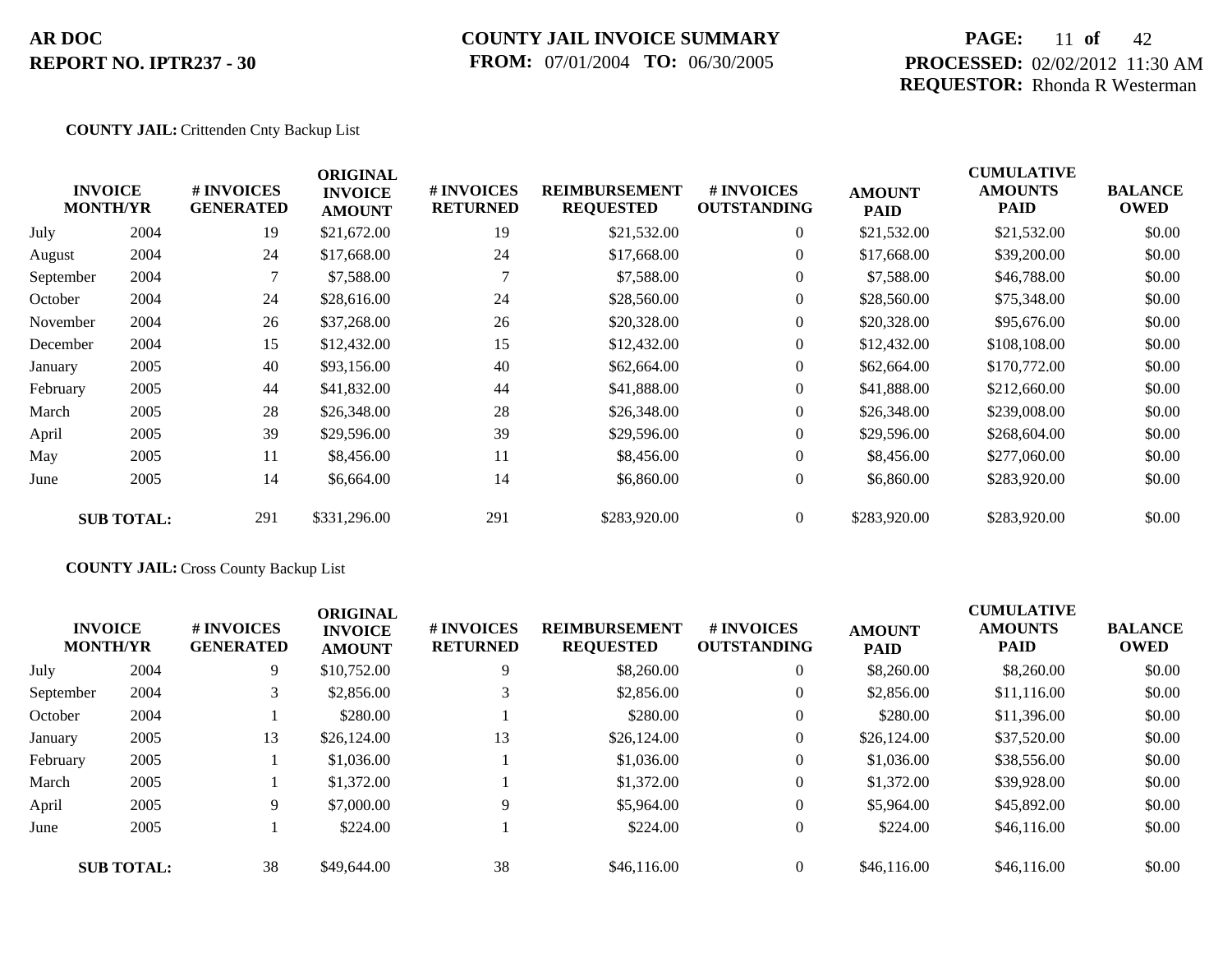### **COUNTY JAIL INVOICE SUMMARY FROM:** 07/01/2004 **TO:** 06/30/2005

## **PAGE:** 12 **of** 42 **PROCESSED:** 02/02/2012 11:30 AM **REQUESTOR:** Rhonda R Westerman

#### **COUNTY JAIL:** Dallas County Backup List

|           | <b>INVOICE</b><br><b>MONTH/YR</b> | # INVOICES<br><b>GENERATED</b> | <b>ORIGINAL</b><br><b>INVOICE</b><br><b>AMOUNT</b> | # INVOICES<br><b>RETURNED</b> | <b>REIMBURSEMENT</b><br><b>REQUESTED</b> | # INVOICES<br><b>OUTSTANDING</b> | <b>AMOUNT</b><br><b>PAID</b> | <b>CUMULATIVE</b><br><b>AMOUNTS</b><br><b>PAID</b> | <b>BALANCE</b><br><b>OWED</b> |
|-----------|-----------------------------------|--------------------------------|----------------------------------------------------|-------------------------------|------------------------------------------|----------------------------------|------------------------------|----------------------------------------------------|-------------------------------|
| July      | 2004                              | 5                              | \$5,964.00                                         | 5                             | \$5,964.00                               | $\overline{0}$                   | \$5,964.00                   | \$5,964.00                                         | \$0.00                        |
| August    | 2004                              | 3                              | \$2,492.00                                         | 3                             | \$2,492.00                               | $\overline{0}$                   | \$2,492.00                   | \$8,456.00                                         | \$0.00                        |
| September | 2004                              | 2                              | \$4,536.00                                         | 2                             | \$4,536.00                               | $\overline{0}$                   | \$4,536.00                   | \$12,992.00                                        | \$0.00                        |
| October   | 2004                              | 3                              | \$3,752.00                                         | 3                             | \$3,752.00                               | $\overline{0}$                   | \$3,752.00                   | \$16,744.00                                        | \$0.00                        |
| November  | 2004                              | 3                              | \$5,768.00                                         | 3                             | \$5,768.00                               | $\overline{0}$                   | \$5,768.00                   | \$22,512.00                                        | \$0.00                        |
| December  | 2004                              | 3                              | \$3,948.00                                         | 3                             | \$3,948.00                               | $\overline{0}$                   | \$3,948.00                   | \$26,460.00                                        | \$0.00                        |
| January   | 2005                              | 10                             | \$24,668.00                                        | 10                            | \$24,668.00                              | $\overline{0}$                   | \$24,668.00                  | \$51,128.00                                        | \$0.00                        |
| February  | 2005                              | 20                             | \$11,452.00                                        | 20                            | \$11,452.00                              | $\overline{0}$                   | \$11,452.00                  | \$62,580.00                                        | \$0.00                        |
| April     | 2005                              | 3                              | \$4,592.00                                         | 3                             | \$4,592.00                               | $\overline{0}$                   | \$4,592.00                   | \$67,172.00                                        | \$0.00                        |
| May       | 2005                              | 3                              | \$1,904.00                                         | 3                             | \$1,904.00                               | $\overline{0}$                   | \$1,904.00                   | \$69,076.00                                        | \$0.00                        |
| June      | 2005                              | 6                              | \$23,884.00                                        | 6                             | \$1,344.00                               | $\boldsymbol{0}$                 | \$1,344.00                   | \$70,420.00                                        | \$0.00                        |
|           | <b>SUB TOTAL:</b>                 | 61                             | \$92,960.00                                        | 61                            | \$70,420.00                              | $\overline{0}$                   | \$70,420.00                  | \$70,420.00                                        | \$0.00                        |

### **COUNTY JAIL:** Desha County Backup List

|           | <b>INVOICE</b><br><b>MONTH/YR</b> | # INVOICES<br><b>GENERATED</b> | <b>ORIGINAL</b><br><b>INVOICE</b><br><b>AMOUNT</b> | # INVOICES<br><b>RETURNED</b> | <b>REIMBURSEMENT</b><br><b>REQUESTED</b> | # INVOICES<br><b>OUTSTANDING</b> | <b>AMOUNT</b><br><b>PAID</b> | <b>CUMULATIVE</b><br><b>AMOUNTS</b><br><b>PAID</b> | <b>BALANCE</b><br><b>OWED</b> |
|-----------|-----------------------------------|--------------------------------|----------------------------------------------------|-------------------------------|------------------------------------------|----------------------------------|------------------------------|----------------------------------------------------|-------------------------------|
| August    | 2004                              |                                | \$4,676.00                                         |                               | \$4,676.00                               | $\theta$                         | \$4,676.00                   | \$4,676.00                                         | \$0.00                        |
| September | 2004                              |                                | \$308.00                                           |                               | \$0.00                                   | $\theta$                         | \$0.00                       | \$4,676.00                                         | \$0.00                        |
| October   | 2004                              |                                | \$28.00                                            |                               | \$0.00                                   | $\theta$                         | \$0.00                       | \$4,676.00                                         | \$0.00                        |
| December  | 2004                              |                                | \$756.00                                           |                               | \$0.00                                   | $\mathbf{0}$                     | \$0.00                       | \$4,676.00                                         | \$0.00                        |
| January   | 2005                              |                                | \$672.00                                           | 2                             | \$672.00                                 | $\theta$                         | \$672.00                     | \$5,348.00                                         | \$0.00                        |
| February  | 2005                              | 2                              | \$2,856.00                                         | 2                             | \$2,856.00                               | $\mathbf{0}$                     | \$2,856.00                   | \$8,204.00                                         | \$0.00                        |
| March     | 2005                              | 2                              | \$9,688.00                                         | 2                             | \$9,688.00                               | $\theta$                         | \$9,688.00                   | \$17,892.00                                        | \$0.00                        |
| April     | 2005                              | 3                              | \$4,396.00                                         | 3                             | \$420.00                                 | $\mathbf{0}$                     | \$420.00                     | \$18,312.00                                        | \$0.00                        |
| May       | 2005                              | 2                              | \$4,620.00                                         | 2                             | \$4,284.00                               | $\mathbf{0}$                     | \$4,284.00                   | \$22,596.00                                        | \$0.00                        |
|           | <b>SUB TOTAL:</b>                 | 15                             | \$28,000.00                                        | 15                            | \$22,596.00                              | $\Omega$                         | \$22,596.00                  | \$22,596.00                                        | \$0.00                        |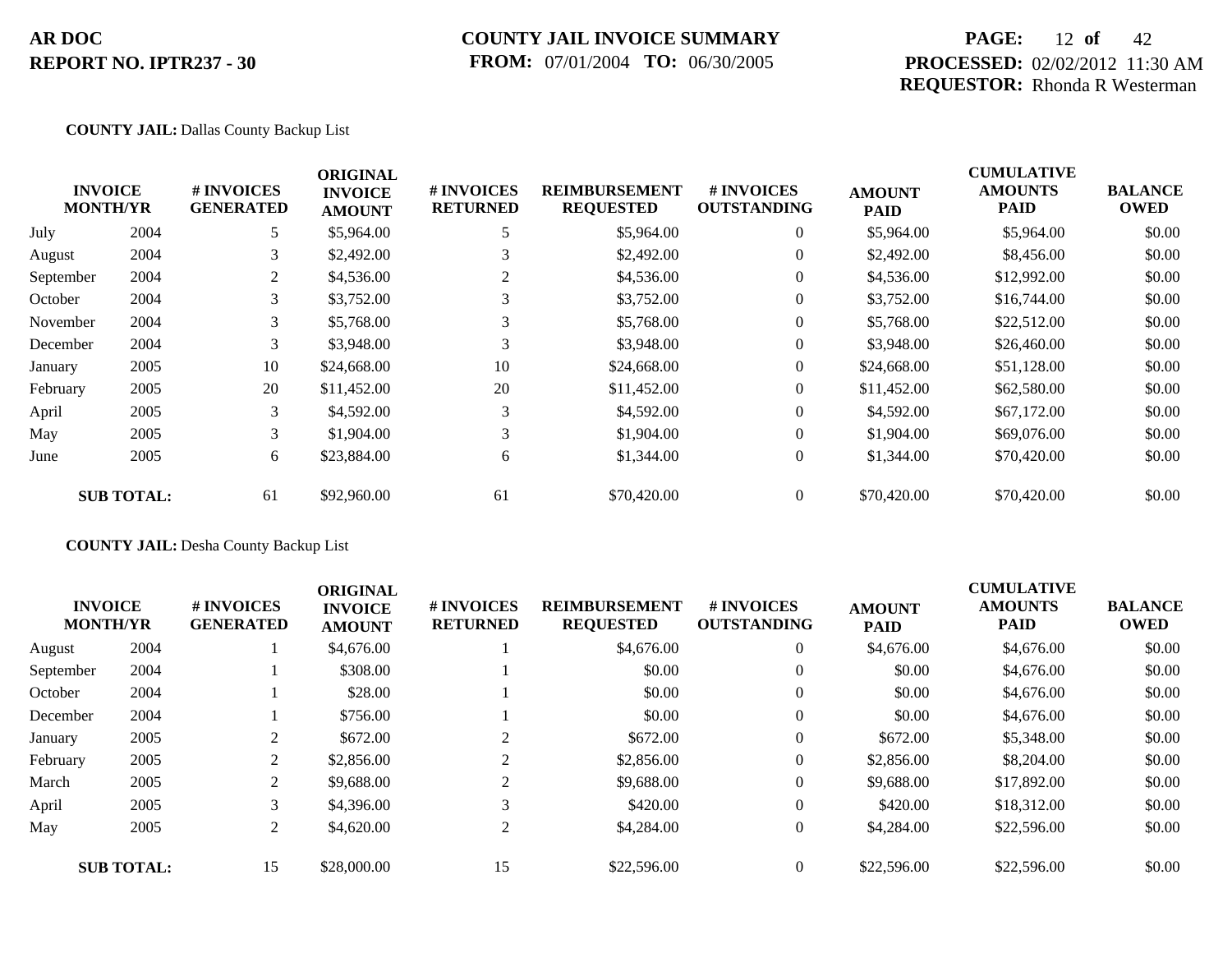### **COUNTY JAIL INVOICE SUMMARY FROM:** 07/01/2004 **TO:** 06/30/2005

## **PAGE:** 13 **of** 42 **PROCESSED:** 02/02/2012 11:30 AM **REQUESTOR:** Rhonda R Westerman

CUMU<del>LATIVE</del>

#### **COUNTY JAIL:** Drew County Backup List

|           | <b>INVOICE</b><br><b>MONTH/YR</b> | # INVOICES<br><b>GENERATED</b> | <b>ORIGINAL</b><br><b>INVOICE</b><br><b>AMOUNT</b> | # INVOICES<br><b>RETURNED</b> | <b>REIMBURSEMENT</b><br><b>REQUESTED</b> | # INVOICES<br><b>OUTSTANDING</b> | <b>AMOUNT</b><br><b>PAID</b> | <b>CUMULATIVE</b><br><b>AMOUNTS</b><br>PAID | <b>BALANCE</b><br><b>OWED</b> |
|-----------|-----------------------------------|--------------------------------|----------------------------------------------------|-------------------------------|------------------------------------------|----------------------------------|------------------------------|---------------------------------------------|-------------------------------|
| July      | 2004                              |                                | \$364.00                                           |                               | \$364.00                                 | $\overline{0}$                   | \$364.00                     | \$364.00                                    | \$0.00                        |
| August    | 2004                              | 3                              | \$3,192.00                                         | 3                             | \$588.00                                 | $\overline{0}$                   | \$588.00                     | \$952.00                                    | \$0.00                        |
| September | 2004                              | $\overline{4}$                 | \$3,388.00                                         | 4                             | \$2,744.00                               | $\overline{0}$                   | \$2,744.00                   | \$3,696.00                                  | \$0.00                        |
| October   | 2004                              | 2                              | \$2,800.00                                         | 2                             | \$1,680.00                               | $\overline{0}$                   | \$1,680.00                   | \$5,376.00                                  | \$0.00                        |
| November  | 2004                              | 2                              | \$1,176.00                                         | 2                             | \$812.00                                 | $\overline{0}$                   | \$812.00                     | \$6,188.00                                  | \$0.00                        |
| January   | 2005                              |                                | \$5,488.00                                         |                               | \$4,424.00                               | $\overline{0}$                   | \$4,424.00                   | \$10,612.00                                 | \$0.00                        |
| February  | 2005                              |                                | \$2,044.00                                         |                               | \$28.00                                  | $\overline{0}$                   | \$28.00                      | \$10,640.00                                 | \$0.00                        |
| March     | 2005                              |                                | \$6,524.00                                         |                               | \$3,612.00                               | $\overline{0}$                   | \$3,612.00                   | \$14,252.00                                 | \$0.00                        |
| April     | 2005                              | 6                              | \$5,432.00                                         | 6                             | \$5,432.00                               | $\overline{0}$                   | \$5,432.00                   | \$19,684.00                                 | \$0.00                        |
| May       | 2005                              |                                | \$28.00                                            |                               | \$28.00                                  | $\overline{0}$                   | \$28.00                      | \$19,712.00                                 | \$0.00                        |
| June      | 2005                              | 2                              | \$2,912.00                                         | 2                             | \$2,912.00                               | $\overline{0}$                   | \$2,912.00                   | \$22,624.00                                 | \$0.00                        |
|           | <b>SUB TOTAL:</b>                 | 32                             | \$33,348.00                                        | 32                            | \$22,624.00                              | $\Omega$                         | \$22,624.00                  | \$22,624.00                                 | \$0.00                        |

#### **COUNTY JAIL:** Dumas City Jail

|         | <b>INVOICE</b><br><b>MONTH/YR</b> | <b>#INVOICES</b><br><b>GENERATED</b> | ORIGINAL<br><b>INVOICE</b><br><b>AMOUNT</b> | <b># INVOICES</b><br><b>RETURNED</b> | <b>REIMBURSEMENT</b><br><b>REQUESTED</b> | # INVOICES<br><b>OUTSTANDING</b> | <b>AMOUNT</b><br><b>PAID</b> | <b>CUMULATIVE</b><br><b>AMOUNTS</b><br><b>PAID</b> | <b>BALANCE</b><br><b>OWED</b> |
|---------|-----------------------------------|--------------------------------------|---------------------------------------------|--------------------------------------|------------------------------------------|----------------------------------|------------------------------|----------------------------------------------------|-------------------------------|
| January | 2005                              |                                      | \$3,500.00                                  |                                      | \$0.00                                   |                                  | \$0.00                       | \$0.00                                             | \$0.00                        |
| April   | 2005                              |                                      | \$28.00                                     |                                      | \$28.00                                  |                                  | \$28.00                      | \$28.00                                            | \$0.00                        |
|         | <b>SUB TOTAL:</b>                 |                                      | \$3,528.00                                  |                                      | \$28.00                                  |                                  | \$28.00                      | \$28.00                                            | \$0.00                        |

**COUNTY JAIL:** England City Jail Backup

| <b>INVOICE</b>  |      | # INVOICES       | ORIGINAL                        | <b>#INVOICES</b> | <b>REIMBURSEMENT</b> | # INVOICES         |                              | <b>CUMULATIVE</b><br><b>AMOUNTS</b> | <b>BALANCE</b> |
|-----------------|------|------------------|---------------------------------|------------------|----------------------|--------------------|------------------------------|-------------------------------------|----------------|
| <b>MONTH/YR</b> |      | <b>GENERATED</b> | <b>INVOICE</b><br><b>AMOUNT</b> | <b>RETURNED</b>  | <b>REQUESTED</b>     | <b>OUTSTANDING</b> | <b>AMOUNT</b><br><b>PAID</b> | <b>PAID</b>                         | <b>OWED</b>    |
| July            | 2004 |                  | \$140.00                        |                  | \$28.00              |                    | \$28.00                      | \$28.00                             | \$0.00         |
| August          | 2004 |                  | \$2,716.00                      |                  | \$2,492.00           |                    | \$2,492.00                   | \$2,520.00                          | \$0.00         |
| September       | 2004 |                  | \$2.492.00                      |                  | \$2,492.00           |                    | \$2,492.00                   | \$5,012.00                          | \$0.00         |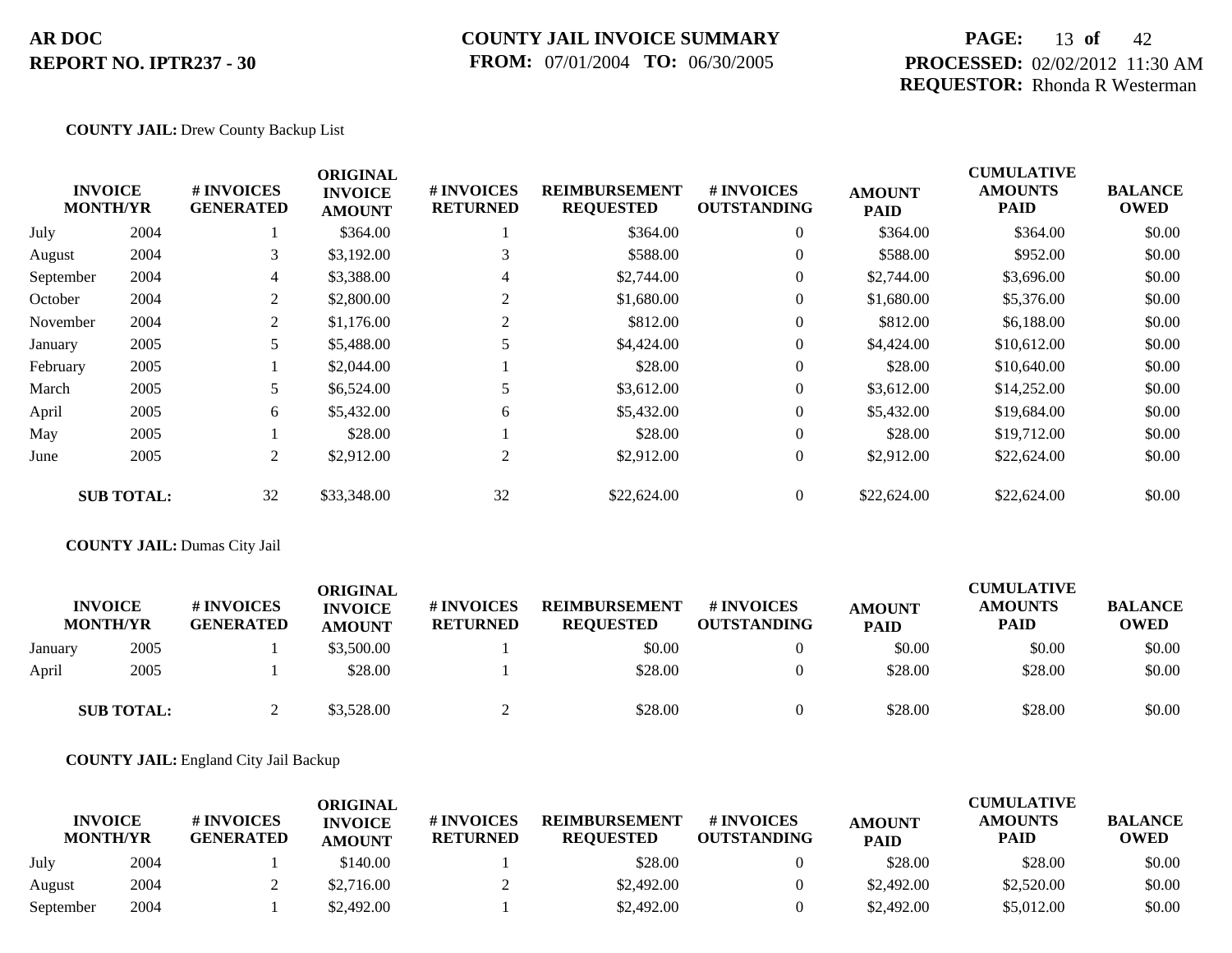#### **COUNTY JAIL:** England City Jail Backup

| <b>INVOICE</b><br><b>MONTH/YR</b> | # INVOICES<br><b>GENERATED</b> | ORIGINAL<br><b>INVOICE</b><br><b>AMOUNT</b> | # INVOICES<br><b>RETURNED</b> | <b>REIMBURSEMENT</b><br><b>REOUESTED</b> | # INVOICES<br><b>OUTSTANDING</b> | <b>AMOUNT</b><br><b>PAID</b> | <b>CUMULATIVE</b><br><b>AMOUNTS</b><br><b>PAID</b> | <b>BALANCE</b><br>OWED |
|-----------------------------------|--------------------------------|---------------------------------------------|-------------------------------|------------------------------------------|----------------------------------|------------------------------|----------------------------------------------------|------------------------|
| <b>SUB TOTAL:</b>                 |                                | \$5,348.00                                  |                               | \$5,012.00                               |                                  | \$5,012.00                   | \$5,012.00                                         | \$0.00                 |

### **COUNTY JAIL:** Faulkner County Backup List

| <b>INVOICE</b><br><b>MONTH/YR</b> | # INVOICES<br><b>GENERATED</b> | <b>ORIGINAL</b><br><b>INVOICE</b><br><b>AMOUNT</b> | # INVOICES<br><b>RETURNED</b> | <b>REIMBURSEMENT</b><br><b>REQUESTED</b> | # INVOICES<br><b>OUTSTANDING</b> | <b>AMOUNT</b><br><b>PAID</b> | <b>CUMULATIVE</b><br><b>AMOUNTS</b><br><b>PAID</b> | <b>BALANCE</b><br><b>OWED</b> |
|-----------------------------------|--------------------------------|----------------------------------------------------|-------------------------------|------------------------------------------|----------------------------------|------------------------------|----------------------------------------------------|-------------------------------|
| 2004                              | 29                             | \$41,748.00                                        | 29                            | \$23,856.00                              | $\overline{0}$                   | \$23,856.00                  | \$23,856.00                                        | \$0.00                        |
| 2004                              | 36                             | \$42,252.00                                        | 36                            | \$25,984.00                              | $\overline{0}$                   | \$25,984.00                  | \$49,840.00                                        | \$0.00                        |
| 2004                              | 16                             | \$25,872.00                                        | 16                            | \$13,188.00                              | $\overline{0}$                   | \$13,188.00                  | \$63,028.00                                        | \$0.00                        |
| 2004                              | 31                             | \$26,152.00                                        | 31                            | \$20,818.00                              | $\overline{0}$                   | \$20,818.00                  | \$83,846.00                                        | \$0.00                        |
| 2004                              | 4                              | \$5,180.00                                         | $\overline{4}$                | \$5,180.00                               | $\overline{0}$                   | \$5,180.00                   | \$89,026.00                                        | \$0.00                        |
| 2004                              | 12                             | \$24,164.00                                        | 12                            | \$15,288.00                              | $\overline{0}$                   | \$15,288.00                  | \$104,314.00                                       | \$0.00                        |
| 2005                              | 38                             | \$71,764.00                                        | 38                            | \$39,004.00                              | $\overline{0}$                   | \$39,004.00                  | \$143,318.00                                       | \$0.00                        |
| 2005                              | 25                             | \$19,964.00                                        | 25                            | \$16,800.00                              | $\overline{0}$                   | \$16,800.00                  | \$160,118.00                                       | \$0.00                        |
| 2005                              | 12                             | \$8,540.00                                         | 12                            | \$7,756.00                               | $\overline{0}$                   | \$7,756.00                   | \$167,874.00                                       | \$0.00                        |
| 2005                              | 31                             | \$34,188.00                                        | 31                            | \$19,348.00                              | $\overline{0}$                   | \$19,348.00                  | \$187,222.00                                       | \$0.00                        |
| 2005                              | 25                             | \$25,760.00                                        | 25                            | \$12,488.00                              | $\overline{0}$                   | \$12,488.00                  | \$199,710.00                                       | \$0.00                        |
| 2005                              | 11                             | \$16,128.00                                        | 11                            | \$9,884.00                               | $\overline{0}$                   | \$9,884.00                   | \$209,594.00                                       | \$0.00                        |
| <b>SUB TOTAL:</b>                 | 270                            | \$341,712.00                                       | 270                           | \$209,594.00                             | $\Omega$                         | \$209,594.00                 | \$209,594.00                                       | \$0.00                        |
|                                   |                                |                                                    |                               |                                          |                                  |                              |                                                    |                               |

#### **COUNTY JAIL:** Franklin County Backup List

| <b>INVOICE</b><br><b>MONTH/YR</b> |      | # INVOICES<br><b>GENERATED</b> | ORIGINAL<br><b>INVOICE</b><br><b>AMOUNT</b> | <b># INVOICES</b><br><b>RETURNED</b> | <b>REIMBURSEMENT</b><br><b>REOUESTED</b> | <b>#INVOICES</b><br><b>OUTSTANDING</b> | <b>AMOUNT</b><br><b>PAID</b> | <b>CUMULATIVE</b><br><b>AMOUNTS</b><br>PAID | <b>BALANCE</b><br><b>OWED</b> |
|-----------------------------------|------|--------------------------------|---------------------------------------------|--------------------------------------|------------------------------------------|----------------------------------------|------------------------------|---------------------------------------------|-------------------------------|
| July                              | 2004 |                                | \$3,304.00                                  |                                      | \$3,304.00                               |                                        | \$3,304.00                   | \$3,304.00                                  | \$0.00                        |
| September                         | 2004 |                                | \$6,440.00                                  | n                                    | \$6,440.00                               |                                        | \$6,440.00                   | \$9,744.00                                  | \$0.00                        |
| November                          | 2004 |                                | \$8,736.00                                  |                                      | \$8,736.00                               |                                        | \$8,736.00                   | \$18,480.00                                 | \$0.00                        |
| January                           | 2005 |                                | \$9,856.00                                  |                                      | \$9,856.00                               |                                        | \$9,856.00                   | \$28,336.00                                 | \$0.00                        |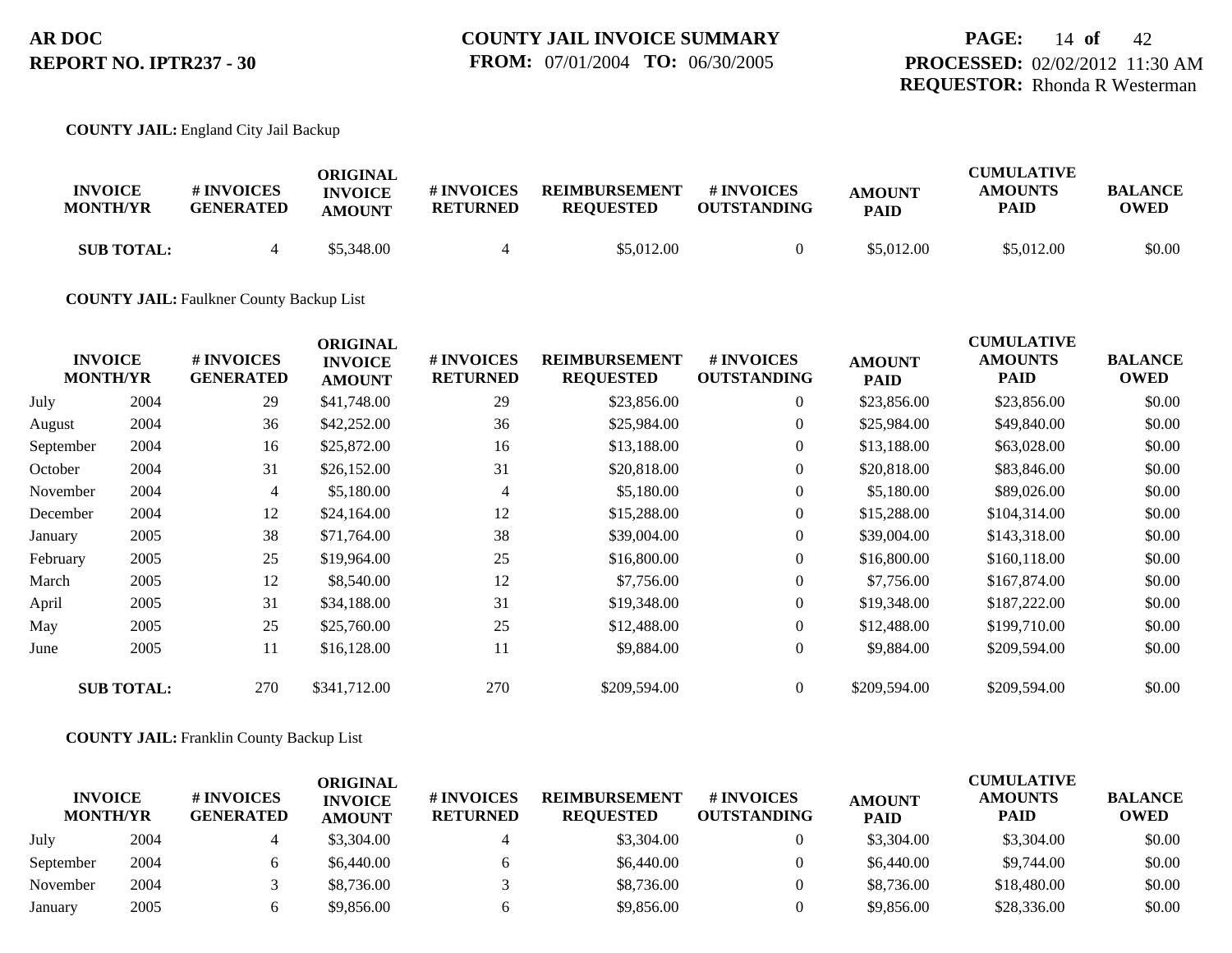## **PAGE:** 15 **of** 42 **PROCESSED:** 02/02/2012 11:30 AM **REQUESTOR:** Rhonda R Westerman

#### **COUNTY JAIL:** Franklin County Backup List

|          | <b>INVOICE</b><br><b>MONTH/YR</b> | <b>#INVOICES</b><br><b>GENERATED</b> | <b>ORIGINAL</b><br><b>INVOICE</b><br><b>AMOUNT</b> | <b>#INVOICES</b><br><b>RETURNED</b> | <b>REIMBURSEMENT</b><br><b>REQUESTED</b> | # INVOICES<br><b>OUTSTANDING</b> | <b>AMOUNT</b><br><b>PAID</b> | <b>CUMULATIVE</b><br><b>AMOUNTS</b><br><b>PAID</b> | <b>BALANCE</b><br><b>OWED</b> |
|----------|-----------------------------------|--------------------------------------|----------------------------------------------------|-------------------------------------|------------------------------------------|----------------------------------|------------------------------|----------------------------------------------------|-------------------------------|
| February | 2005                              | 6                                    | \$16,576.00                                        | 6                                   | \$4,844.00                               | $\overline{0}$                   | \$4,844.00                   | \$33,180.00                                        | \$0.00                        |
| March    | 2005                              |                                      | \$1,288.00                                         |                                     | \$1,288.00                               | $\overline{0}$                   | \$1,288.00                   | \$34,468.00                                        | \$0.00                        |
| April    | 2005                              |                                      | \$1,904.00                                         | ◠                                   | \$1,904.00                               | $\overline{0}$                   | \$1,904.00                   | \$36,372.00                                        | \$0.00                        |
| May      | 2005                              |                                      | \$2,716.00                                         | ◠                                   | \$2,716.00                               | $\overline{0}$                   | \$2,716.00                   | \$39,088.00                                        | \$0.00                        |
| June     | 2005                              |                                      | \$1,484.00                                         | ◠                                   | \$1,484.00                               | $\overline{0}$                   | \$1,484.00                   | \$40,572.00                                        | \$0.00                        |
|          | <b>SUB TOTAL:</b>                 | 33                                   | \$52,304.00                                        | 33                                  | \$40,572.00                              | $\overline{0}$                   | \$40,572.00                  | \$40,572.00                                        | \$0.00                        |

#### **COUNTY JAIL:** Fulton County Backup List

| <b>INVOICE</b><br><b>MONTH/YR</b> |                   | <b>#INVOICES</b><br><b>GENERATED</b> | <b>ORIGINAL</b><br><b>INVOICE</b><br><b>AMOUNT</b> | # INVOICES<br><b>RETURNED</b> | <b>REIMBURSEMENT</b><br><b>REQUESTED</b> | # INVOICES<br><b>OUTSTANDING</b> | <b>AMOUNT</b><br><b>PAID</b> | <b>CUMULATIVE</b><br><b>AMOUNTS</b><br><b>PAID</b> | <b>BALANCE</b><br><b>OWED</b> |
|-----------------------------------|-------------------|--------------------------------------|----------------------------------------------------|-------------------------------|------------------------------------------|----------------------------------|------------------------------|----------------------------------------------------|-------------------------------|
| July                              | 2004              |                                      | \$756.00                                           | 2                             | \$756.00                                 | $\theta$                         | \$756.00                     | \$756.00                                           | \$0.00                        |
| September                         | 2004              | 4                                    | \$2,884.00                                         | $\overline{4}$                | \$2,128.00                               | $\theta$                         | \$2,128.00                   | \$2,884.00                                         | \$0.00                        |
| October                           | 2004              | 2                                    | \$1,792.00                                         | $\bigcap$                     | \$1,792.00                               | $\theta$                         | \$1,792.00                   | \$4,676.00                                         | \$0.00                        |
| November                          | 2004              |                                      | \$644.00                                           | 2                             | \$644.00                                 | $\theta$                         | \$644.00                     | \$5,320.00                                         | \$0.00                        |
| February                          | 2005              | 4                                    | \$1,568.00                                         | $\overline{4}$                | \$560.00                                 | $\theta$                         | \$560.00                     | \$5,880.00                                         | \$0.00                        |
| March                             | 2005              |                                      | \$1,960.00                                         |                               | \$1,960.00                               | $\theta$                         | \$1,960.00                   | \$7,840.00                                         | \$0.00                        |
| April                             | 2005              | 4                                    | \$3,584.00                                         | $\overline{4}$                | \$980.00                                 | $\theta$                         | \$980.00                     | \$8,820.00                                         | \$0.00                        |
|                                   | <b>SUB TOTAL:</b> | 19                                   | \$13,188.00                                        | 19                            | \$8,820.00                               | $\theta$                         | \$8,820.00                   | \$8,820.00                                         | \$0.00                        |

#### **COUNTY JAIL:** Garland County Backup List

| <b>INVOICE</b><br><b>MONTH/YR</b> |      | <b>#INVOICES</b><br><b>GENERATED</b> | ORIGINAL<br><b>INVOICE</b><br><b>AMOUNT</b> | <b># INVOICES</b><br><b>RETURNED</b> | <b>REIMBURSEMENT</b><br><b>REQUESTED</b> | <b>#INVOICES</b><br><b>OUTSTANDING</b> | <b>AMOUNT</b><br><b>PAID</b> | <b>CUMULATIVE</b><br><b>AMOUNTS</b><br><b>PAID</b> | <b>BALANCE</b><br><b>OWED</b> |
|-----------------------------------|------|--------------------------------------|---------------------------------------------|--------------------------------------|------------------------------------------|----------------------------------------|------------------------------|----------------------------------------------------|-------------------------------|
| July                              | 2004 | 23                                   | \$19,880.00                                 | 23                                   | \$19,880.00                              |                                        | \$19,880.00                  | \$19,880.00                                        | \$0.00                        |
| August                            | 2004 |                                      | \$13,468.00                                 |                                      | \$13,468.00                              |                                        | \$13,468.00                  | \$33,348.00                                        | \$0.00                        |
| September                         | 2004 |                                      | \$17,528.00                                 |                                      | \$11,900.00                              |                                        | \$11,900.00                  | \$45,248,00                                        | \$0.00                        |
| October                           | 2004 | 20                                   | \$33,880.00                                 | 20                                   | \$34,580.00                              |                                        | \$34,580.00                  | \$79,828.00                                        | \$0.00                        |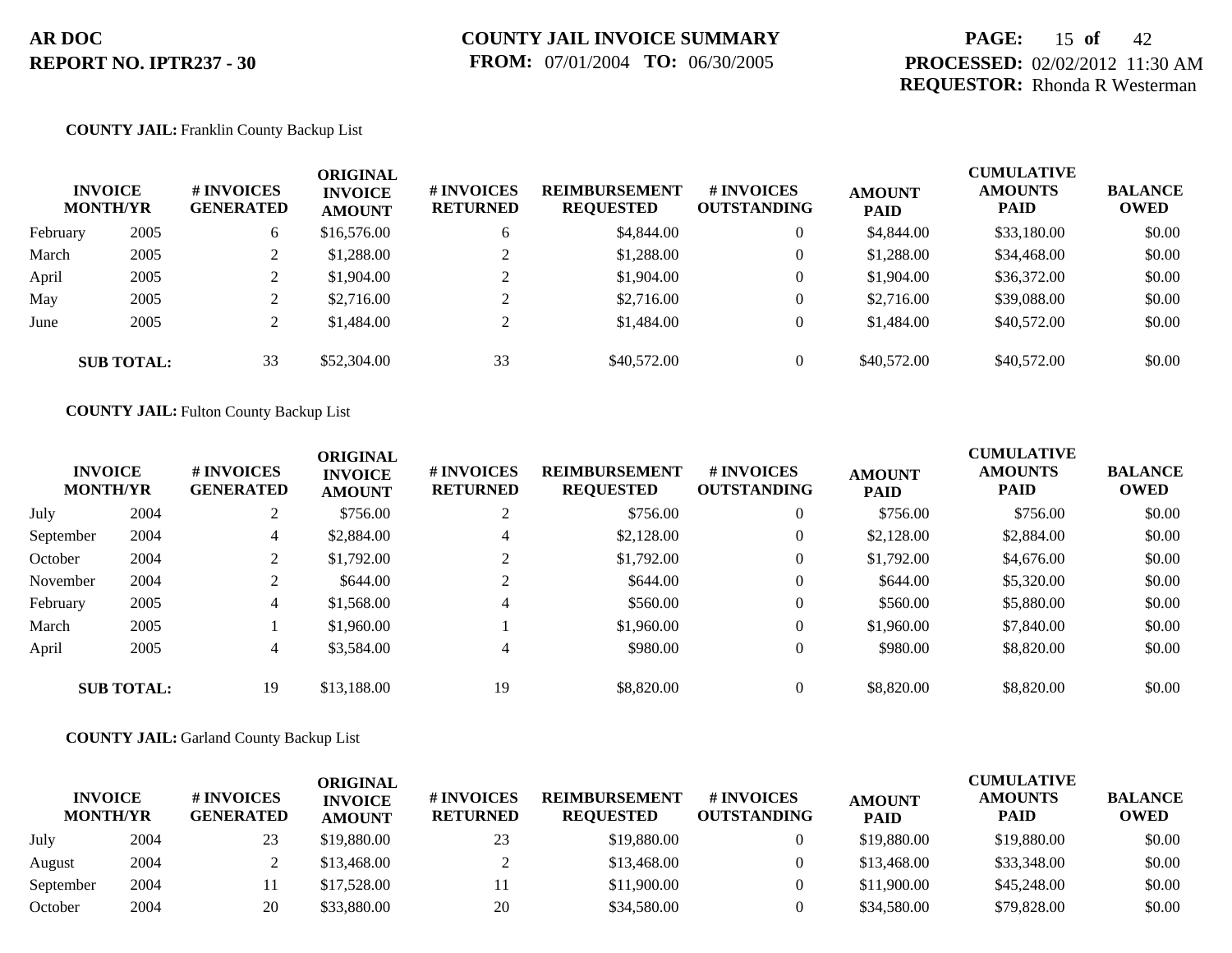## **COUNTY JAIL INVOICE SUMMARY FROM:** 07/01/2004 **TO:** 06/30/2005

## **PAGE:** 16 **of** 42 **PROCESSED:** 02/02/2012 11:30 AM **REQUESTOR:** Rhonda R Westerman

#### **COUNTY JAIL:** Garland County Backup List

|          | <b>INVOICE</b><br><b>MONTH/YR</b> | # INVOICES<br><b>GENERATED</b> | <b>ORIGINAL</b><br><b>INVOICE</b><br><b>AMOUNT</b> | # INVOICES<br><b>RETURNED</b> | <b>REIMBURSEMENT</b><br><b>REQUESTED</b> | # INVOICES<br><b>OUTSTANDING</b> | <b>AMOUNT</b><br><b>PAID</b> | <b>CUMULATIVE</b><br><b>AMOUNTS</b><br><b>PAID</b> | <b>BALANCE</b><br><b>OWED</b> |
|----------|-----------------------------------|--------------------------------|----------------------------------------------------|-------------------------------|------------------------------------------|----------------------------------|------------------------------|----------------------------------------------------|-------------------------------|
| November | 2004                              | 13                             | \$21,924.00                                        | 13                            | \$23,744.00                              | $\theta$                         | \$23,744.00                  | \$103,572.00                                       | \$0.00                        |
| December | 2004                              | 5                              | \$12,124.00                                        |                               | \$12,124.00                              | $\theta$                         | \$12,124.00                  | \$115,696.00                                       | \$0.00                        |
| January  | 2005                              | 23                             | \$40,852.00                                        | 23                            | \$40,852.00                              | $\theta$                         | \$40,852.00                  | \$156,548.00                                       | \$0.00                        |
| February | 2005                              | 9                              | \$5,796.00                                         | 9                             | \$5,684.00                               | $\theta$                         | \$5,684.00                   | \$162,232.00                                       | \$0.00                        |
| March    | 2005                              | 3                              | \$4,088.00                                         | 3                             | \$4,088.00                               | $\theta$                         | \$4,088,00                   | \$166,320.00                                       | \$0.00                        |
| April    | 2005                              | 26                             | \$32,284.00                                        | 26                            | \$34,356.00                              | $\boldsymbol{0}$                 | \$34,356.00                  | \$200,676.00                                       | \$0.00                        |
| May      | 2005                              | 12                             | \$10,780.00                                        | 12                            | \$9,996.00                               | $\theta$                         | \$9,996.00                   | \$210,672.00                                       | \$0.00                        |
| June     | 2005                              | 11                             | \$4,312.00                                         | 11                            | \$4,312.00                               | $\theta$                         | \$4,312.00                   | \$214,984.00                                       | \$0.00                        |
|          | <b>SUB TOTAL:</b>                 | 158                            | \$216,916.00                                       | 158                           | \$214,984.00                             | $\Omega$                         | \$214,984.00                 | \$214,984.00                                       | \$0.00                        |

### **COUNTY JAIL:** Grant County Backup List

|           | <b>INVOICE</b><br><b>MONTH/YR</b> | <b>#INVOICES</b><br><b>GENERATED</b> | <b>ORIGINAL</b><br><b>INVOICE</b><br><b>AMOUNT</b> | # INVOICES<br><b>RETURNED</b> | <b>REIMBURSEMENT</b><br><b>REQUESTED</b> | # INVOICES<br><b>OUTSTANDING</b> | <b>AMOUNT</b><br><b>PAID</b> | <b>CUMULATIVE</b><br><b>AMOUNTS</b><br><b>PAID</b> | <b>BALANCE</b><br><b>OWED</b> |
|-----------|-----------------------------------|--------------------------------------|----------------------------------------------------|-------------------------------|------------------------------------------|----------------------------------|------------------------------|----------------------------------------------------|-------------------------------|
| July      | 2004                              | 3                                    | \$1,904.00                                         | 3                             | \$1,540.00                               | $\overline{0}$                   | \$1,540.00                   | \$1,540.00                                         | \$0.00                        |
| August    | 2004                              | 4                                    | \$4,032.00                                         | 4                             | \$2,688.00                               | $\overline{0}$                   | \$2,688.00                   | \$4,228.00                                         | \$0.00                        |
| September | 2004                              | 2                                    | \$2,128.00                                         |                               | \$2,128.00                               | $\overline{0}$                   | \$2,128.00                   | \$6,356.00                                         | \$0.00                        |
| October   | 2004                              | $\overline{4}$                       | \$7,392.00                                         | 4                             | \$4,508.00                               | $\overline{0}$                   | \$4,508.00                   | \$10,864.00                                        | \$0.00                        |
| November  | 2004                              | 3                                    | \$2,212.00                                         | 3                             | \$1,092.00                               | $\overline{0}$                   | \$1,092.00                   | \$11,956.00                                        | \$0.00                        |
| January   | 2005                              |                                      | \$3,752.00                                         |                               | \$2,744.00                               | $\overline{0}$                   | \$2,744.00                   | \$14,700.00                                        | \$0.00                        |
| March     | 2005                              | $\overline{4}$                       | \$19,852.00                                        | 4                             | \$644.00                                 | $\overline{0}$                   | \$644.00                     | \$15,344.00                                        | \$0.00                        |
| April     | 2005                              | 4                                    | \$2,800.00                                         | 4                             | \$2,044.00                               | $\overline{0}$                   | \$2,044.00                   | \$17,388.00                                        | \$0.00                        |
| June      | 2005                              | 4                                    | \$2,296.00                                         | 4                             | \$2,212.00                               | $\overline{0}$                   | \$2,212.00                   | \$19,600.00                                        | \$0.00                        |
|           | <b>SUB TOTAL:</b>                 | 33                                   | \$46,368.00                                        | 33                            | \$19,600.00                              | $\overline{0}$                   | \$19,600.00                  | \$19,600.00                                        | \$0.00                        |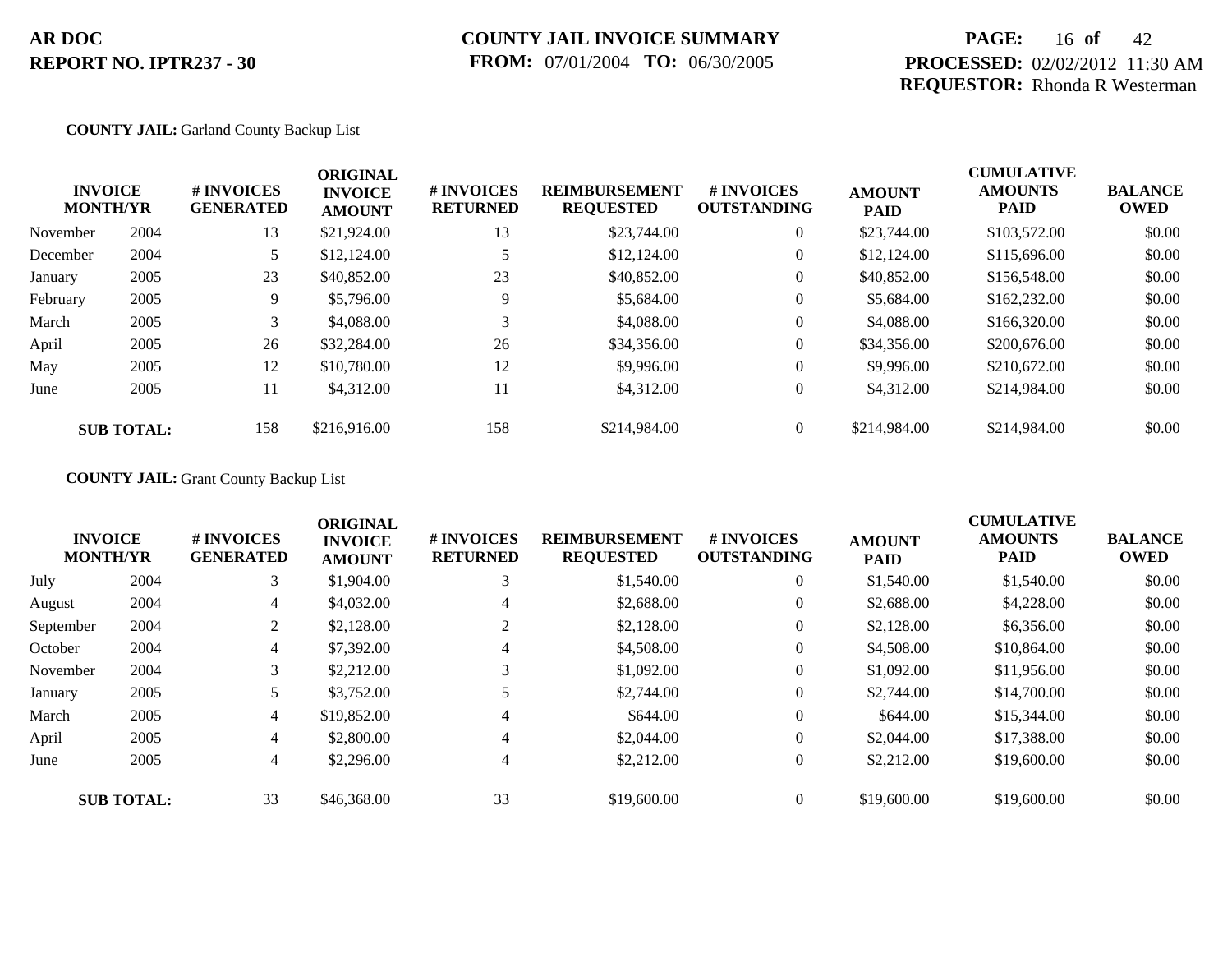### **COUNTY JAIL INVOICE SUMMARY FROM:** 07/01/2004 **TO:** 06/30/2005

## **PAGE:** 17 **of** 42 **PROCESSED:** 02/02/2012 11:30 AM **REQUESTOR:** Rhonda R Westerman

#### **COUNTY JAIL:** Greene County Backup List

| <b>INVOICE</b><br><b>MONTH/YR</b> | # INVOICES<br><b>GENERATED</b> | <b>ORIGINAL</b><br><b>INVOICE</b><br><b>AMOUNT</b> | # INVOICES<br><b>RETURNED</b> | <b>REIMBURSEMENT</b><br><b>REQUESTED</b> | <b>#INVOICES</b><br><b>OUTSTANDING</b> | <b>AMOUNT</b><br><b>PAID</b> | <b>CUMULATIVE</b><br><b>AMOUNTS</b><br><b>PAID</b> | <b>BALANCE</b><br><b>OWED</b> |
|-----------------------------------|--------------------------------|----------------------------------------------------|-------------------------------|------------------------------------------|----------------------------------------|------------------------------|----------------------------------------------------|-------------------------------|
| 2004                              | 17                             | \$14,448.00                                        | 17                            | \$14,224.00                              | $\overline{0}$                         | \$14,224.00                  | \$14,224.00                                        | \$0.00                        |
| 2004                              | 11                             | \$6,832.00                                         | 11                            | \$7,000.00                               | $\overline{0}$                         | \$7,000.00                   | \$21,224.00                                        | \$0.00                        |
| 2004                              | 12                             | \$9,408.00                                         | 12                            | \$9,968.00                               | $\overline{0}$                         | \$9,968.00                   | \$31,192.00                                        | \$0.00                        |
| 2004                              | 14                             | \$8,428.00                                         | 14                            | \$9,212.00                               | $\overline{0}$                         | \$9,212.00                   | \$40,404.00                                        | \$0.00                        |
| 2004                              | 2                              | \$5,264.00                                         | 2                             | \$5,292.00                               | $\overline{0}$                         | \$5,292.00                   | \$45,696.00                                        | \$0.00                        |
| 2004                              | 13                             | \$19,936.00                                        | 13                            | \$19,964.00                              | $\overline{0}$                         | \$19,964.00                  | \$65,660.00                                        | \$0.00                        |
| 2005                              | 19                             | \$25,956.00                                        | 19                            | \$25,704.00                              | $\overline{0}$                         | \$25,704.00                  | \$91,364.00                                        | \$0.00                        |
| 2005                              | 18                             | \$20,580.00                                        | 18                            | \$20,468.00                              | $\overline{0}$                         | \$20,468.00                  | \$111,832.00                                       | \$0.00                        |
| 2005                              | 3                              | \$8,176.00                                         | 3                             | \$8,176.00                               | $\overline{0}$                         | \$8,176.00                   | \$120,008.00                                       | \$0.00                        |
| 2005                              | 19                             | \$26,264.00                                        | 19                            | \$25,984.00                              | $\overline{0}$                         | \$25,984.00                  | \$145,992.00                                       | \$0.00                        |
| 2005                              | $\overline{4}$                 | \$10,220.00                                        | 4                             | \$10,248.00                              | $\overline{0}$                         | \$10,248.00                  | \$156,240.00                                       | \$0.00                        |
| 2005                              | 7                              | \$2,744.00                                         |                               | \$2,520.00                               | $\overline{0}$                         | \$2,520.00                   | \$158,760.00                                       | \$0.00                        |
| <b>SUB TOTAL:</b>                 | 139                            | \$158,256.00                                       | 139                           | \$158,760.00                             | $\overline{0}$                         | \$158,760.00                 | \$158,760.00                                       | \$0.00                        |
|                                   |                                |                                                    |                               |                                          |                                        |                              |                                                    |                               |

### **COUNTY JAIL:** Hempstead County Backup List

|          | <b>INVOICE</b><br><b>MONTH/YR</b> | # INVOICES<br><b>GENERATED</b> | <b>ORIGINAL</b><br><b>INVOICE</b><br><b>AMOUNT</b><br>\$9,072.00 | # INVOICES<br><b>RETURNED</b> | <b>REIMBURSEMENT</b><br><b>REQUESTED</b> | # INVOICES<br><b>OUTSTANDING</b> | <b>AMOUNT</b><br><b>PAID</b> | <b>CUMULATIVE</b><br><b>AMOUNTS</b><br><b>PAID</b> | <b>BALANCE</b><br><b>OWED</b> |
|----------|-----------------------------------|--------------------------------|------------------------------------------------------------------|-------------------------------|------------------------------------------|----------------------------------|------------------------------|----------------------------------------------------|-------------------------------|
| July     | 2004                              |                                |                                                                  |                               | \$9,072.00                               | $\overline{0}$                   | \$9,072.00                   | \$9,072.00                                         | \$0.00                        |
| August   | 2004                              | 4                              | \$2,716.00                                                       | $\overline{4}$                | \$2,716.00                               | $\overline{0}$                   | \$2,716.00                   | \$11,788.00                                        | \$0.00                        |
| October  | 2004                              | 2                              | \$2,828.00                                                       |                               | \$2,828.00                               | $\overline{0}$                   | \$2,828.00                   | \$14,616.00                                        | \$0.00                        |
| November | 2004                              | 4                              | \$4,648.00                                                       | 4                             | \$4,648.00                               | $\overline{0}$                   | \$4,648.00                   | \$19,264.00                                        | \$0.00                        |
| January  | 2005                              | 2                              | \$4,900.00                                                       | 2                             | \$4,900.00                               | $\overline{0}$                   | \$4,900.00                   | \$24,164.00                                        | \$0.00                        |
| February | 2005                              | 3                              | \$4,256.00                                                       | 3                             | \$4,256.00                               | $\overline{0}$                   | \$4,256.00                   | \$28,420.00                                        | \$0.00                        |
| March    | 2005                              |                                | \$2,856.00                                                       |                               | \$2,856.00                               | $\overline{0}$                   | \$2,856.00                   | \$31,276.00                                        | \$0.00                        |
| May      | 2005                              | 4                              | \$2,100.00                                                       | 4                             | \$2,100.00                               | $\overline{0}$                   | \$2,100.00                   | \$33,376.00                                        | \$0.00                        |
|          | <b>SUB TOTAL:</b>                 | 31                             | \$33,376.00                                                      | 31                            | \$33,376.00                              | $\theta$                         | \$33,376.00                  | \$33,376.00                                        | \$0.00                        |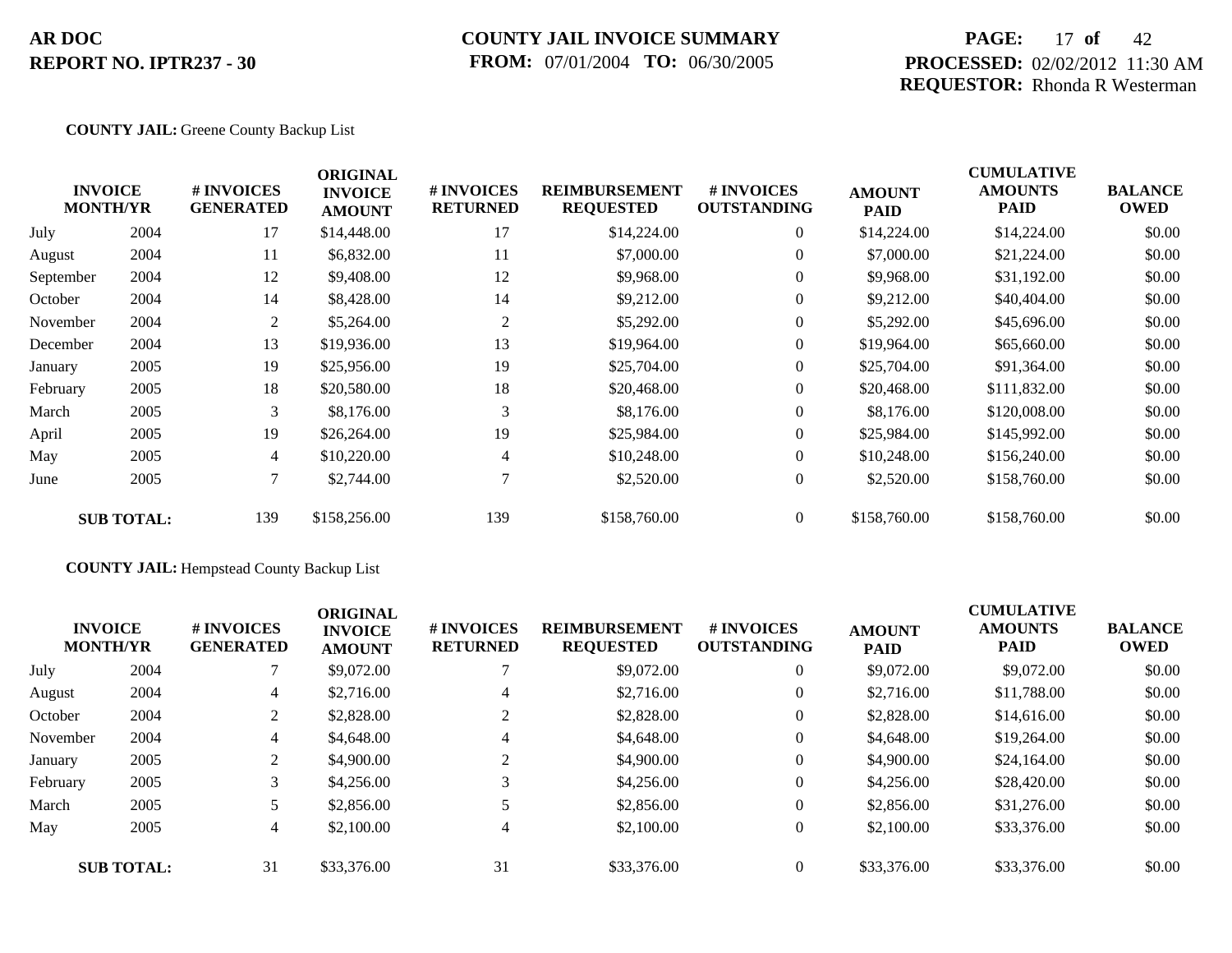### **COUNTY JAIL INVOICE SUMMARY FROM:** 07/01/2004 **TO:** 06/30/2005

## **PAGE:** 18 **of** 42 **PROCESSED:** 02/02/2012 11:30 AM **REQUESTOR:** Rhonda R Westerman

#### **COUNTY JAIL:** Hot Spring County Backup List

|           |                                   |                                | <b>ORIGINAL</b>                 |                               |                                          |                                         |                              | <b>CUMULATIVE</b>             |                               |
|-----------|-----------------------------------|--------------------------------|---------------------------------|-------------------------------|------------------------------------------|-----------------------------------------|------------------------------|-------------------------------|-------------------------------|
|           | <b>INVOICE</b><br><b>MONTH/YR</b> | # INVOICES<br><b>GENERATED</b> | <b>INVOICE</b><br><b>AMOUNT</b> | # INVOICES<br><b>RETURNED</b> | <b>REIMBURSEMENT</b><br><b>REQUESTED</b> | <b># INVOICES</b><br><b>OUTSTANDING</b> | <b>AMOUNT</b><br><b>PAID</b> | <b>AMOUNTS</b><br><b>PAID</b> | <b>BALANCE</b><br><b>OWED</b> |
| July      | 2004                              |                                | \$280.00                        |                               | \$280.00                                 | $\overline{0}$                          | \$280.00                     | \$280.00                      | \$0.00                        |
| August    | 2004                              | 5                              | \$3,164.00                      |                               | \$4,956.00                               | $\overline{0}$                          | \$4,956.00                   | \$5,236.00                    | \$0.00                        |
| September | 2004                              | 4                              | \$7,364.00                      | 4                             | \$0.00                                   | $\overline{0}$                          | \$0.00                       | \$5,236.00                    | \$0.00                        |
| October   | 2004                              | 8                              | \$18,928.00                     | 8                             | \$9,016.00                               | $\boldsymbol{0}$                        | \$9,016.00                   | \$14,252.00                   | \$0.00                        |
| November  | 2004                              | 4                              | \$3,472.00                      | 4                             | \$3,472.00                               | $\overline{0}$                          | \$3,472.00                   | \$17,724.00                   | \$0.00                        |
| January   | 2005                              | 12                             | \$14,616.00                     | 12                            | \$7,084.00                               | $\overline{0}$                          | \$7,084.00                   | \$24,808.00                   | \$0.00                        |
| February  | 2005                              | 10                             | \$9,996.00                      | 10                            | \$7,812.00                               | $\overline{0}$                          | \$7,812.00                   | \$32,620.00                   | \$0.00                        |
| March     | 2005                              | 5                              | \$3,584.00                      |                               | \$2,408.00                               | $\overline{0}$                          | \$2,408.00                   | \$35,028.00                   | \$0.00                        |
| April     | 2005                              | $\overline{4}$                 | \$2,128.00                      | 4                             | \$1,288.00                               | $\overline{0}$                          | \$1,288.00                   | \$36,316.00                   | \$0.00                        |
| May       | 2005                              | 7                              | \$22,092.00                     |                               | \$2,856.00                               | $\overline{0}$                          | \$2,856.00                   | \$39,172.00                   | \$0.00                        |
| June      | 2005                              | 9                              | \$6,048.00                      | 9                             | \$5,460.00                               | $\overline{0}$                          | \$5,460.00                   | \$44,632.00                   | \$0.00                        |
|           | <b>SUB TOTAL:</b>                 | 69                             | \$91,672.00                     | 69                            | \$44,632.00                              | $\overline{0}$                          | \$44,632.00                  | \$44,632.00                   | \$0.00                        |

### **COUNTY JAIL:** Howard County Backup List

| <b>INVOICE</b><br><b>MONTH/YR</b> | # INVOICES<br><b>GENERATED</b> | <b>ORIGINAL</b><br><b>INVOICE</b><br><b>AMOUNT</b> | # INVOICES<br><b>RETURNED</b> | <b>REIMBURSEMENT</b><br><b>REQUESTED</b> | # INVOICES<br><b>OUTSTANDING</b> | <b>AMOUNT</b><br><b>PAID</b> | <b>CUMULATIVE</b><br><b>AMOUNTS</b><br><b>PAID</b> | <b>BALANCE</b><br><b>OWED</b> |
|-----------------------------------|--------------------------------|----------------------------------------------------|-------------------------------|------------------------------------------|----------------------------------|------------------------------|----------------------------------------------------|-------------------------------|
| 2004                              | 6                              | \$5,432.00                                         | 6                             | \$4,648.00                               | $\overline{0}$                   | \$4,648.00                   | \$4,648.00                                         | \$0.00                        |
| 2004                              | 3                              | \$2,380.00                                         |                               | \$2,380.00                               | $\overline{0}$                   | \$2,380.00                   | \$7,028.00                                         | \$0.00                        |
| 2004                              |                                | \$2,044.00                                         |                               | \$2,044.00                               | $\overline{0}$                   | \$2,044.00                   | \$9,072.00                                         | \$0.00                        |
| 2004                              |                                | \$7,504.00                                         |                               | \$7,532.00                               | $\overline{0}$                   | \$7,532.00                   | \$16,604.00                                        | \$0.00                        |
| 2004                              |                                | \$1,708.00                                         |                               | \$1,736.00                               | $\overline{0}$                   | \$1,736.00                   | \$18,340.00                                        | \$0.00                        |
| 2004                              | 6                              | \$13,720.00                                        | 6                             | \$13,720.00                              | $\Omega$                         | \$13,720.00                  | \$32,060.00                                        | \$0.00                        |
| 2005                              | 11                             | \$14,280.00                                        | 11                            | \$14,280.00                              | $\overline{0}$                   | \$14,280.00                  | \$46,340.00                                        | \$0.00                        |
| 2005                              | 4                              | \$7,504.00                                         | $\overline{4}$                | \$7,616.00                               | $\overline{0}$                   | \$7,616.00                   | \$53,956.00                                        | \$0.00                        |
| 2005                              |                                | \$840.00                                           | 3                             | \$840.00                                 | $\overline{0}$                   | \$840.00                     | \$54,796.00                                        | \$0.00                        |
| 2005                              |                                | \$1,624.00                                         | $\mathfrak{D}$                | \$1,736.00                               | $\Omega$                         | \$1,736.00                   | \$56,532.00                                        | \$0.00                        |
| 2005                              | 4                              | \$1,736.00                                         | 4                             | \$1,736.00                               | $\mathbf{0}$                     | \$1,736.00                   | \$58,268.00                                        | \$0.00                        |
|                                   |                                |                                                    |                               |                                          |                                  |                              |                                                    |                               |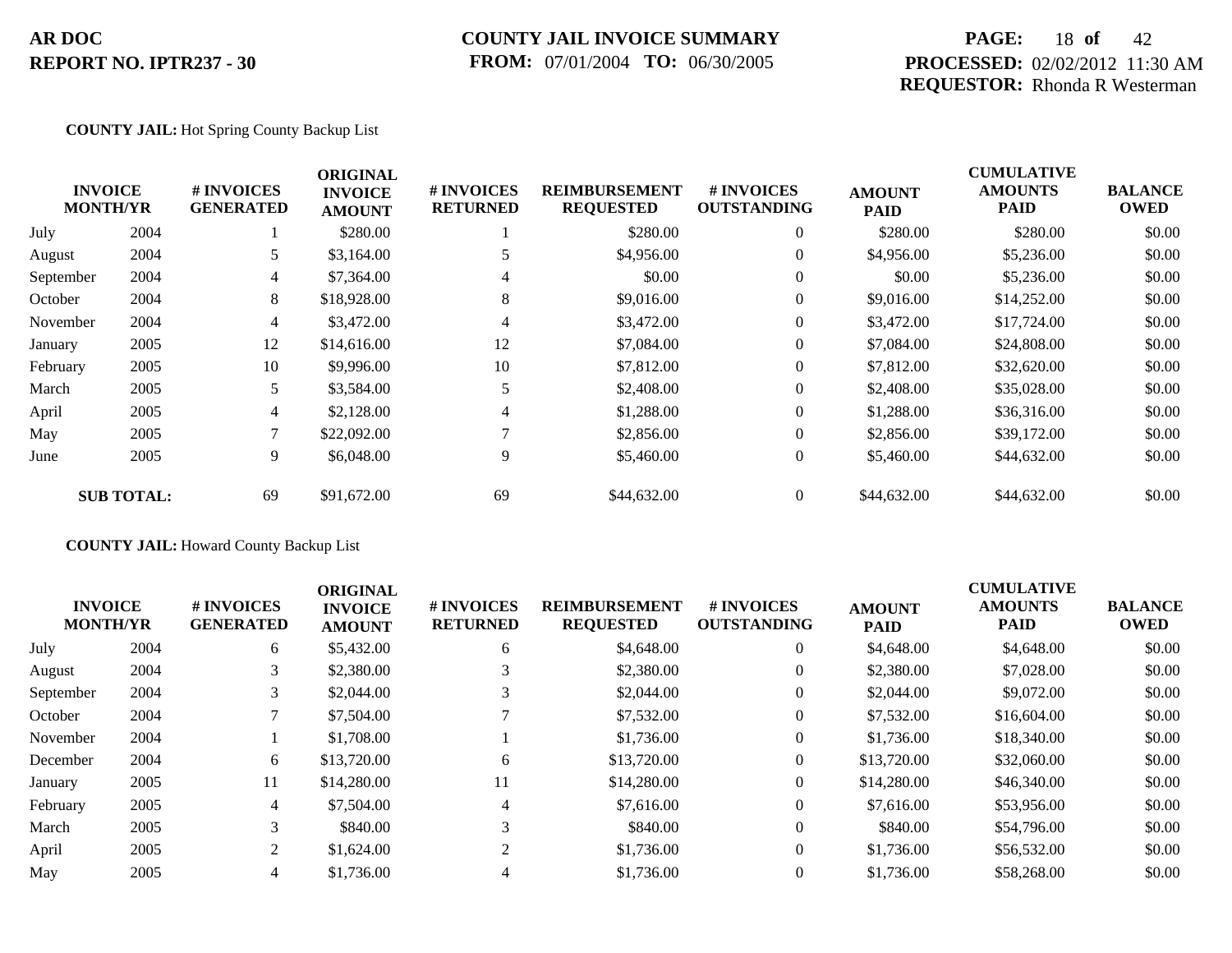#### **COUNTY JAIL:** Howard County Backup List

|                   |                  | ORIGINAL       |                 |                      |                    |               | <b>CUMULATIVE</b> |                |
|-------------------|------------------|----------------|-----------------|----------------------|--------------------|---------------|-------------------|----------------|
| <b>INVOICE</b>    | # INVOICES       | <b>INVOICE</b> | # INVOICES      | <b>REIMBURSEMENT</b> | # INVOICES         | <b>AMOUNT</b> | <b>AMOUNTS</b>    | <b>BALANCE</b> |
| <b>MONTH/YR</b>   | <b>GENERATED</b> | AMOUNT         | <b>RETURNED</b> | <b>REOUESTED</b>     | <b>OUTSTANDING</b> | <b>PAID</b>   | <b>PAID</b>       | <b>OWED</b>    |
| <b>SUB TOTAL:</b> | 50               | \$58.772.00    | 50              | \$58,268,00          |                    | \$58,268,00   | \$58,268,00       | \$0.00         |

**COUNTY JAIL:** Independence County Backup List

|           | <b>INVOICE</b>    | # INVOICES       | <b>ORIGINAL</b><br><b>INVOICE</b> | # INVOICES      | <b>REIMBURSEMENT</b> | # INVOICES         | <b>AMOUNT</b> | <b>CUMULATIVE</b><br><b>AMOUNTS</b> | <b>BALANCE</b> |
|-----------|-------------------|------------------|-----------------------------------|-----------------|----------------------|--------------------|---------------|-------------------------------------|----------------|
|           | <b>MONTH/YR</b>   | <b>GENERATED</b> | <b>AMOUNT</b>                     | <b>RETURNED</b> | <b>REQUESTED</b>     | <b>OUTSTANDING</b> | <b>PAID</b>   | PAID                                | <b>OWED</b>    |
| July      | 2004              |                  | \$10,332.00                       |                 | \$10,332.00          | $\overline{0}$     | \$10,332.00   | \$10,332.00                         | \$0.00         |
| August    | 2004              | 3                | \$1,344.00                        | 3               | \$1,344.00           | $\boldsymbol{0}$   | \$1,344.00    | \$11,676.00                         | \$0.00         |
| September | 2004              | 4                | \$12,768.00                       | 4               | \$12,768.00          | $\theta$           | \$12,768.00   | \$24,444.00                         | \$0.00         |
| October   | 2004              | 8                | \$16,072.00                       | 8               | \$16,072.00          | $\overline{0}$     | \$16,072.00   | \$40,516.00                         | \$0.00         |
| November  | 2004              | 18               | \$17,220.00                       | 18              | \$17,220.00          | $\theta$           | \$17,220.00   | \$57,736.00                         | \$0.00         |
| December  | 2004              | $\overline{4}$   | \$3,752.00                        | 4               | \$3,752.00           | $\theta$           | \$3,752.00    | \$61,488.00                         | \$0.00         |
| January   | 2005              | 13               | \$21,784.00                       | 13              | \$21,784.00          | $\overline{0}$     | \$21,784.00   | \$83,272.00                         | \$0.00         |
| February  | 2005              | 5                | \$3,444.00                        |                 | \$3,444.00           | $\theta$           | \$3,444.00    | \$86,716.00                         | \$0.00         |
| April     | 2005              | 11               | \$12,572.00                       | 11              | \$11,956.00          | $\overline{0}$     | \$11,956.00   | \$98,672.00                         | \$0.00         |
| May       | 2005              | 12               | \$42,700.00                       | 12              | \$15,316.00          | $\overline{0}$     | \$15,316.00   | \$113,988.00                        | \$0.00         |
| June      | 2005              | $\overline{2}$   | \$4,452.00                        | 2               | \$4,452.00           | $\theta$           | \$4,452.00    | \$118,440.00                        | \$0.00         |
|           | <b>SUB TOTAL:</b> | 87               | \$146,440.00                      | 87              | \$118,440.00         | $\overline{0}$     | \$118,440.00  | \$118,440.00                        | \$0.00         |

#### **COUNTY JAIL:** Izard County Backup List

| <b>INVOICE</b><br><b>MONTH/YR</b> |      | # INVOICES<br><b>GENERATED</b> | ORIGINAL<br><b>INVOICE</b><br><b>AMOUNT</b> | # INVOICES<br><b>RETURNED</b> | <b>REIMBURSEMENT</b><br><b>REQUESTED</b> | # INVOICES<br><b>OUTSTANDING</b> | <b>AMOUNT</b><br><b>PAID</b> | <b>CUMULATIVE</b><br><b>AMOUNTS</b><br><b>PAID</b> | <b>BALANCE</b><br><b>OWED</b> |
|-----------------------------------|------|--------------------------------|---------------------------------------------|-------------------------------|------------------------------------------|----------------------------------|------------------------------|----------------------------------------------------|-------------------------------|
| August                            | 2004 |                                | \$1,456.00                                  | 4                             | \$840.00                                 |                                  | \$840.00                     | \$840.00                                           | \$0.00                        |
| September                         | 2004 |                                | \$1,484.00                                  |                               | \$1,484.00                               |                                  | \$1,484.00                   | \$2,324.00                                         | \$0.00                        |
| October                           | 2004 |                                | \$3,248,00                                  |                               | \$1,568.00                               |                                  | \$1,568.00                   | \$3,892.00                                         | \$0.00                        |
| December                          | 2004 |                                | \$672.00                                    | 4                             | \$672.00                                 |                                  | \$672.00                     | \$4,564.00                                         | \$0.00                        |
| February                          | 2005 |                                | \$11,564.00                                 |                               | \$10,332.00                              |                                  | \$10,332.00                  | \$14,896.00                                        | \$0.00                        |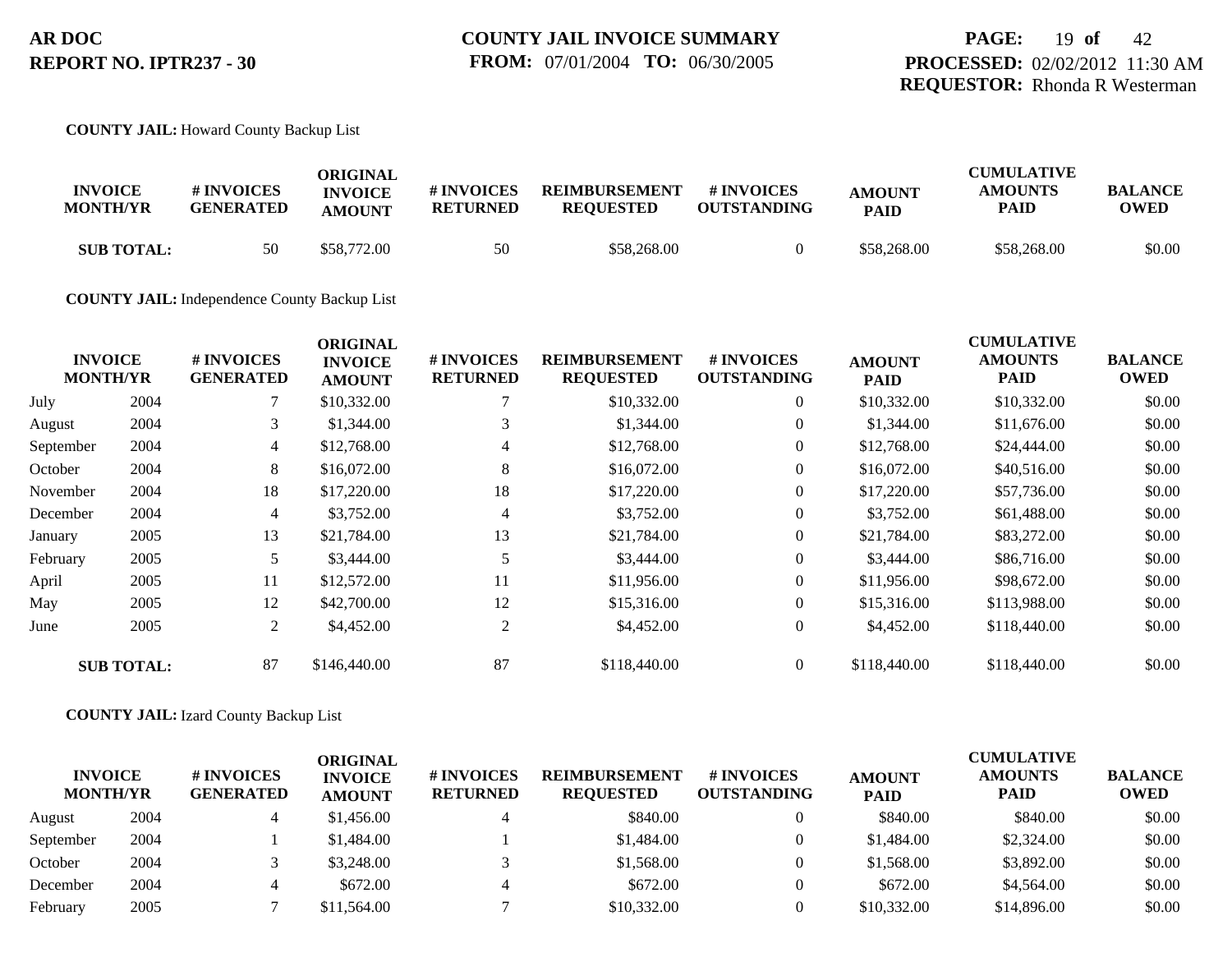## **PAGE:** 20 **of** 42 **PROCESSED:** 02/02/2012 11:30 AM **REQUESTOR:** Rhonda R Westerman

#### **COUNTY JAIL:** Izard County Backup List

|      | <b>INVOICE</b><br><b>MONTH/YR</b> | <b># INVOICES</b><br><b>GENERATED</b> | <b>ORIGINAL</b><br><b>INVOICE</b><br><b>AMOUNT</b> | # INVOICES<br><b>RETURNED</b> | <b>REIMBURSEMENT</b><br><b>REQUESTED</b> | # INVOICES<br><b>OUTSTANDING</b> | <b>AMOUNT</b><br><b>PAID</b> | <b>CUMULATIVE</b><br><b>AMOUNTS</b><br>PAID | <b>BALANCE</b><br><b>OWED</b> |
|------|-----------------------------------|---------------------------------------|----------------------------------------------------|-------------------------------|------------------------------------------|----------------------------------|------------------------------|---------------------------------------------|-------------------------------|
| May  | 2005                              |                                       | \$1,792.00                                         |                               | \$1,736.00                               | $\overline{0}$                   | \$1,736.00                   | \$16,632.00                                 | \$0.00                        |
| June | 2005                              |                                       | \$112.00                                           |                               | \$112.00                                 | $\Omega$                         | \$112.00                     | \$16,744.00                                 | \$0.00                        |
|      | <b>SUB TOTAL:</b>                 | 24                                    | \$20,328.00                                        | 24                            | \$16,744.00                              | $\theta$                         | \$16,744.00                  | \$16,744.00                                 | \$0.00                        |

**COUNTY JAIL:** Jackson County Backup List

|           | <b>INVOICE</b><br><b>MONTH/YR</b> | # INVOICES<br><b>GENERATED</b> | <b>ORIGINAL</b><br><b>INVOICE</b><br><b>AMOUNT</b> | # INVOICES<br><b>RETURNED</b> | <b>REIMBURSEMENT</b><br><b>REQUESTED</b> | <b># INVOICES</b><br><b>OUTSTANDING</b> | <b>AMOUNT</b><br><b>PAID</b> | <b>CUMULATIVE</b><br><b>AMOUNTS</b><br><b>PAID</b> | <b>BALANCE</b><br><b>OWED</b> |
|-----------|-----------------------------------|--------------------------------|----------------------------------------------------|-------------------------------|------------------------------------------|-----------------------------------------|------------------------------|----------------------------------------------------|-------------------------------|
| July      | 2004                              |                                | \$2,072.00                                         |                               | \$2,072.00                               | $\overline{0}$                          | \$2,072.00                   | \$2,072.00                                         | \$0.00                        |
| August    | 2004                              | 2                              | \$1,064.00                                         | 2                             | \$1,064.00                               | $\overline{0}$                          | \$1,064.00                   | \$3,136.00                                         | \$0.00                        |
| September | 2004                              | 9                              | \$9,716.00                                         |                               | \$9,716.00                               | $\overline{0}$                          | \$9,716.00                   | \$12,852.00                                        | \$0.00                        |
| October   | 2004                              | 4                              | \$1,820.00                                         | 4                             | \$1,820.00                               | $\overline{0}$                          | \$1,820.00                   | \$14,672.00                                        | \$0.00                        |
| December  | 2004                              | 3                              | \$4,732.00                                         | 3                             | \$4,732.00                               | $\overline{0}$                          | \$4,732.00                   | \$19,404.00                                        | \$0.00                        |
| January   | 2005                              | 5                              | \$1,372.00                                         | 5                             | \$1,372.00                               | $\overline{0}$                          | \$1,372.00                   | \$20,776.00                                        | \$0.00                        |
| February  | 2005                              | 8                              | \$3,668.00                                         | 8                             | \$3,668.00                               | $\overline{0}$                          | \$3,668.00                   | \$24,444.00                                        | \$0.00                        |
| March     | 2005                              | 8                              | \$2,604.00                                         | 8                             | \$2,604.00                               | $\Omega$                                | \$2,604.00                   | \$27,048.00                                        | \$0.00                        |
| April     | 2005                              |                                | \$4,144.00                                         |                               | \$4,144.00                               | $\overline{0}$                          | \$4,144.00                   | \$31,192.00                                        | \$0.00                        |
| June      | 2005                              | 5                              | \$2,436.00                                         |                               | \$2,436.00                               | $\overline{0}$                          | \$2,436.00                   | \$33,628.00                                        | \$0.00                        |
|           | <b>SUB TOTAL:</b>                 | 58                             | \$33,628.00                                        | 58                            | \$33,628.00                              | $\overline{0}$                          | \$33,628.00                  | \$33,628.00                                        | \$0.00                        |

**COUNTY JAIL:** Jefferson County Backup List

| <b>INVOICE</b><br><b>MONTH/YR</b> |      | # INVOICES<br><b>GENERATED</b> | ORIGINAL<br><b>INVOICE</b><br><b>AMOUNT</b> | # INVOICES<br><b>RETURNED</b> | <b>REIMBURSEMENT</b><br><b>REQUESTED</b> | # INVOICES<br><b>OUTSTANDING</b> | <b>AMOUNT</b><br><b>PAID</b> | <b>CUMULATIVE</b><br><b>AMOUNTS</b><br><b>PAID</b> | <b>BALANCE</b><br><b>OWED</b> |
|-----------------------------------|------|--------------------------------|---------------------------------------------|-------------------------------|------------------------------------------|----------------------------------|------------------------------|----------------------------------------------------|-------------------------------|
| July                              | 2004 | 10                             | \$11,536.00                                 | 10                            | \$11,536.00                              |                                  | \$11,536.00                  | \$11,536.00                                        | \$0.00                        |
| August                            | 2004 |                                | \$2,828.00                                  |                               | \$2,828.00                               |                                  | \$2,828.00                   | \$14,364.00                                        | \$0.00                        |
| September                         | 2004 | L5                             | \$30,800.00                                 | 15                            | \$11,032.00                              |                                  | \$11,032.00                  | \$25,396.00                                        | \$0.00                        |
| October                           | 2004 |                                | \$13,496.00                                 | 12                            | \$13,496.00                              |                                  | \$13,496.00                  | \$38,892.00                                        | \$0.00                        |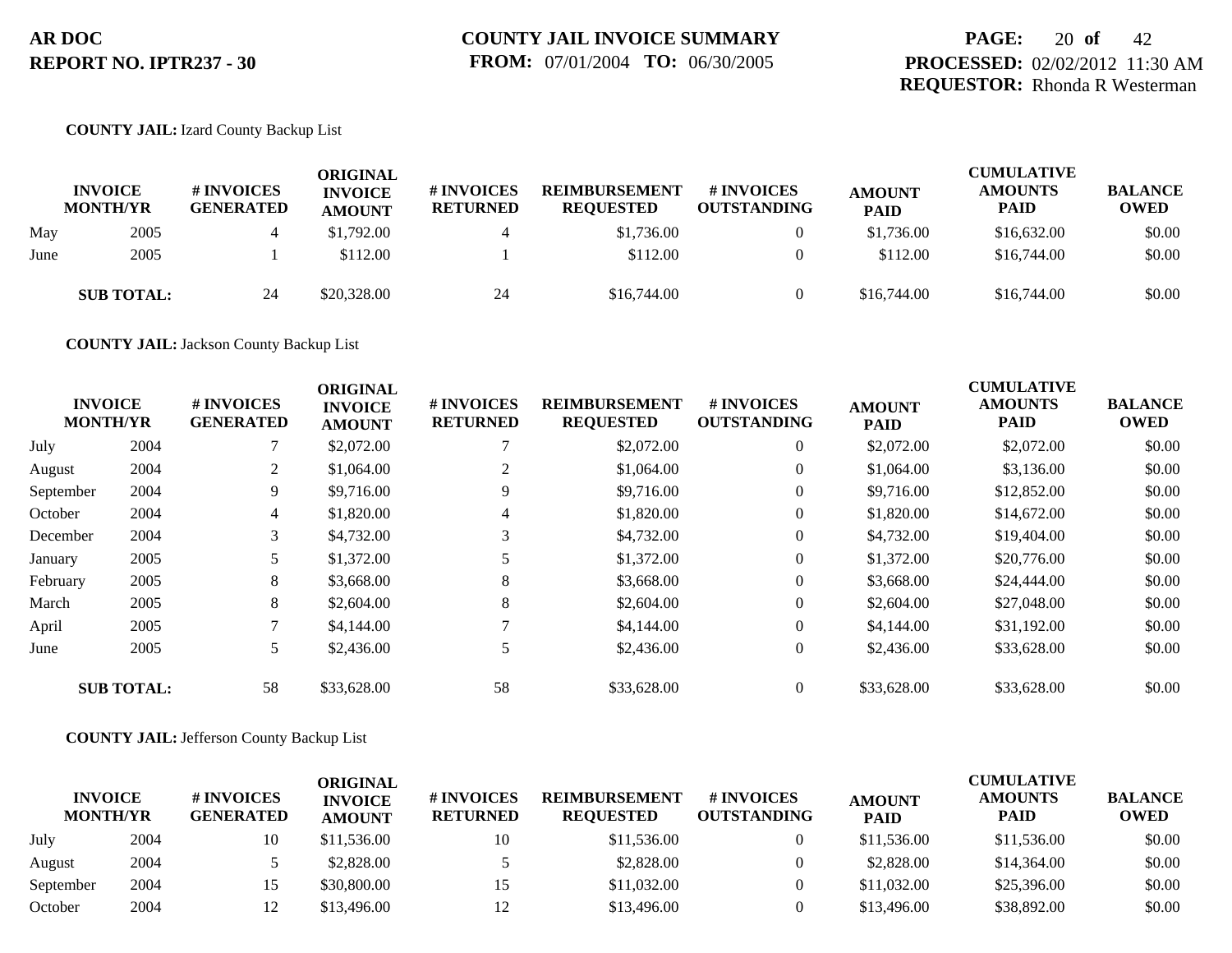### **COUNTY JAIL INVOICE SUMMARY FROM:** 07/01/2004 **TO:** 06/30/2005

## **PAGE:** 21 **of** 42 **PROCESSED:** 02/02/2012 11:30 AM **REQUESTOR:** Rhonda R Westerman

#### **COUNTY JAIL:** Jefferson County Backup List

|          | <b>INVOICE</b><br><b>MONTH/YR</b> | # INVOICES<br><b>GENERATED</b> | <b>ORIGINAL</b><br><b>INVOICE</b><br><b>AMOUNT</b> | # INVOICES<br><b>RETURNED</b> | <b>REIMBURSEMENT</b><br><b>REQUESTED</b> | # INVOICES<br><b>OUTSTANDING</b> | <b>AMOUNT</b><br><b>PAID</b> | <b>CUMULATIVE</b><br><b>AMOUNTS</b><br><b>PAID</b> | <b>BALANCE</b><br><b>OWED</b> |
|----------|-----------------------------------|--------------------------------|----------------------------------------------------|-------------------------------|------------------------------------------|----------------------------------|------------------------------|----------------------------------------------------|-------------------------------|
| November | 2004                              | 15                             | \$22,316.00                                        | 15                            | \$23,408.00                              | $\overline{0}$                   | \$23,408.00                  | \$62,300.00                                        | \$0.00                        |
| December | 2004                              | 11                             | \$16,744.00                                        | 11                            | \$11,144.00                              | $\overline{0}$                   | \$11,144.00                  | \$73,444.00                                        | \$0.00                        |
| January  | 2005                              | 9                              | \$14,364.00                                        | 9                             | \$14,364.00                              | $\overline{0}$                   | \$14,364.00                  | \$87,808.00                                        | \$0.00                        |
| February | 2005                              | 10                             | \$9,996.00                                         | 10                            | \$6,608.00                               | $\overline{0}$                   | \$6,608.00                   | \$94,416.00                                        | \$0.00                        |
| March    | 2005                              | 9                              | \$21,560.00                                        | 9                             | \$5,432.00                               | $\overline{0}$                   | \$5,432.00                   | \$99,848.00                                        | \$0.00                        |
| April    | 2005                              | 13                             | \$17,416.00                                        | 13                            | \$8,092.00                               | $\overline{0}$                   | \$8,092.00                   | \$107,940.00                                       | \$0.00                        |
| May      | 2005                              | 13                             | \$9,212.00                                         | 13                            | \$9,016.00                               | $\overline{0}$                   | \$9,016.00                   | \$116,956.00                                       | \$0.00                        |
| June     | 2005                              | 2                              | \$7,784.00                                         | 2                             | \$7,784.00                               | $\overline{0}$                   | \$7,784.00                   | \$124,740.00                                       | \$0.00                        |
|          | <b>SUB TOTAL:</b>                 | 124                            | \$178,052.00                                       | 124                           | \$124,740.00                             | $\theta$                         | \$124,740.00                 | \$124,740.00                                       | \$0.00                        |

### **COUNTY JAIL:** Johnson County Backup List

|           | <b>INVOICE</b><br><b>MONTH/YR</b> | # INVOICES<br><b>GENERATED</b> | <b>ORIGINAL</b><br><b>INVOICE</b><br><b>AMOUNT</b> | # INVOICES<br><b>RETURNED</b> | <b>REIMBURSEMENT</b><br><b>REQUESTED</b> | <b># INVOICES</b><br><b>OUTSTANDING</b> | <b>AMOUNT</b><br><b>PAID</b> | <b>CUMULATIVE</b><br><b>AMOUNTS</b><br>PAID | <b>BALANCE</b><br><b>OWED</b> |
|-----------|-----------------------------------|--------------------------------|----------------------------------------------------|-------------------------------|------------------------------------------|-----------------------------------------|------------------------------|---------------------------------------------|-------------------------------|
| July      | 2004                              | 9                              | \$10,808.00                                        | 9                             | \$10,808.00                              | $\overline{0}$                          | \$10,808.00                  | \$10,808.00                                 | \$0.00                        |
| August    | 2004                              | 6                              | \$6,412.00                                         | 6                             | \$6,412.00                               | $\overline{0}$                          | \$6,412.00                   | \$17,220.00                                 | \$0.00                        |
| September | 2004                              |                                | \$1,596.00                                         |                               | \$1,596.00                               | $\overline{0}$                          | \$1,596.00                   | \$18,816.00                                 | \$0.00                        |
| October   | 2004                              | 5                              | \$7,812.00                                         |                               | \$7,812.00                               | $\overline{0}$                          | \$7,812.00                   | \$26,628.00                                 | \$0.00                        |
| November  | 2004                              |                                | \$1,960.00                                         |                               | \$1,960.00                               | $\overline{0}$                          | \$1,960.00                   | \$28,588.00                                 | \$0.00                        |
| December  | 2004                              | 8                              | \$14,868.00                                        | 8                             | \$14,868.00                              | $\overline{0}$                          | \$14,868.00                  | \$43,456.00                                 | \$0.00                        |
| January   | 2005                              | 8                              | \$11,704.00                                        | 8                             | \$12,152.00                              | $\overline{0}$                          | \$12,152.00                  | \$55,608.00                                 | \$0.00                        |
| February  | 2005                              |                                | \$1,596.00                                         |                               | \$1,596.00                               | $\overline{0}$                          | \$1,596.00                   | \$57,204.00                                 | \$0.00                        |
| March     | 2005                              | 6                              | \$3,388.00                                         | 6                             | \$3,724.00                               | $\overline{0}$                          | \$3,724.00                   | \$60,928.00                                 | \$0.00                        |
| April     | 2005                              | 8                              | \$16,128.00                                        | 8                             | \$16,128.00                              | $\overline{0}$                          | \$16,128.00                  | \$77,056.00                                 | \$0.00                        |
| May       | 2005                              | 5                              | \$10,864.00                                        |                               | \$10,668.00                              | $\overline{0}$                          | \$10,668.00                  | \$87,724.00                                 | \$0.00                        |
| June      | 2005                              | 2                              | \$16,324.00                                        | 2                             | \$1,204.00                               | $\overline{0}$                          | \$1,204.00                   | \$88,928.00                                 | \$0.00                        |
|           | <b>SUB TOTAL:</b>                 | 60                             | \$103,460.00                                       | 60                            | \$88,928.00                              | $\overline{0}$                          | \$88,928.00                  | \$88,928.00                                 | \$0.00                        |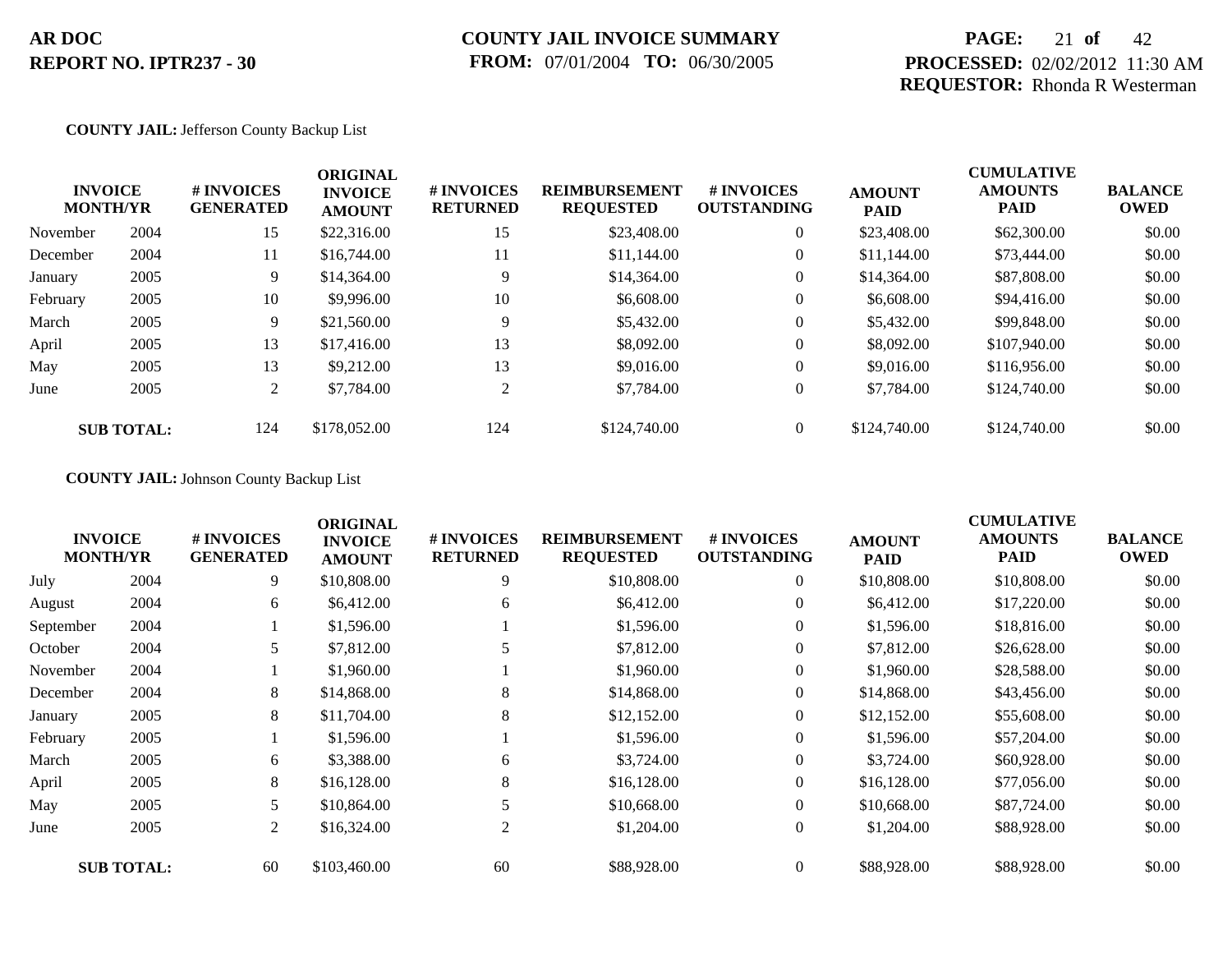## **COUNTY JAIL INVOICE SUMMARY FROM:** 07/01/2004 **TO:** 06/30/2005

## **PAGE:** 22 **of** 42 **PROCESSED:** 02/02/2012 11:30 AM **REQUESTOR:** Rhonda R Westerman

#### **COUNTY JAIL:** Lafayette County Backup List

| <b>INVOICE</b><br><b>MONTH/YR</b> |                   | <b># INVOICES</b><br><b>GENERATED</b> | <b>ORIGINAL</b><br><b>INVOICE</b><br><b>AMOUNT</b> | # INVOICES<br><b>RETURNED</b> | <b>REIMBURSEMENT</b><br><b>REQUESTED</b> | # INVOICES<br><b>OUTSTANDING</b> | <b>AMOUNT</b><br><b>PAID</b> | <b>CUMULATIVE</b><br><b>AMOUNTS</b><br><b>PAID</b> | <b>BALANCE</b><br><b>OWED</b> |
|-----------------------------------|-------------------|---------------------------------------|----------------------------------------------------|-------------------------------|------------------------------------------|----------------------------------|------------------------------|----------------------------------------------------|-------------------------------|
| July                              | 2004              | 4                                     | \$7,056.00                                         | 4                             | \$7,056.00                               | $\theta$                         | \$7,056.00                   | \$7,056.00                                         | \$0.00                        |
| September                         | 2004              | 4                                     | \$4,788.00                                         | 4                             | \$4,788.00                               | $\overline{0}$                   | \$4,788.00                   | \$11,844.00                                        | \$0.00                        |
| November                          | 2004              |                                       | \$2,716.00                                         |                               | \$2,716.00                               | $\overline{0}$                   | \$2,716.00                   | \$14,560.00                                        | \$0.00                        |
| April                             | 2005              | ◠<br>∠                                | \$784.00                                           | ◠                             | \$784.00                                 | $\overline{0}$                   | \$784.00                     | \$15,344.00                                        | \$0.00                        |
| May                               | 2005              |                                       | \$1,512.00                                         |                               | \$1,512.00                               | $\overline{0}$                   | \$1,512.00                   | \$16,856.00                                        | \$0.00                        |
| June                              | 2005              |                                       | \$644.00                                           |                               | \$644.00                                 | $\overline{0}$                   | \$644.00                     | \$17,500.00                                        | \$0.00                        |
|                                   | <b>SUB TOTAL:</b> | 15                                    | \$17,500.00                                        | 15                            | \$17,500.00                              | $\overline{0}$                   | \$17,500.00                  | \$17,500.00                                        | \$0.00                        |

#### **COUNTY JAIL:** Lawrence County Backup List

|          | <b>INVOICE</b><br><b>MONTH/YR</b> | # INVOICES<br><b>GENERATED</b> | <b>ORIGINAL</b><br><b>INVOICE</b><br><b>AMOUNT</b> | # INVOICES<br><b>RETURNED</b> | <b>REIMBURSEMENT</b><br><b>REQUESTED</b> | <b>#INVOICES</b><br><b>OUTSTANDING</b> | <b>AMOUNT</b><br><b>PAID</b> | <b>CUMULATIVE</b><br><b>AMOUNTS</b><br><b>PAID</b> | <b>BALANCE</b><br><b>OWED</b> |
|----------|-----------------------------------|--------------------------------|----------------------------------------------------|-------------------------------|------------------------------------------|----------------------------------------|------------------------------|----------------------------------------------------|-------------------------------|
| July     | 2004                              | $\overline{2}$                 | \$1,932.00                                         | 2                             | \$1,932.00                               | $\theta$                               | \$1,932.00                   | \$1,932.00                                         | \$0.00                        |
| August   | 2004                              |                                | \$420.00                                           |                               | \$420.00                                 | $\theta$                               | \$420.00                     | \$2,352.00                                         | \$0.00                        |
| October  | 2004                              | 6                              | \$9,408.00                                         | 6                             | \$5,936.00                               | $\theta$                               | \$5,936.00                   | \$8,288.00                                         | \$0.00                        |
| November | 2004                              |                                | \$7,056.00                                         |                               | \$5,320.00                               | $\theta$                               | \$5,320.00                   | \$13,608.00                                        | \$0.00                        |
| December | 2004                              | $\overline{2}$                 | \$3,948.00                                         | 2                             | \$3,948.00                               | $\theta$                               | \$3,948.00                   | \$17,556.00                                        | \$0.00                        |
| January  | 2005                              | 3                              | \$17,024.00                                        | 3                             | \$2,940.00                               | $\theta$                               | \$2,940.00                   | \$20,496.00                                        | \$0.00                        |
| March    | 2005                              |                                | \$1,092.00                                         |                               | \$28.00                                  | $\theta$                               | \$28.00                      | \$20,524.00                                        | \$0.00                        |
| April    | 2005                              |                                | \$1,820.00                                         | 3                             | \$1,820.00                               | $\overline{0}$                         | \$1,820.00                   | \$22,344.00                                        | \$0.00                        |
| June     | 2005                              | 3                              | \$3,836.00                                         | 3                             | \$3,836.00                               | $\overline{0}$                         | \$3,836.00                   | \$26,180.00                                        | \$0.00                        |
|          | <b>SUB TOTAL:</b>                 | 26                             | \$46,536.00                                        | 26                            | \$26,180.00                              | $\theta$                               | \$26,180.00                  | \$26,180.00                                        | \$0.00                        |

#### **COUNTY JAIL:** Lee County Backup List

|      | <b>INVOICE</b><br><b>MONTH/YR</b> | <b># INVOICES</b><br><b>GENERATED</b> | ORIGINAL<br><b>INVOICE</b><br>AMOUNT | # INVOICES<br><b>RETURNED</b> | <b>REIMBURSEMENT</b><br><b>REQUESTED</b> | # INVOICES<br><b>OUTSTANDING</b> | <b>AMOUNT</b><br><b>PAID</b> | <b>CUMULATIVE</b><br><b>AMOUNTS</b><br>PAID | <b>BALANCE</b><br><b>OWED</b> |
|------|-----------------------------------|---------------------------------------|--------------------------------------|-------------------------------|------------------------------------------|----------------------------------|------------------------------|---------------------------------------------|-------------------------------|
| July | 2004                              |                                       | \$644.00                             |                               | \$644.00                                 |                                  | \$644.00                     | \$644.00                                    | \$0.00                        |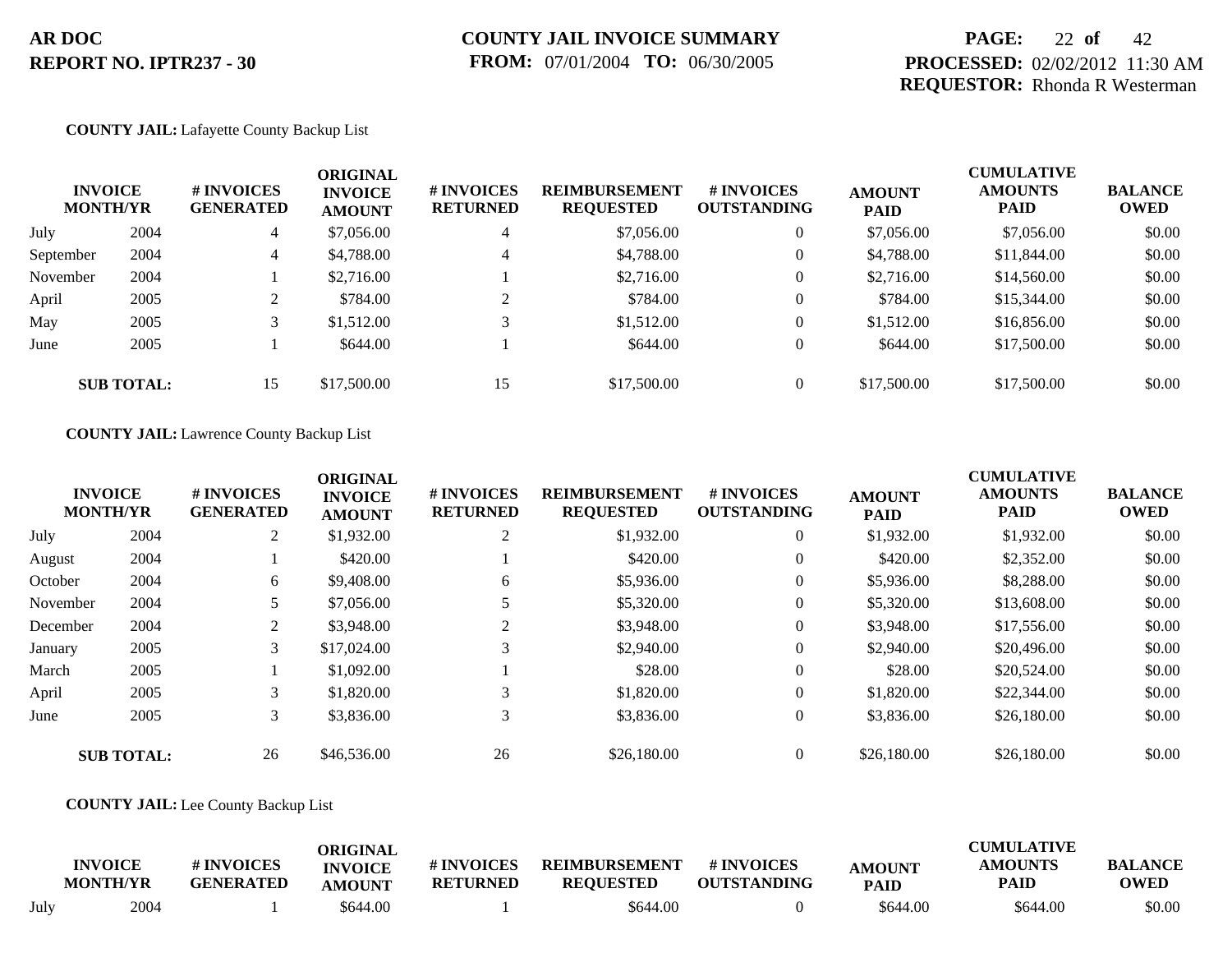## **PAGE:** 23 **of** 42 **PROCESSED:** 02/02/2012 11:30 AM **REQUESTOR:** Rhonda R Westerman

#### **COUNTY JAIL:** Lee County Backup List

|          | <b>INVOICE</b><br><b>MONTH/YR</b> | <b>#INVOICES</b><br><b>GENERATED</b> | <b>ORIGINAL</b><br><b>INVOICE</b><br><b>AMOUNT</b> | # INVOICES<br><b>RETURNED</b> | <b>REIMBURSEMENT</b><br><b>REQUESTED</b> | # INVOICES<br><b>OUTSTANDING</b> | <b>AMOUNT</b><br><b>PAID</b> | <b>CUMULATIVE</b><br><b>AMOUNTS</b><br><b>PAID</b> | <b>BALANCE</b><br><b>OWED</b> |
|----------|-----------------------------------|--------------------------------------|----------------------------------------------------|-------------------------------|------------------------------------------|----------------------------------|------------------------------|----------------------------------------------------|-------------------------------|
| October  | 2004                              |                                      | \$3,248.00                                         |                               | \$3,248.00                               | $\theta$                         | \$3,248.00                   | \$3,892.00                                         | \$0.00                        |
| December | 2004                              |                                      | \$504.00                                           |                               | \$504.00                                 | $\theta$                         | \$504.00                     | \$4,396.00                                         | \$0.00                        |
| February | 2005                              |                                      | \$224.00                                           | $\bigcap$                     | \$224.00                                 | $\theta$                         | \$224.00                     | \$4,620.00                                         | \$0.00                        |
| April    | 2005                              |                                      | \$2,128,00                                         | 9                             | \$2,128.00                               | $\theta$                         | \$2,128.00                   | \$6,748.00                                         | \$0.00                        |
| June     | 2005                              |                                      | \$1,596.00                                         |                               | \$1,596.00                               | $\mathbf{0}$                     | \$1,596.00                   | \$8,344.00                                         | \$0.00                        |
|          | <b>SUB TOTAL:</b>                 | 19                                   | \$8,344.00                                         | 19                            | \$8,344.00                               | $\theta$                         | \$8,344.00                   | \$8,344.00                                         | \$0.00                        |

**COUNTY JAIL:** Lincoln County Backup List

|         | <b>INVOICE</b><br><b>MONTH/YR</b> | # INVOICES<br><b>GENERATED</b> | ORIGINAL<br><b>INVOICE</b><br><b>AMOUNT</b> | # INVOICES<br><b>RETURNED</b> | <b>REIMBURSEMENT</b><br><b>REOUESTED</b> | <b>#INVOICES</b><br><b>OUTSTANDING</b> | <b>AMOUNT</b><br><b>PAID</b> | <b>CUMULATIVE</b><br><b>AMOUNTS</b><br><b>PAID</b> | <b>BALANCE</b><br><b>OWED</b> |
|---------|-----------------------------------|--------------------------------|---------------------------------------------|-------------------------------|------------------------------------------|----------------------------------------|------------------------------|----------------------------------------------------|-------------------------------|
| January | 2005                              | 4                              | \$7,000.00                                  |                               | \$7,000.00                               | $\overline{0}$                         | \$7,000.00                   | \$7,000.00                                         | \$0.00                        |
| April   | 2005                              |                                | \$3,892.00                                  |                               | \$2,128.00                               | 0                                      | \$2,128.00                   | \$9,128.00                                         | \$0.00                        |
| May     | 2005                              |                                | \$2,688.00                                  |                               | \$952.00                                 | 0                                      | \$952.00                     | \$10,080.00                                        | \$0.00                        |
|         | <b>SUB TOTAL:</b>                 |                                | \$13,580.00                                 | Q                             | \$10,080.00                              |                                        | \$10,080.00                  | \$10,080.00                                        | \$0.00                        |

**COUNTY JAIL:** Little River County Backup List

| <b>INVOICE</b><br><b>MONTH/YR</b> |      | <b># INVOICES</b><br><b>GENERATED</b> | <b>ORIGINAL</b><br><b>INVOICE</b><br><b>AMOUNT</b> | # INVOICES<br><b>RETURNED</b> | <b>REIMBURSEMENT</b><br><b>REQUESTED</b> | # INVOICES<br><b>OUTSTANDING</b> | <b>AMOUNT</b><br><b>PAID</b> | <b>CUMULATIVE</b><br><b>AMOUNTS</b><br><b>PAID</b> | <b>BALANCE</b><br><b>OWED</b> |
|-----------------------------------|------|---------------------------------------|----------------------------------------------------|-------------------------------|------------------------------------------|----------------------------------|------------------------------|----------------------------------------------------|-------------------------------|
| July                              | 2004 | 4                                     | \$5,488.00                                         |                               | \$2,492.00                               | 0                                | \$2,492.00                   | \$2,492.00                                         | \$0.00                        |
| August                            | 2004 |                                       | \$6,188.00                                         |                               | \$5,376.00                               | 0                                | \$5,376.00                   | \$7,868.00                                         | \$0.00                        |
| September                         | 2004 |                                       | \$1,120.00                                         |                               | \$56.00                                  | 0                                | \$56.00                      | \$7,924.00                                         | \$0.00                        |
| October                           | 2004 |                                       | \$252.00                                           |                               | \$252.00                                 | 0                                | \$252.00                     | \$8,176.00                                         | \$0.00                        |
| January                           | 2005 |                                       | \$5,796.00                                         |                               | \$5,796.00                               | 0                                | \$5,796.00                   | \$13,972.00                                        | \$0.00                        |
| February                          | 2005 |                                       | \$672.00                                           |                               | \$672.00                                 | 0                                | \$672.00                     | \$14,644.00                                        | \$0.00                        |
| March                             | 2005 |                                       | \$1,260.00                                         |                               | \$1,260.00                               | 0                                | \$1,260.00                   | \$15,904.00                                        | \$0.00                        |
| May                               | 2005 |                                       | \$196.00                                           |                               | \$196.00                                 |                                  | \$196.00                     | \$16,100.00                                        | \$0.00                        |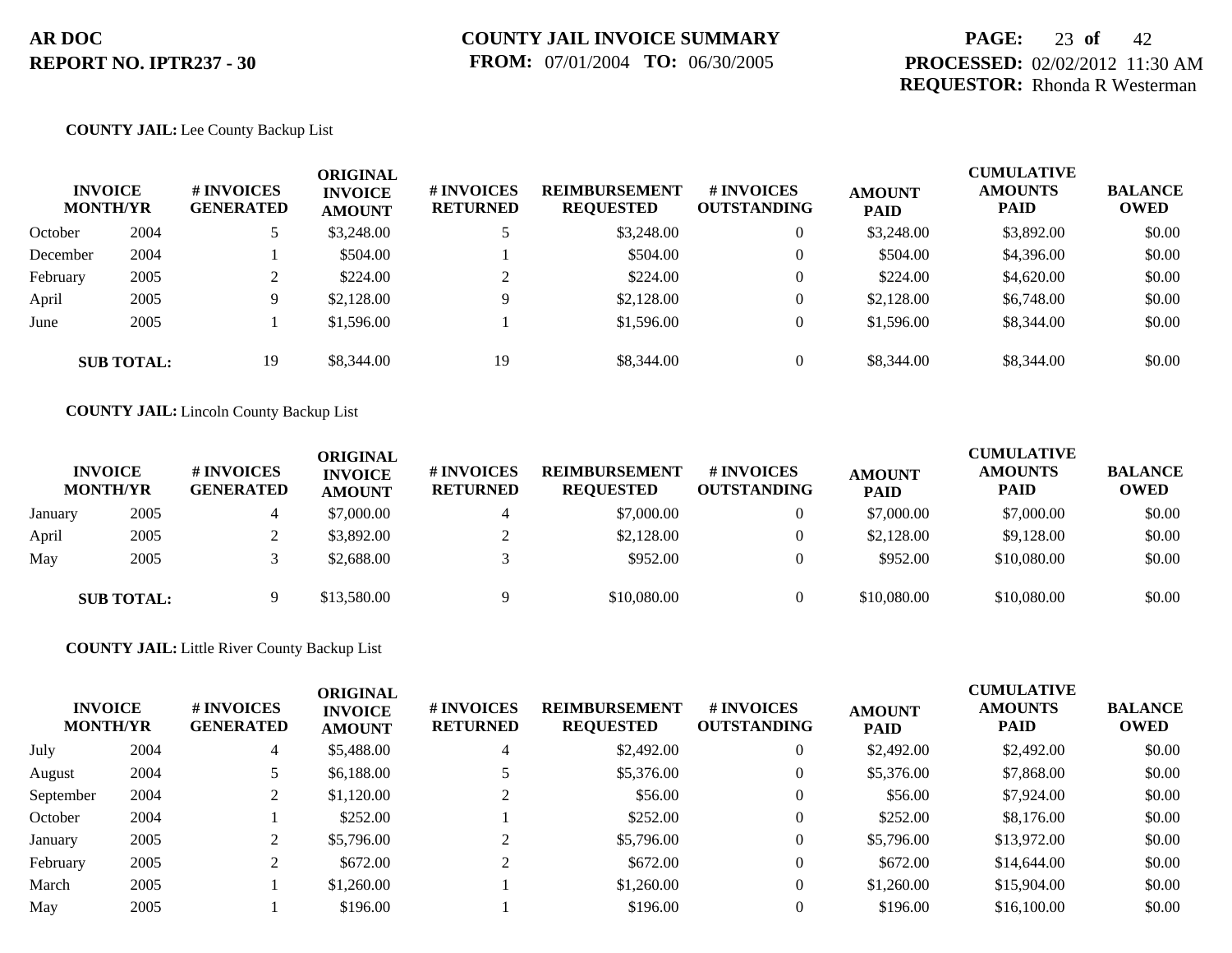#### **COUNTY JAIL:** Little River County Backup List

|      | <b>INVOICE</b><br><b>MONTH/YR</b> | # INVOICES<br><b>GENERATED</b> | ORIGINAL<br><b>INVOICE</b><br><b>AMOUNT</b> | # INVOICES<br><b>RETURNED</b> | <b>REIMBURSEMENT</b><br><b>REOUESTED</b> | # INVOICES<br><b>OUTSTANDING</b> | <b>AMOUNT</b><br><b>PAID</b> | <b>CUMULATIVE</b><br><b>AMOUNTS</b><br>PAID | <b>BALANCE</b><br><b>OWED</b> |
|------|-----------------------------------|--------------------------------|---------------------------------------------|-------------------------------|------------------------------------------|----------------------------------|------------------------------|---------------------------------------------|-------------------------------|
| June | 2005                              |                                | \$644.00                                    |                               | \$644.00                                 |                                  | \$644.00                     | \$16,744.00                                 | \$0.00                        |
|      | <b>SUB TOTAL:</b>                 | 21                             | \$21,616.00                                 | 21                            | \$16,744.00                              |                                  | \$16,744.00                  | \$16,744.00                                 | \$0.00                        |

**COUNTY JAIL:** Logan County Backup List

|           |                                   |                                | <b>ORIGINAL</b>                 |                               |                                          |                                  |                              | <b>CUMULATIVE</b>             |                               |
|-----------|-----------------------------------|--------------------------------|---------------------------------|-------------------------------|------------------------------------------|----------------------------------|------------------------------|-------------------------------|-------------------------------|
|           | <b>INVOICE</b><br><b>MONTH/YR</b> | # INVOICES<br><b>GENERATED</b> | <b>INVOICE</b><br><b>AMOUNT</b> | # INVOICES<br><b>RETURNED</b> | <b>REIMBURSEMENT</b><br><b>REQUESTED</b> | # INVOICES<br><b>OUTSTANDING</b> | <b>AMOUNT</b><br><b>PAID</b> | <b>AMOUNTS</b><br><b>PAID</b> | <b>BALANCE</b><br><b>OWED</b> |
| July      | 2004                              | 6                              | \$4,676.00                      | 6                             | \$4,676.00                               | $\overline{0}$                   | \$4,676.00                   | \$4,676.00                    | \$0.00                        |
| September | 2004                              |                                | \$8,988.00                      |                               | \$7,588.00                               | $\overline{0}$                   | \$7,588.00                   | \$12,264.00                   | \$0.00                        |
| October   | 2004                              |                                | \$28.00                         |                               | \$28.00                                  | $\overline{0}$                   | \$28.00                      | \$12,292.00                   | \$0.00                        |
| November  | 2004                              | 4                              | \$4,172.00                      | 4                             | \$3,780.00                               | $\overline{0}$                   | \$3,780.00                   | \$16,072.00                   | \$0.00                        |
| December  | 2004                              |                                | \$1,708.00                      |                               | \$1,708.00                               | $\overline{0}$                   | \$1,708.00                   | \$17,780.00                   | \$0.00                        |
| January   | 2005                              | 6                              | \$10,500.00                     | 6                             | \$5,712.00                               | $\overline{0}$                   | \$5,712.00                   | \$23,492.00                   | \$0.00                        |
| February  | 2005                              | 4                              | \$3,976.00                      | 4                             | \$2,100.00                               | $\overline{0}$                   | \$2,100.00                   | \$25,592.00                   | \$0.00                        |
| March     | 2005                              | 5                              | \$2,212.00                      |                               | \$2,212.00                               | $\overline{0}$                   | \$2,212.00                   | \$27,804.00                   | \$0.00                        |
| April     | 2005                              |                                | \$3,556.00                      |                               | \$3,556.00                               | $\overline{0}$                   | \$3,556.00                   | \$31,360.00                   | \$0.00                        |
| June      | 2005                              | 5                              | \$3,220.00                      |                               | \$2,912.00                               | $\overline{0}$                   | \$2,912.00                   | \$34,272.00                   | \$0.00                        |
|           | <b>SUB TOTAL:</b>                 | 44                             | \$43,036.00                     | 44                            | \$34,272.00                              | $\overline{0}$                   | \$34,272.00                  | \$34,272.00                   | \$0.00                        |

#### **COUNTY JAIL:** Lonoke City Jail

| <b>INVOICE</b><br><b>MONTH/YR</b> |      | # INVOICES<br><b>GENERATED</b> | ORIGINAL<br><b>INVOICE</b><br><b>AMOUNT</b> | # INVOICES<br><b>RETURNED</b> | <b>REIMBURSEMENT</b><br><b>REQUESTED</b> | # INVOICES<br><b>OUTSTANDING</b> | <b>AMOUNT</b><br><b>PAID</b> | <b>CUMULATIVE</b><br><b>AMOUNTS</b><br><b>PAID</b> | <b>BALANCE</b><br><b>OWED</b> |
|-----------------------------------|------|--------------------------------|---------------------------------------------|-------------------------------|------------------------------------------|----------------------------------|------------------------------|----------------------------------------------------|-------------------------------|
| July                              | 2004 |                                | \$3,836.00                                  |                               | \$2,940.00                               |                                  | \$2,940.00                   | \$2,940.00                                         | \$0.00                        |
| August                            | 2004 |                                | \$1,708.00                                  |                               | \$1,708.00                               |                                  | \$1,708.00                   | \$4,648.00                                         | \$0.00                        |
| September                         | 2004 |                                | \$1,260.00                                  |                               | \$1,260.00                               |                                  | \$1,260.00                   | \$5,908.00                                         | \$0.00                        |
| October                           | 2004 |                                | \$2,268.00                                  |                               | \$2,268.00                               |                                  | \$2,268.00                   | \$8,176.00                                         | \$0.00                        |
| November                          | 2004 | 10                             | \$34,132.00                                 | 10                            | \$15,540.00                              |                                  | \$15,540.00                  | \$23,716.00                                        | \$0.00                        |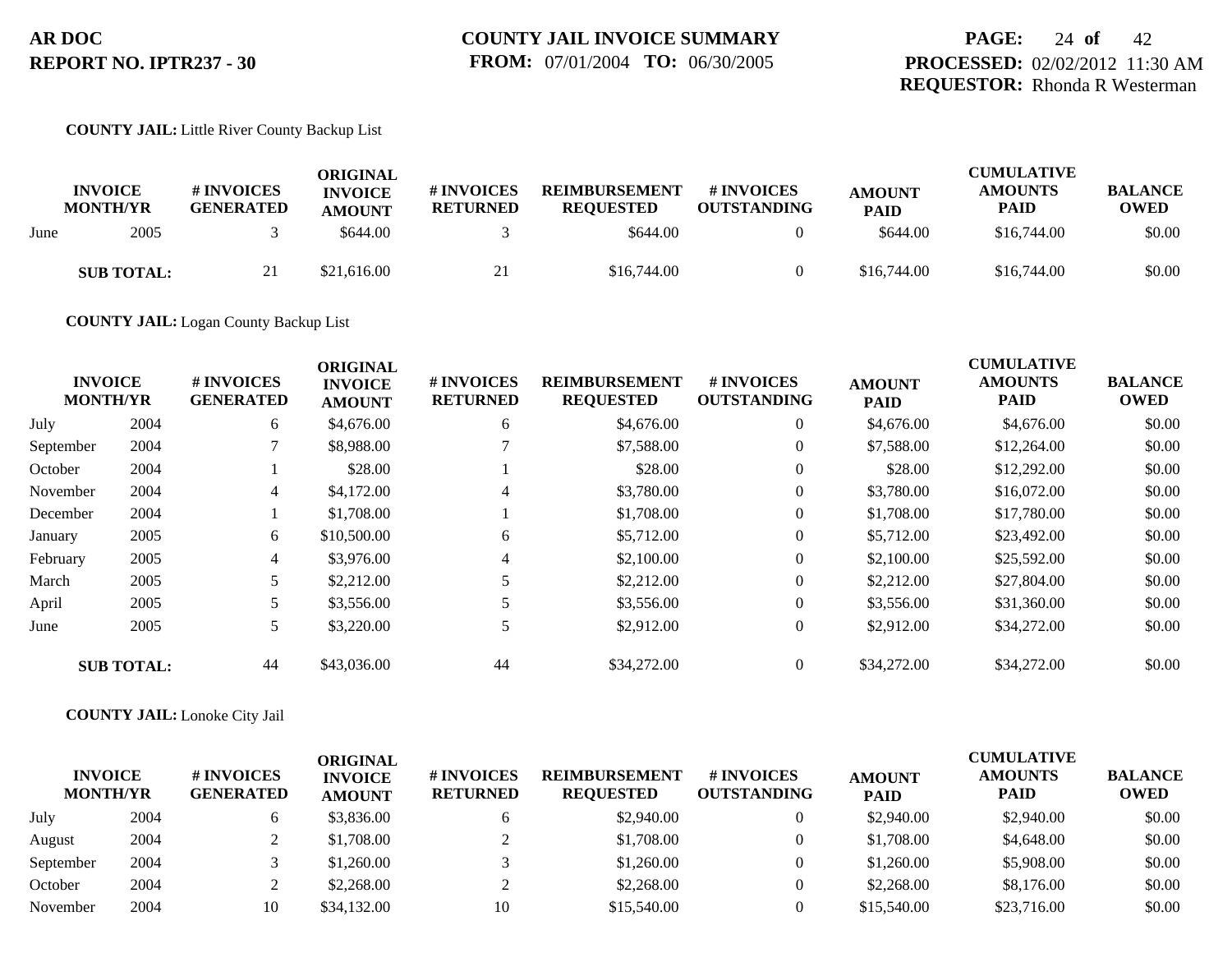## **PAGE:** 25 **of** 42 **PROCESSED:** 02/02/2012 11:30 AM **REQUESTOR:** Rhonda R Westerman

#### **COUNTY JAIL:** Lonoke City Jail

| <b>INVOICE</b><br><b>MONTH/YR</b> |                   | <b>#INVOICES</b><br><b>GENERATED</b> | <b>ORIGINAL</b><br><b>INVOICE</b><br><b>AMOUNT</b> | <b>#INVOICES</b><br><b>RETURNED</b> | <b>REIMBURSEMENT</b><br><b>REQUESTED</b> | <b>#INVOICES</b><br><b>OUTSTANDING</b> | <b>AMOUNT</b><br><b>PAID</b> | <b>CUMULATIVE</b><br><b>AMOUNTS</b><br><b>PAID</b> | <b>BALANCE</b><br><b>OWED</b> |
|-----------------------------------|-------------------|--------------------------------------|----------------------------------------------------|-------------------------------------|------------------------------------------|----------------------------------------|------------------------------|----------------------------------------------------|-------------------------------|
| December                          | 2004              |                                      | \$5,376.00                                         |                                     | \$3,136.00                               | $\overline{0}$                         | \$3,136.00                   | \$26,852.00                                        | \$0.00                        |
| January                           | 2005              | 4                                    | \$3,500.00                                         | $\overline{4}$                      | \$2,800.00                               | $\overline{0}$                         | \$2,800.00                   | \$29,652.00                                        | \$0.00                        |
| February                          | 2005              | 6                                    | \$9,212.00                                         | 6                                   | \$9,212.00                               | $\overline{0}$                         | \$9,212.00                   | \$38,864.00                                        | \$0.00                        |
| March                             | 2005              | 4                                    | \$1,428.00                                         | $\overline{4}$                      | \$896.00                                 | $\theta$                               | \$896.00                     | \$39,760.00                                        | \$0.00                        |
| April                             | 2005              | 14                                   | \$6,356.00                                         | 14                                  | \$6,216.00                               | $\overline{0}$                         | \$6,216.00                   | \$45,976.00                                        | \$0.00                        |
| May                               | 2005              | 6                                    | \$3,892.00                                         | 6                                   | \$3,640.00                               | $\overline{0}$                         | \$3,640.00                   | \$49,616.00                                        | \$0.00                        |
|                                   | <b>SUB TOTAL:</b> | 62                                   | \$72,968.00                                        | 62                                  | \$49,616.00                              | $\theta$                               | \$49,616.00                  | \$49,616.00                                        | \$0.00                        |

#### **COUNTY JAIL:** Lonoke County Backup List

| <b>INVOICE</b><br><b>MONTH/YR</b> | # INVOICES<br><b>GENERATED</b> | <b>ORIGINAL</b><br><b>INVOICE</b><br><b>AMOUNT</b> | # INVOICES<br><b>RETURNED</b> | <b>REIMBURSEMENT</b><br><b>REQUESTED</b> | <b># INVOICES</b><br><b>OUTSTANDING</b> | <b>AMOUNT</b><br><b>PAID</b> | <b>CUMULATIVE</b><br><b>AMOUNTS</b><br>PAID | <b>BALANCE</b><br><b>OWED</b> |
|-----------------------------------|--------------------------------|----------------------------------------------------|-------------------------------|------------------------------------------|-----------------------------------------|------------------------------|---------------------------------------------|-------------------------------|
| 2004                              | 15                             | \$10,108.00                                        | 15                            | \$10,108.00                              | $\overline{0}$                          | \$10,108.00                  | \$10,108.00                                 | \$0.00                        |
| 2004                              | 5                              | \$4,032.00                                         |                               | \$4,032.00                               | $\overline{0}$                          | \$4,032.00                   | \$14,140.00                                 | \$0.00                        |
| 2004                              | 15                             | \$9,016.00                                         | 15                            | \$9,016.00                               | $\overline{0}$                          | \$9,016.00                   | \$23,156.00                                 | \$0.00                        |
| 2004                              | 20                             | \$22,428.00                                        | 20                            | \$24,556.00                              | $\overline{0}$                          | \$24,556.00                  | \$47,712.00                                 | \$0.00                        |
| 2004                              | 9                              | \$8,512.00                                         | 9                             | \$8,512.00                               | $\overline{0}$                          | \$8,512.00                   | \$56,224.00                                 | \$0.00                        |
| 2004                              | 9                              | \$10,556.00                                        | 9                             | \$10,556.00                              | $\overline{0}$                          | \$10,556.00                  | \$66,780.00                                 | \$0.00                        |
| 2005                              | 25                             | \$22,176.00                                        | 25                            | \$22,176.00                              | $\overline{0}$                          | \$22,176.00                  | \$88,956.00                                 | \$0.00                        |
| 2005                              | 25                             | \$13,580.00                                        | 25                            | \$13,580.00                              | $\overline{0}$                          | \$13,580.00                  | \$102,536.00                                | \$0.00                        |
| 2005                              |                                | \$980.00                                           |                               | \$980.00                                 | $\overline{0}$                          | \$980.00                     | \$103,516.00                                | \$0.00                        |
| 2005                              | 8                              | \$17,220.00                                        | 8                             | \$17,220.00                              | $\overline{0}$                          | \$17,220.00                  | \$120,736.00                                | \$0.00                        |
| 2005                              | 12                             | \$5,208.00                                         | 12                            | \$5,208.00                               | $\overline{0}$                          | \$5,208.00                   | \$125,944.00                                | \$0.00                        |
| 2005                              | 17                             | \$18,732.00                                        | 17                            | \$18,648.00                              | $\overline{0}$                          | \$18,648.00                  | \$144,592.00                                | \$0.00                        |
| <b>SUB TOTAL:</b>                 | 161                            | \$142,548.00                                       | 161                           | \$144,592.00                             | $\theta$                                | \$144,592.00                 | \$144,592.00                                | \$0.00                        |
|                                   |                                |                                                    |                               |                                          |                                         |                              |                                             |                               |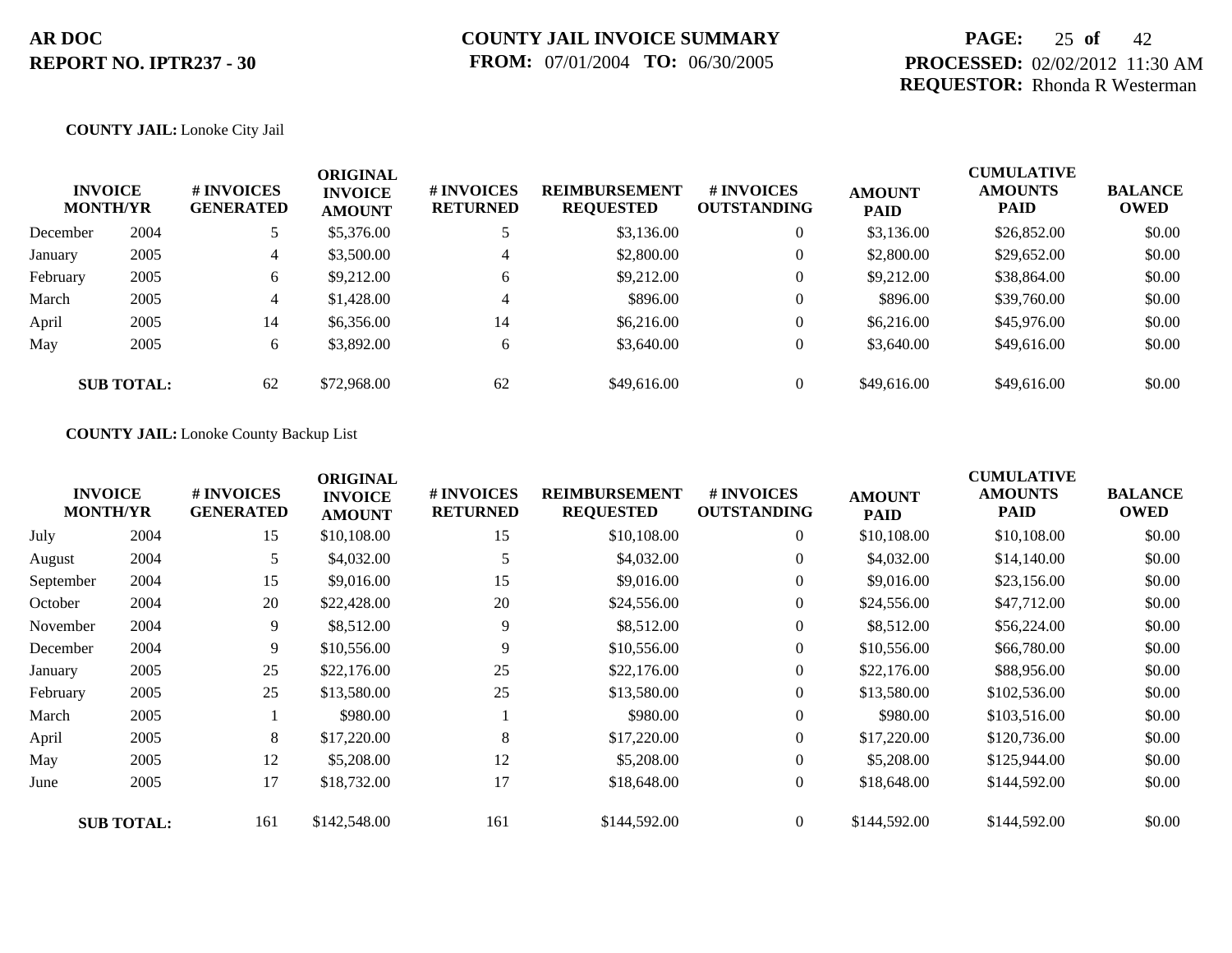## **PAGE:** 26 **of** 42 **PROCESSED:** 02/02/2012 11:30 AM **REQUESTOR:** Rhonda R Westerman

#### **COUNTY JAIL:** Madison County Backup List

|          | <b>INVOICE</b><br><b>MONTH/YR</b> | <b>#INVOICES</b><br><b>GENERATED</b><br>4 | <b>ORIGINAL</b><br><b>INVOICE</b><br><b>AMOUNT</b> | # INVOICES<br><b>RETURNED</b> | <b>REIMBURSEMENT</b><br><b>REQUESTED</b> | <b>#INVOICES</b><br><b>OUTSTANDING</b> | <b>AMOUNT</b><br><b>PAID</b> | <b>CUMULATIVE</b><br><b>AMOUNTS</b><br><b>PAID</b> | <b>BALANCE</b><br><b>OWED</b> |
|----------|-----------------------------------|-------------------------------------------|----------------------------------------------------|-------------------------------|------------------------------------------|----------------------------------------|------------------------------|----------------------------------------------------|-------------------------------|
| July     | 2004                              |                                           | \$3,500.00                                         | 4                             | \$3,024.00                               | $\overline{0}$                         | \$3,024.00                   | \$3,024.00                                         | \$0.00                        |
| October  | 2004                              |                                           | \$2,716.00                                         |                               | \$2,716.00                               | $\overline{0}$                         | \$2,716.00                   | \$5,740.00                                         | \$0.00                        |
| January  | 2005                              |                                           | \$2,912.00                                         | $\gamma$                      | \$4,816.00                               | $\overline{0}$                         | \$4,816.00                   | \$10,556.00                                        | \$0.00                        |
| February | 2005                              |                                           | \$840.00                                           |                               | \$224.00                                 | $\overline{0}$                         | \$224.00                     | \$10,780.00                                        | \$0.00                        |
| April    | 2005                              |                                           | \$1,372.00                                         | $\bigcap$                     | \$1,372.00                               | $\overline{0}$                         | \$1,372.00                   | \$12,152.00                                        | \$0.00                        |
|          | <b>SUB TOTAL:</b>                 | 11                                        | \$11,340.00                                        | 11                            | \$12,152.00                              | $\overline{0}$                         | \$12,152.00                  | \$12,152.00                                        | \$0.00                        |

**COUNTY JAIL:** Marion County Backup List

| <b>INVOICE</b><br><b>MONTH/YR</b> |                   | # INVOICES<br><b>GENERATED</b> | <b>ORIGINAL</b><br><b>INVOICE</b><br><b>AMOUNT</b> | # INVOICES<br><b>RETURNED</b> | <b>REIMBURSEMENT</b><br><b>REQUESTED</b> | # INVOICES<br><b>OUTSTANDING</b> | <b>AMOUNT</b><br><b>PAID</b> | <b>CUMULATIVE</b><br><b>AMOUNTS</b><br><b>PAID</b> | <b>BALANCE</b><br>OWED |
|-----------------------------------|-------------------|--------------------------------|----------------------------------------------------|-------------------------------|------------------------------------------|----------------------------------|------------------------------|----------------------------------------------------|------------------------|
| August                            | 2004              |                                | \$2,156.00                                         |                               | \$28.00                                  | $\overline{0}$                   | \$28.00                      | \$28.00                                            | \$0.00                 |
| October                           | 2004              |                                | \$420.00                                           |                               | \$0.00                                   | $\theta$                         | \$0.00                       | \$28.00                                            | \$0.00                 |
| November                          | 2004              |                                | \$3,108.00                                         | 3                             | \$1,344.00                               | $\theta$                         | \$1,344.00                   | \$1,372.00                                         | \$0.00                 |
| December                          | 2004              |                                | \$2,520.00                                         | 3                             | \$2,520.00                               | $\overline{0}$                   | \$2,520.00                   | \$3,892.00                                         | \$0.00                 |
| February                          | 2005              |                                | \$1,260.00                                         | $\bigcap$                     | \$784.00                                 | $\theta$                         | \$784.00                     | \$4,676.00                                         | \$0.00                 |
| April                             | 2005              | $\overline{4}$                 | \$3,528.00                                         | 4                             | \$1,288.00                               | $\theta$                         | \$1,288.00                   | \$5,964.00                                         | \$0.00                 |
| May                               | 2005              | $\overline{2}$                 | \$1,092.00                                         | 2                             | \$1,092.00                               | $\overline{0}$                   | \$1,092.00                   | \$7,056.00                                         | \$0.00                 |
|                                   | <b>SUB TOTAL:</b> | 16                             | \$14,084.00                                        | 16                            | \$7,056.00                               | $\theta$                         | \$7,056.00                   | \$7,056.00                                         | \$0.00                 |

**COUNTY JAIL:** Miller County Backup List

| <b>INVOICE</b><br><b>MONTH/YR</b> |      | # INVOICES<br><b>GENERATED</b> | ORIGINAL<br><b>INVOICE</b><br><b>AMOUNT</b> | # INVOICES<br><b>RETURNED</b> | <b>REIMBURSEMENT</b><br><b>REOUESTED</b> | # INVOICES<br><b>OUTSTANDING</b> | <b>AMOUNT</b><br><b>PAID</b> | <b>CUMULATIVE</b><br><b>AMOUNTS</b><br>PAID | <b>BALANCE</b><br><b>OWED</b> |
|-----------------------------------|------|--------------------------------|---------------------------------------------|-------------------------------|------------------------------------------|----------------------------------|------------------------------|---------------------------------------------|-------------------------------|
| July                              | 2004 | 25                             | \$28,980.00                                 | 25                            | \$28,980.00                              |                                  | \$28,980.00                  | \$28,980.00                                 | \$0.00                        |
| August                            | 2004 | 25                             | \$33,096.00                                 | 25                            | \$33,096.00                              |                                  | \$33,096.00                  | \$62,076.00                                 | \$0.00                        |
| September                         | 2004 | 29                             | \$36,708.00                                 | 29                            | \$24,164.00                              |                                  | \$24,164.00                  | \$86,240.00                                 | \$0.00                        |
| October                           | 2004 |                                | \$21,588.00                                 | 13                            | \$21,588.00                              |                                  | \$21,588.00                  | \$107,828,00                                | \$0.00                        |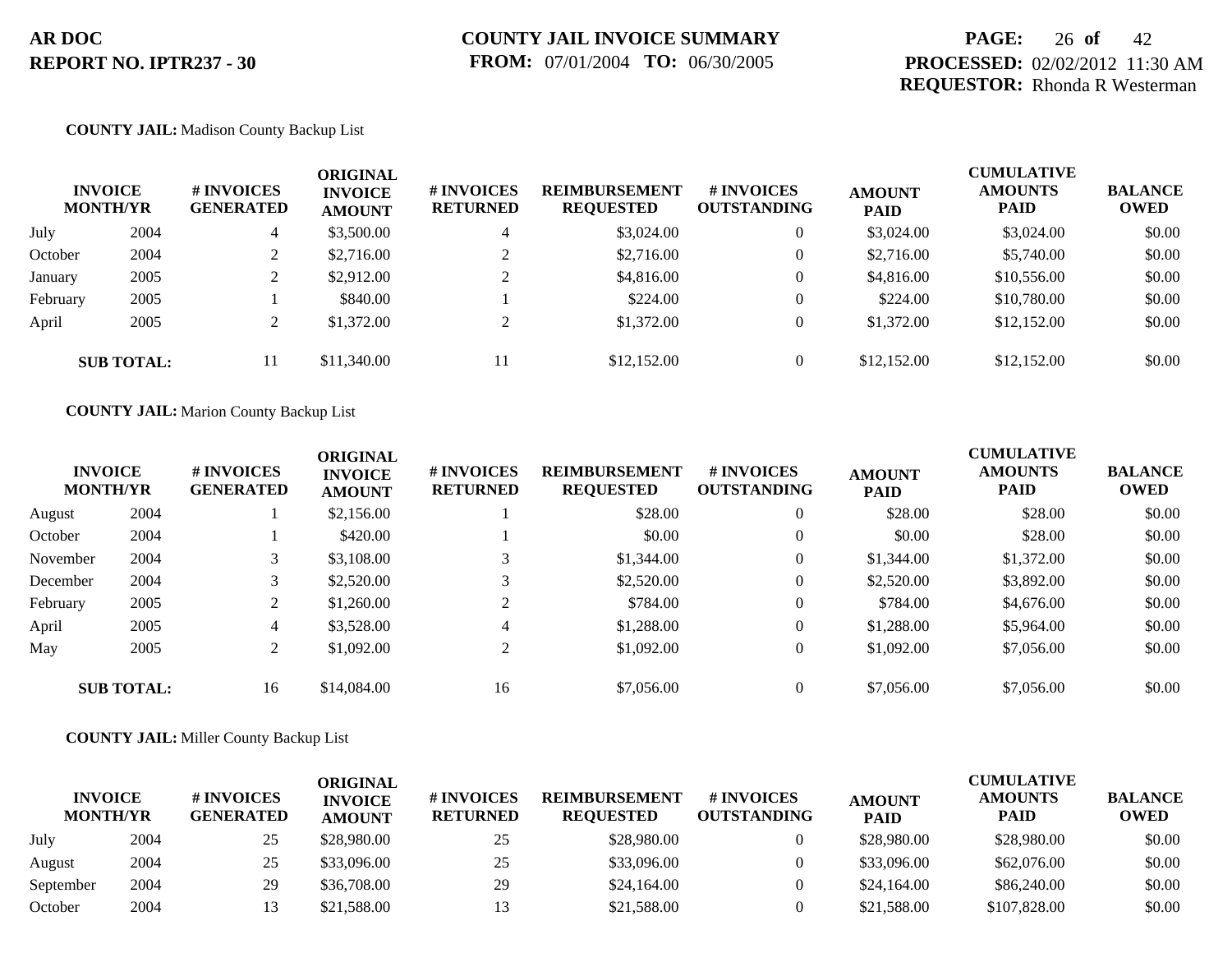## **COUNTY JAIL INVOICE SUMMARY FROM:** 07/01/2004 **TO:** 06/30/2005

## **PAGE:** 27 **of** 42 **PROCESSED:** 02/02/2012 11:30 AM **REQUESTOR:** Rhonda R Westerman

#### **COUNTY JAIL:** Miller County Backup List

|          | <b>INVOICE</b><br><b>MONTH/YR</b> | # INVOICES<br><b>GENERATED</b> | <b>ORIGINAL</b><br><b>INVOICE</b><br><b>AMOUNT</b> | # INVOICES<br><b>RETURNED</b> | <b>REIMBURSEMENT</b><br><b>REQUESTED</b> | <b>#INVOICES</b><br><b>OUTSTANDING</b> | <b>AMOUNT</b><br><b>PAID</b> | <b>CUMULATIVE</b><br><b>AMOUNTS</b><br><b>PAID</b> | <b>BALANCE</b><br><b>OWED</b> |
|----------|-----------------------------------|--------------------------------|----------------------------------------------------|-------------------------------|------------------------------------------|----------------------------------------|------------------------------|----------------------------------------------------|-------------------------------|
| November | 2004                              | 14                             | \$19,320.00                                        | 14                            | \$19,320.00                              | $\overline{0}$                         | \$19,320.00                  | \$127,148.00                                       | \$0.00                        |
| December | 2004                              | 18                             | \$31,500.00                                        | 18                            | \$31,500.00                              | $\overline{0}$                         | \$31,500.00                  | \$158,648.00                                       | \$0.00                        |
| January  | 2005                              | 24                             | \$53,480.00                                        | 24                            | \$53,480.00                              | $\overline{0}$                         | \$53,480.00                  | \$212,128.00                                       | \$0.00                        |
| February | 2005                              | 23                             | \$13,216.00                                        | 23                            | \$13,216.00                              | $\overline{0}$                         | \$13,216.00                  | \$225,344,00                                       | \$0.00                        |
| March    | 2005                              | 6                              | \$3,864.00                                         | 6                             | \$3,864.00                               | $\overline{0}$                         | \$3,864.00                   | \$229,208.00                                       | \$0.00                        |
| April    | 2005                              | 32                             | \$50,708.00                                        | 32                            | \$42,980.00                              | $\overline{0}$                         | \$42,980.00                  | \$272,188.00                                       | \$0.00                        |
| May      | 2005                              | 16                             | \$24,920.00                                        | 16                            | \$24,920.00                              | $\overline{0}$                         | \$24,920.00                  | \$297,108.00                                       | \$0.00                        |
| June     | 2005                              | 18                             | \$6,132.00                                         | 18                            | \$6,132.00                               | $\overline{0}$                         | \$6,132.00                   | \$303,240.00                                       | \$0.00                        |
|          | <b>SUB TOTAL:</b>                 | 243                            | \$323,512.00                                       | 243                           | \$303,240.00                             | $\theta$                               | \$303,240.00                 | \$303,240.00                                       | \$0.00                        |

### **COUNTY JAIL:** Mississippi County Backup List

|           | <b>INVOICE</b><br><b>MONTH/YR</b> | # INVOICES<br><b>GENERATED</b> | <b>ORIGINAL</b><br><b>INVOICE</b><br><b>AMOUNT</b> | # INVOICES<br><b>RETURNED</b> | <b>REIMBURSEMENT</b><br><b>REQUESTED</b> | # INVOICES<br><b>OUTSTANDING</b> | <b>AMOUNT</b><br><b>PAID</b> | <b>CUMULATIVE</b><br><b>AMOUNTS</b><br>PAID | <b>BALANCE</b><br><b>OWED</b> |
|-----------|-----------------------------------|--------------------------------|----------------------------------------------------|-------------------------------|------------------------------------------|----------------------------------|------------------------------|---------------------------------------------|-------------------------------|
| July      | 2004                              | 30                             | \$41,916.00                                        | 30                            | \$29,008.00                              | $\overline{0}$                   | \$29,008.00                  | \$29,008.00                                 | \$0.00                        |
| August    | 2004                              | 13                             | \$12,936.00                                        | 13                            | \$4,452.00                               | $\overline{0}$                   | \$4,452.00                   | \$33,460.00                                 | \$0.00                        |
| September | 2004                              | 29                             | \$31,780.00                                        | 29                            | \$32,564.00                              | $\overline{0}$                   | \$32,564.00                  | \$66,024.00                                 | \$0.00                        |
| October   | 2004                              | 14                             | \$19,208.00                                        | 14                            | \$19,012.00                              | $\overline{0}$                   | \$19,012.00                  | \$85,036.00                                 | \$0.00                        |
| November  | 2004                              | $\tau$                         | \$7,672.00                                         |                               | \$7,672.00                               | $\overline{0}$                   | \$7,672.00                   | \$92,708.00                                 | \$0.00                        |
| December  | 2004                              | 5                              | \$2,324.00                                         |                               | \$2,324.00                               | $\overline{0}$                   | \$2,324.00                   | \$95,032.00                                 | \$0.00                        |
| January   | 2005                              | 42                             | \$74,648.00                                        | 42                            | \$74,956.00                              | $\overline{0}$                   | \$74,956.00                  | \$169,988.00                                | \$0.00                        |
| February  | 2005                              | 29                             | \$27,384.00                                        | 29                            | \$27,580.00                              | $\overline{0}$                   | \$27,580.00                  | \$197,568.00                                | \$0.00                        |
| March     | 2005                              | 11                             | \$4,564.00                                         | 11                            | \$4,564.00                               | $\overline{0}$                   | \$4,564.00                   | \$202,132.00                                | \$0.00                        |
| April     | 2005                              |                                | \$4,788.00                                         |                               | \$4,788.00                               | $\overline{0}$                   | \$4,788.00                   | \$206,920.00                                | \$0.00                        |
| May       | 2005                              | 16                             | \$14,056.00                                        | 16                            | \$14,056.00                              | $\overline{0}$                   | \$14,056.00                  | \$220,976.00                                | \$0.00                        |
| June      | 2005                              | 16                             | \$16,128.00                                        | 16                            | \$16,688.00                              | $\overline{0}$                   | \$16,688.00                  | \$237,664.00                                | \$0.00                        |
|           | <b>SUB TOTAL:</b>                 | 219                            | \$257,404.00                                       | 219                           | \$237,664.00                             | $\overline{0}$                   | \$237,664.00                 | \$237,664.00                                | \$0.00                        |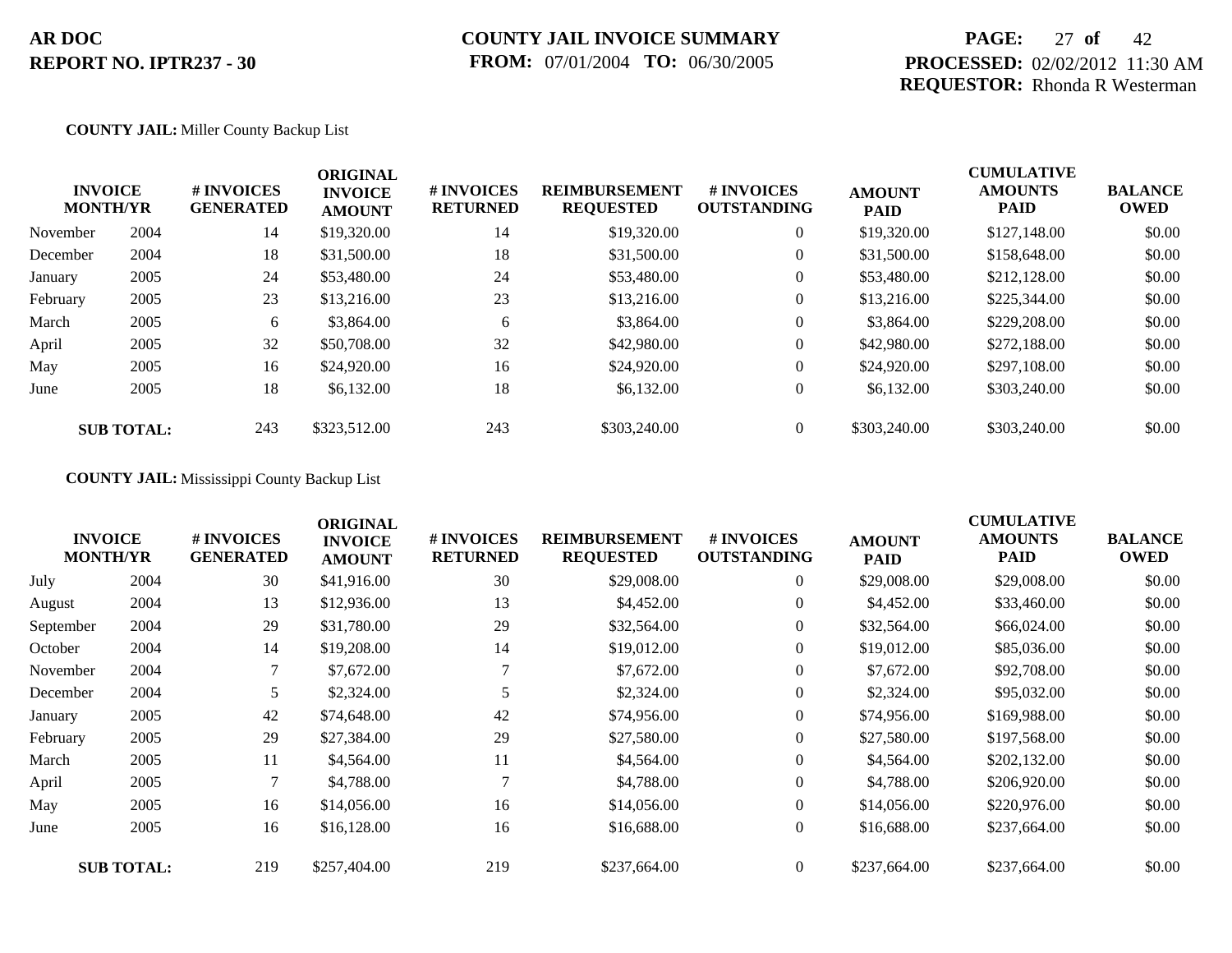## **COUNTY JAIL INVOICE SUMMARY FROM:** 07/01/2004 **TO:** 06/30/2005

## **PAGE:** 28 **of** 42 **PROCESSED:** 02/02/2012 11:30 AM **REQUESTOR:** Rhonda R Westerman

#### **COUNTY JAIL:** Monroe County Backup List

|          | <b>INVOICE</b><br><b>MONTH/YR</b> | # INVOICES<br><b>GENERATED</b> | <b>ORIGINAL</b><br><b>INVOICE</b><br><b>AMOUNT</b> | <b># INVOICES</b><br><b>RETURNED</b> | <b>REIMBURSEMENT</b><br><b>REQUESTED</b> | <b>#INVOICES</b><br><b>OUTSTANDING</b> | <b>AMOUNT</b><br><b>PAID</b> | <b>CUMULATIVE</b><br><b>AMOUNTS</b><br><b>PAID</b> | <b>BALANCE</b><br><b>OWED</b> |
|----------|-----------------------------------|--------------------------------|----------------------------------------------------|--------------------------------------|------------------------------------------|----------------------------------------|------------------------------|----------------------------------------------------|-------------------------------|
| July     | 2004                              |                                | \$224.00                                           |                                      | \$224.00                                 | $\overline{0}$                         | \$224.00                     | \$224.00                                           | \$0.00                        |
| October  | 2004                              | 4                              | \$4,284.00                                         | 4                                    | \$2,800.00                               | $\overline{0}$                         | \$2,800.00                   | \$3,024.00                                         | \$0.00                        |
| November | 2004                              | 2                              | \$3,192.00                                         |                                      | \$616.00                                 | $\overline{0}$                         | \$616.00                     | \$3,640.00                                         | \$0.00                        |
| January  | 2005                              |                                | \$9,044.00                                         |                                      | \$3,500.00                               | $\overline{0}$                         | \$3,500.00                   | \$7,140.00                                         | \$0.00                        |
| March    | 2005                              | $\gamma$                       | \$616.00                                           |                                      | \$616.00                                 | $\overline{0}$                         | \$616.00                     | \$7,756.00                                         | \$0.00                        |
| April    | 2005                              | $\gamma$                       | \$1,988.00                                         | $\sim$                               | \$924.00                                 | $\overline{0}$                         | \$924.00                     | \$8,680.00                                         | \$0.00                        |
| May      | 2005                              | 3                              | \$1,680.00                                         | $\sim$                               | \$1,484.00                               | $\overline{0}$                         | \$1,484.00                   | \$10,164.00                                        | \$0.00                        |
| June     | 2005                              | 2                              | \$980.00                                           | $\sim$                               | \$28.00                                  | $\overline{0}$                         | \$28.00                      | \$10,192.00                                        | \$0.00                        |
|          | <b>SUB TOTAL:</b>                 | 23                             | \$22,008.00                                        | 23                                   | \$10,192.00                              | $\Omega$                               | \$10,192.00                  | \$10,192.00                                        | \$0.00                        |

#### **COUNTY JAIL:** Montgomery County Backup List

| <b>INVOICE</b><br><b>MONTH/YR</b> |                   | # INVOICES<br><b>GENERATED</b> | ORIGINAL<br><b>INVOICE</b><br><b>AMOUNT</b> | <b># INVOICES</b><br><b>RETURNED</b> | <b>REIMBURSEMENT</b><br><b>REQUESTED</b> | # INVOICES<br><b>OUTSTANDING</b> | <b>AMOUNT</b><br><b>PAID</b> | <b>CUMULATIVE</b><br><b>AMOUNTS</b><br><b>PAID</b> | <b>BALANCE</b><br><b>OWED</b> |
|-----------------------------------|-------------------|--------------------------------|---------------------------------------------|--------------------------------------|------------------------------------------|----------------------------------|------------------------------|----------------------------------------------------|-------------------------------|
| December                          | 2004              |                                | \$1,092.00                                  |                                      | \$1,092.00                               |                                  | \$1,092.00                   | \$1,092.00                                         | \$0.00                        |
| February                          | 2005              |                                | \$392.00                                    |                                      | \$392.00                                 |                                  | \$392.00                     | \$1,484.00                                         | \$0.00                        |
|                                   | <b>SUB TOTAL:</b> |                                | \$1,484.00                                  |                                      | \$1,484.00                               |                                  | \$1,484.00                   | \$1,484.00                                         | \$0.00                        |

#### **COUNTY JAIL:** Nevada County Backup List

| <b>INVOICE</b> | <b>MONTH/YR</b> | # INVOICES<br><b>GENERATED</b> | ORIGINAL<br><b>INVOICE</b><br><b>AMOUNT</b> | # INVOICES<br><b>RETURNED</b> | <b>REIMBURSEMENT</b><br><b>REQUESTED</b> | # INVOICES<br><b>OUTSTANDING</b> | <b>AMOUNT</b><br><b>PAID</b> | <b>CUMULATIVE</b><br><b>AMOUNTS</b><br><b>PAID</b> | <b>BALANCE</b><br><b>OWED</b> |
|----------------|-----------------|--------------------------------|---------------------------------------------|-------------------------------|------------------------------------------|----------------------------------|------------------------------|----------------------------------------------------|-------------------------------|
| July           | 2004            |                                | \$784.00                                    |                               | \$784.00                                 | 0                                | \$784.00                     | \$784.00                                           | \$0.00                        |
| August         | 2004            |                                | \$3,556.00                                  |                               | \$3,556.00                               | $\theta$                         | \$3,556.00                   | \$4,340.00                                         | \$0.00                        |
| November       | 2004            |                                | \$896.00                                    |                               | \$896.00                                 | $\theta$                         | \$896.00                     | \$5,236.00                                         | \$0.00                        |
| January        | 2005            |                                | \$2,044.00                                  |                               | \$2,044.00                               | $\theta$                         | \$2,044.00                   | \$7,280.00                                         | \$0.00                        |
| March          | 2005            |                                | \$1,288.00                                  |                               | \$1,288.00                               | $\theta$                         | \$1,288.00                   | \$8,568.00                                         | \$0.00                        |
| April          | 2005            |                                | \$2,408.00                                  |                               | \$2,408.00                               | 0                                | \$2,408.00                   | \$10,976.00                                        | \$0.00                        |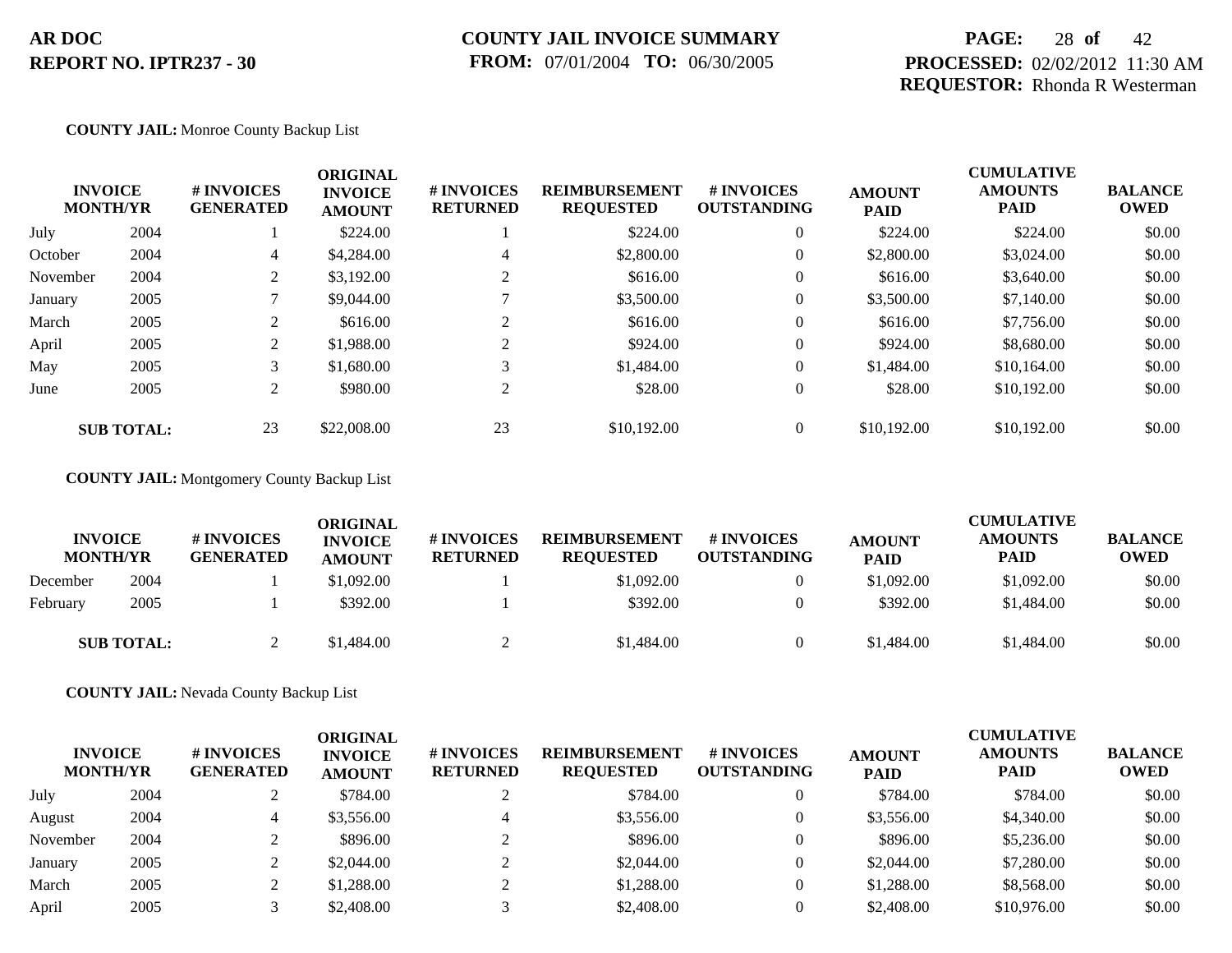#### **COUNTY JAIL:** Nevada County Backup List

| <b>INVOICE</b><br><b>MONTH/YR</b> | # INVOICES<br><b>GENERATED</b> | ORIGINAL<br><b>INVOICE</b><br><b>AMOUNT</b> | # INVOICES<br><b>RETURNED</b> | <b>REIMBURSEMENT</b><br><b>REOUESTED</b> | # INVOICES<br><b>OUTSTANDING</b> | <b>AMOUNT</b><br><b>PAID</b> | <b>CUMULATIVE</b><br><b>AMOUNTS</b><br>PAID | <b>BALANCE</b><br><b>OWED</b> |
|-----------------------------------|--------------------------------|---------------------------------------------|-------------------------------|------------------------------------------|----------------------------------|------------------------------|---------------------------------------------|-------------------------------|
| <b>SUB TOTAL:</b>                 |                                | \$10,976.00                                 |                               | \$10,976.00                              |                                  | \$10,976.00                  | \$10,976.00                                 | \$0.00                        |

### **COUNTY JAIL:** Newton County Backup List

|          | <b>INVOICE</b><br><b>MONTH/YR</b> | # INVOICES<br><b>GENERATED</b> | ORIGINAL<br><b>INVOICE</b><br><b>AMOUNT</b> | # INVOICES<br><b>RETURNED</b> | <b>REIMBURSEMENT</b><br><b>REQUESTED</b> | # INVOICES<br><b>OUTSTANDING</b> | <b>AMOUNT</b><br><b>PAID</b> | <b>CUMULATIVE</b><br><b>AMOUNTS</b><br><b>PAID</b> | <b>BALANCE</b><br><b>OWED</b> |
|----------|-----------------------------------|--------------------------------|---------------------------------------------|-------------------------------|------------------------------------------|----------------------------------|------------------------------|----------------------------------------------------|-------------------------------|
| August   | 2004                              |                                | \$392.00                                    |                               | \$392.00                                 | $\mathbf{0}$                     | \$392.00                     | \$392.00                                           | \$0.00                        |
| October  | 2004                              |                                | \$392.00                                    |                               | \$392.00                                 | $\overline{0}$                   | \$392.00                     | \$784.00                                           | \$0.00                        |
| January  | 2005                              |                                | \$1,484.00                                  |                               | \$1,484.00                               | $\theta$                         | \$1,484.00                   | \$2,268.00                                         | \$0.00                        |
| February | 2005                              |                                | \$560.00                                    |                               | \$560.00                                 | $\overline{0}$                   | \$560.00                     | \$2,828.00                                         | \$0.00                        |
|          | <b>SUB TOTAL:</b>                 |                                | \$2,828.00                                  | 4                             | \$2,828.00                               | $\overline{0}$                   | \$2,828.00                   | \$2,828.00                                         | \$0.00                        |

#### **COUNTY JAIL:** Ouachita County Backup List

| <b>INVOICE</b><br><b>MONTH/YR</b> |      | # INVOICES<br><b>GENERATED</b> | <b>ORIGINAL</b><br><b>INVOICE</b><br><b>AMOUNT</b> | # INVOICES<br><b>RETURNED</b> | <b>REIMBURSEMENT</b><br><b>REQUESTED</b> | <b># INVOICES</b><br><b>OUTSTANDING</b> | <b>AMOUNT</b><br><b>PAID</b> | <b>CUMULATIVE</b><br><b>AMOUNTS</b><br><b>PAID</b> | <b>BALANCE</b><br><b>OWED</b> |
|-----------------------------------|------|--------------------------------|----------------------------------------------------|-------------------------------|------------------------------------------|-----------------------------------------|------------------------------|----------------------------------------------------|-------------------------------|
| July                              | 2004 | 12                             | \$15,428.00                                        | 12                            | \$8,176.00                               | $\theta$                                | \$8,176.00                   | \$8,176.00                                         | \$0.00                        |
| August                            | 2004 | 3                              | \$1,400.00                                         |                               | \$1,316.00                               | $\theta$                                | \$1,316.00                   | \$9,492.00                                         | \$0.00                        |
| September                         | 2004 | 2                              | \$168.00                                           |                               | \$168.00                                 | $\theta$                                | \$168.00                     | \$9,660.00                                         | \$0.00                        |
| October                           | 2004 | 6                              | \$5,992.00                                         | 6                             | \$3,584.00                               | $\theta$                                | \$3,584.00                   | \$13,244.00                                        | \$0.00                        |
| November                          | 2004 | 3                              | \$756.00                                           |                               | \$756.00                                 | $\theta$                                | \$756.00                     | \$14,000.00                                        | \$0.00                        |
| December                          | 2004 |                                | \$6,356.00                                         |                               | \$4,592.00                               | 0                                       | \$4,592.00                   | \$18,592.00                                        | \$0.00                        |
| January                           | 2005 | $\overline{c}$                 | \$392.00                                           |                               | \$196.00                                 | $\theta$                                | \$196.00                     | \$18,788.00                                        | \$0.00                        |
| February                          | 2005 | 3                              | \$3,080.00                                         |                               | \$3,080.00                               | $\theta$                                | \$3,080.00                   | \$21,868.00                                        | \$0.00                        |
| March                             | 2005 | 3                              | \$1,904.00                                         | 3                             | \$1,904.00                               | $\theta$                                | \$1,904.00                   | \$23,772.00                                        | \$0.00                        |
| April                             | 2005 | 3                              | \$2,996.00                                         |                               | \$2,996.00                               | $\Omega$                                | \$2,996.00                   | \$26,768.00                                        | \$0.00                        |
| May                               | 2005 |                                | \$168.00                                           |                               | \$168.00                                 | $\theta$                                | \$168.00                     | \$26,936.00                                        | \$0.00                        |
| June                              | 2005 | 8                              | \$9,380.00                                         | 8                             | \$4,396.00                               | 0                                       | \$4,396.00                   | \$31,332.00                                        | \$0.00                        |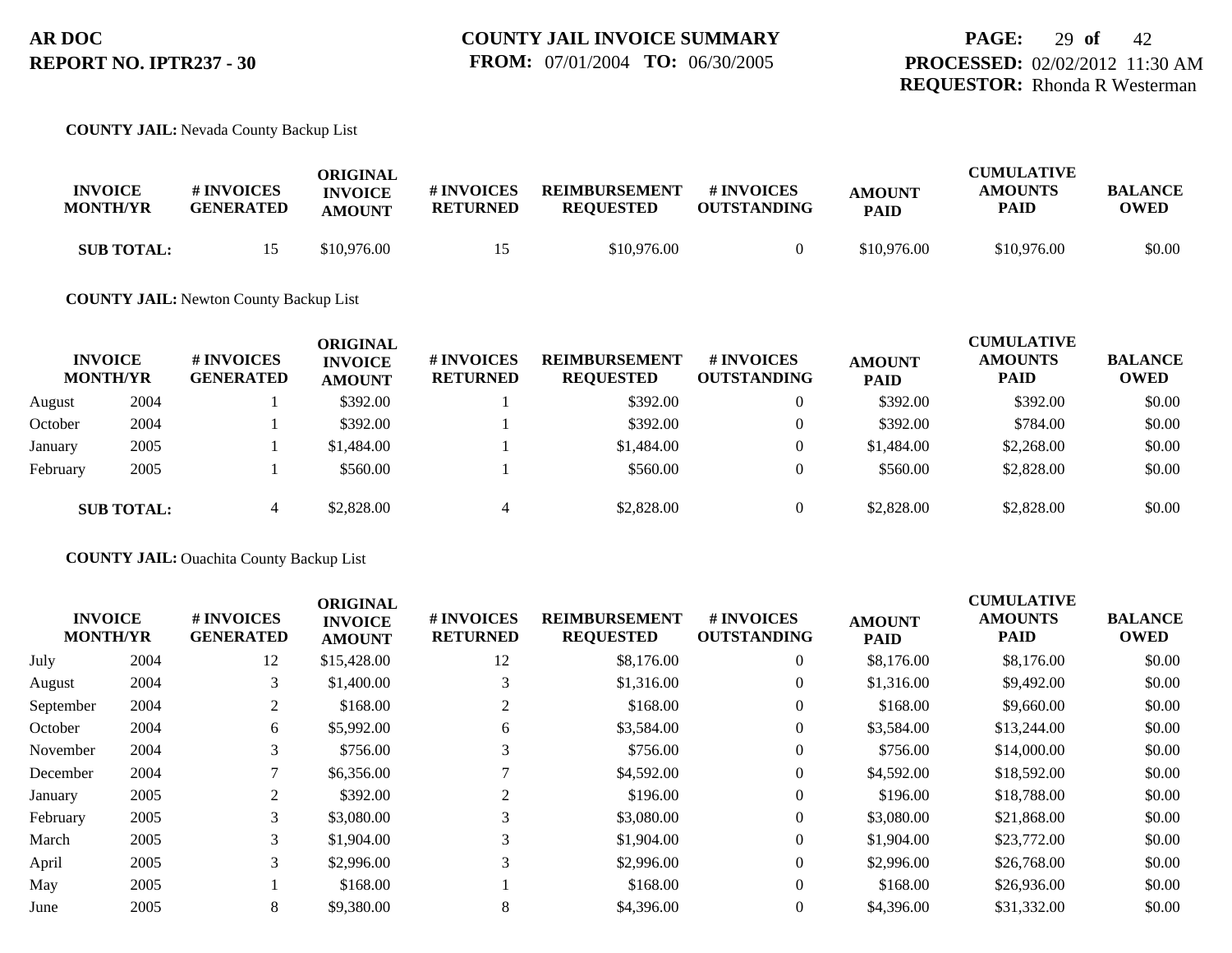#### **COUNTY JAIL:** Ouachita County Backup List

| <b>INVOICE</b><br><b>MONTH/YR</b> | # INVOICES<br><b>GENERATED</b> | ORIGINAL<br><b>INVOICE</b><br><b>AMOUNT</b> | # INVOICES<br><b>RETURNED</b> | <b>REIMBURSEMENT</b><br><b>REOUESTED</b> | # INVOICES<br><b>OUTSTANDING</b> | <b>AMOUNT</b><br><b>PAID</b> | <b>CUMULATIVE</b><br><b>AMOUNTS</b><br><b>PAID</b> | <b>BALANCE</b><br><b>OWED</b> |
|-----------------------------------|--------------------------------|---------------------------------------------|-------------------------------|------------------------------------------|----------------------------------|------------------------------|----------------------------------------------------|-------------------------------|
| <b>SUB TOTAL:</b>                 | 53                             | \$48,020.00                                 | 53                            | \$31,332.00                              |                                  | \$31,332.00                  | \$31,332.00                                        | \$0.00                        |

#### **COUNTY JAIL:** Perry County Backup List

|           | <b>INVOICE</b><br><b>MONTH/YR</b> | # INVOICES<br><b>GENERATED</b> | <b>ORIGINAL</b><br><b>INVOICE</b><br><b>AMOUNT</b> | # INVOICES<br><b>RETURNED</b> | <b>REIMBURSEMENT</b><br><b>REQUESTED</b> | # INVOICES<br><b>OUTSTANDING</b> | <b>AMOUNT</b><br><b>PAID</b> | <b>CUMULATIVE</b><br><b>AMOUNTS</b><br><b>PAID</b> | <b>BALANCE</b><br><b>OWED</b> |
|-----------|-----------------------------------|--------------------------------|----------------------------------------------------|-------------------------------|------------------------------------------|----------------------------------|------------------------------|----------------------------------------------------|-------------------------------|
| August    | 2004                              | ∠                              | \$3,892.00                                         | $\bigcap$                     | \$392.00                                 | $\overline{0}$                   | \$392.00                     | \$392.00                                           | \$0.00                        |
| September | 2004                              |                                | \$364.00                                           |                               | \$364.00                                 | $\theta$                         | \$364.00                     | \$756.00                                           | \$0.00                        |
| October   | 2004                              | 4                              | \$952.00                                           | $\overline{4}$                | \$952.00                                 | $\theta$                         | \$952.00                     | \$1,708.00                                         | \$0.00                        |
| January   | 2005                              |                                | \$448.00                                           | $\bigcap$                     | \$448.00                                 | $\theta$                         | \$448.00                     | \$2,156.00                                         | \$0.00                        |
| March     | 2005                              |                                | \$700.00                                           |                               | \$700.00                                 | $\theta$                         | \$700.00                     | \$2,856.00                                         | \$0.00                        |
| April     | 2005                              |                                | \$1,428.00                                         | 3                             | \$1,428.00                               | $\overline{0}$                   | \$1,428.00                   | \$4,284.00                                         | \$0.00                        |
|           | <b>SUB TOTAL:</b>                 | 14                             | \$7,784.00                                         | 14                            | \$4,284.00                               | $\overline{0}$                   | \$4,284.00                   | \$4,284.00                                         | \$0.00                        |

#### **COUNTY JAIL:** Phillips County Backup List

|           | <b>INVOICE</b><br><b>MONTH/YR</b> | # INVOICES<br><b>GENERATED</b> | <b>ORIGINAL</b><br><b>INVOICE</b><br><b>AMOUNT</b> | # INVOICES<br><b>RETURNED</b> | <b>REIMBURSEMENT</b><br><b>REQUESTED</b> | <b>#INVOICES</b><br><b>OUTSTANDING</b> | <b>AMOUNT</b><br><b>PAID</b> | <b>CUMULATIVE</b><br><b>AMOUNTS</b><br>PAID | <b>BALANCE</b><br><b>OWED</b> |
|-----------|-----------------------------------|--------------------------------|----------------------------------------------------|-------------------------------|------------------------------------------|----------------------------------------|------------------------------|---------------------------------------------|-------------------------------|
| July      | 2004                              | 10                             | \$10,584.00                                        | 10                            | \$8,456.00                               | $\overline{0}$                         | \$8,456.00                   | \$8,456.00                                  | \$0.00                        |
| September | 2004                              |                                | \$5,768.00                                         |                               | \$5,768.00                               | $\overline{0}$                         | \$5,768.00                   | \$14,224.00                                 | \$0.00                        |
| October   | 2004                              | 8                              | \$3,164.00                                         | 8                             | \$3,164.00                               | $\overline{0}$                         | \$3,164.00                   | \$17,388.00                                 | \$0.00                        |
| November  | 2004                              | 11                             | \$8,400.00                                         | 11                            | \$8,400.00                               | $\overline{0}$                         | \$8,400.00                   | \$25,788.00                                 | \$0.00                        |
| December  | 2004                              |                                | \$2,380.00                                         | $\overline{4}$                | \$2,380.00                               | $\overline{0}$                         | \$2,380.00                   | \$28,168.00                                 | \$0.00                        |
| February  | 2005                              | 11                             | \$8,652.00                                         | 11                            | \$8,652.00                               | $\overline{0}$                         | \$8,652.00                   | \$36,820.00                                 | \$0.00                        |
| March     | 2005                              |                                | \$1,344.00                                         | 3                             | \$1,344.00                               | $\overline{0}$                         | \$1,344.00                   | \$38,164.00                                 | \$0.00                        |
| April     | 2005                              |                                | \$1,400.00                                         |                               | \$1,400.00                               | $\overline{0}$                         | \$1,400.00                   | \$39,564.00                                 | \$0.00                        |
| May       | 2005                              |                                | \$2,100.00                                         | $\overline{4}$                | \$2,100.00                               | $\overline{0}$                         | \$2,100.00                   | \$41,664.00                                 | \$0.00                        |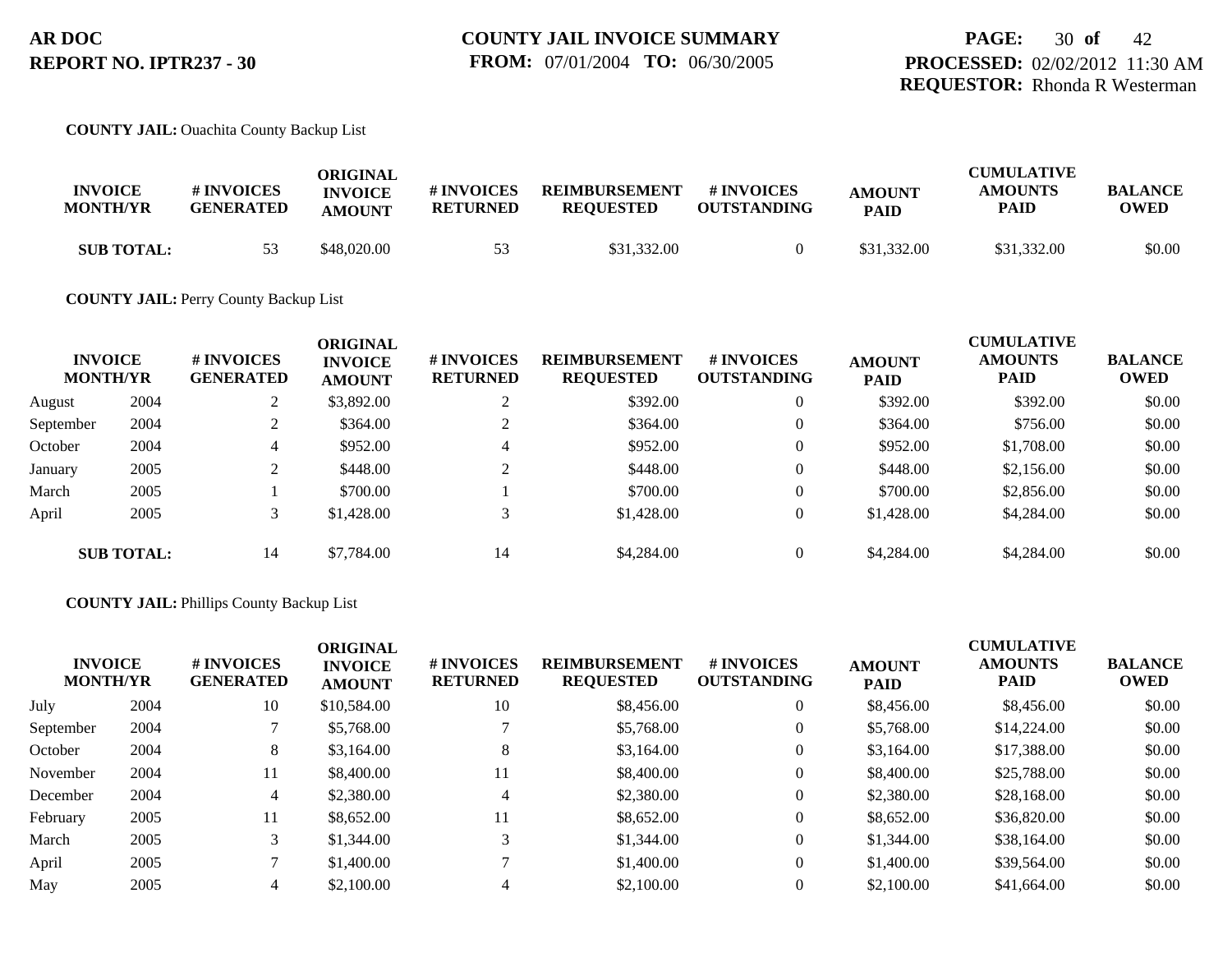#### **COUNTY JAIL:** Phillips County Backup List

| <b>INVOICE</b><br><b>MONTH/YR</b> | <b>#INVOICES</b><br><b>GENERATED</b> | ORIGINAL<br><b>INVOICE</b><br><b>AMOUNT</b> | # INVOICES<br><b>RETURNED</b> | <b>REIMBURSEMENT</b><br><b>REOUESTED</b> | # INVOICES<br><b>OUTSTANDING</b> | <b>AMOUNT</b><br><b>PAID</b> | <b>CUMULATIVE</b><br><b>AMOUNTS</b><br>PAID | <b>BALANCE</b><br>OWED |
|-----------------------------------|--------------------------------------|---------------------------------------------|-------------------------------|------------------------------------------|----------------------------------|------------------------------|---------------------------------------------|------------------------|
| <b>SUB TOTAL:</b>                 | 65                                   | \$43,792.00                                 | 65                            | \$41,664.00                              |                                  | \$41,664.00                  | \$41,664.00                                 | \$0.00                 |

#### **COUNTY JAIL:** Pike County Backup List

|           | <b>INVOICE</b><br><b>MONTH/YR</b> | # INVOICES<br><b>GENERATED</b> | <b>ORIGINAL</b><br><b>INVOICE</b><br><b>AMOUNT</b> | # INVOICES<br><b>RETURNED</b> | <b>REIMBURSEMENT</b><br><b>REQUESTED</b> | # INVOICES<br><b>OUTSTANDING</b> | <b>AMOUNT</b><br><b>PAID</b> | <b>CUMULATIVE</b><br><b>AMOUNTS</b><br><b>PAID</b> | <b>BALANCE</b><br><b>OWED</b> |
|-----------|-----------------------------------|--------------------------------|----------------------------------------------------|-------------------------------|------------------------------------------|----------------------------------|------------------------------|----------------------------------------------------|-------------------------------|
| July      | 2004                              |                                | \$1,820.00                                         | ◠                             | \$1,820.00                               | $\overline{0}$                   | \$1,820.00                   | \$1,820.00                                         | \$0.00                        |
| September | 2004                              |                                | \$980.00                                           |                               | \$980.00                                 | $\overline{0}$                   | \$980.00                     | \$2,800.00                                         | \$0.00                        |
| November  | 2004                              |                                | \$980.00                                           | ◠                             | \$980.00                                 | $\overline{0}$                   | \$980.00                     | \$3,780.00                                         | \$0.00                        |
| January   | 2005                              |                                | \$8,372.00                                         |                               | \$840.00                                 | $\theta$                         | \$840.00                     | \$4,620.00                                         | \$0.00                        |
| April     | 2005                              |                                | \$5,376.00                                         |                               | \$4,984.00                               | $\theta$                         | \$4,984.00                   | \$9,604.00                                         | \$0.00                        |
| May       | 2005                              |                                | \$392.00                                           |                               | \$392.00                                 | $\overline{0}$                   | \$392.00                     | \$9,996.00                                         | \$0.00                        |
|           | <b>SUB TOTAL:</b>                 | 15                             | \$17,920.00                                        | 15                            | \$9,996.00                               | $\overline{0}$                   | \$9,996.00                   | \$9,996.00                                         | \$0.00                        |

#### **COUNTY JAIL:** Poinsett County Backup List

|           | <b>INVOICE</b><br><b>MONTH/YR</b> | # INVOICES<br><b>GENERATED</b> | <b>ORIGINAL</b><br><b>INVOICE</b><br><b>AMOUNT</b> | # INVOICES<br><b>RETURNED</b> | <b>REIMBURSEMENT</b><br><b>REQUESTED</b> | # INVOICES<br><b>OUTSTANDING</b> | <b>AMOUNT</b><br><b>PAID</b> | <b>CUMULATIVE</b><br><b>AMOUNTS</b><br><b>PAID</b> | <b>BALANCE</b><br>OWED |
|-----------|-----------------------------------|--------------------------------|----------------------------------------------------|-------------------------------|------------------------------------------|----------------------------------|------------------------------|----------------------------------------------------|------------------------|
| July      | 2004                              | 19                             | \$7,224.00                                         | 19                            | \$7,224.00                               | $\overline{0}$                   | \$7,224.00                   | \$7,224.00                                         | \$0.00                 |
| August    | 2004                              | 10                             | \$8,652.00                                         | 10                            | \$8,652.00                               | $\overline{0}$                   | \$8,652.00                   | \$15,876.00                                        | \$0.00                 |
| September | 2004                              | 6                              | \$6,412.00                                         | 6                             | \$6,412.00                               | $\overline{0}$                   | \$6,412.00                   | \$22,288.00                                        | \$0.00                 |
| October   | 2004                              | 14                             | \$7,140.00                                         | 14                            | \$7,140.00                               | $\theta$                         | \$7,140.00                   | \$29,428.00                                        | \$0.00                 |
| November  | 2004                              | 18                             | \$15,708.00                                        | 18                            | \$15,708.00                              | $\theta$                         | \$15,708.00                  | \$45,136.00                                        | \$0.00                 |
| December  | 2004                              | 4                              | \$4,564.00                                         | $\overline{4}$                | \$4,564.00                               | $\overline{0}$                   | \$4,564.00                   | \$49,700.00                                        | \$0.00                 |
| January   | 2005                              | 11                             | \$25,956.00                                        | 11                            | \$25,956.00                              | $\theta$                         | \$25,956.00                  | \$75,656.00                                        | \$0.00                 |
| February  | 2005                              | 17                             | \$15,904.00                                        | 17                            | \$15,904.00                              | $\overline{0}$                   | \$15,904.00                  | \$91,560.00                                        | \$0.00                 |
| March     | 2005                              |                                | \$9,744.00                                         | 3                             | \$9,744.00                               | $\overline{0}$                   | \$9,744.00                   | \$101,304.00                                       | \$0.00                 |
| April     | 2005                              | 13                             | \$10,836.00                                        | 13                            | \$10,836.00                              | $\Omega$                         | \$10,836.00                  | \$112,140.00                                       | \$0.00                 |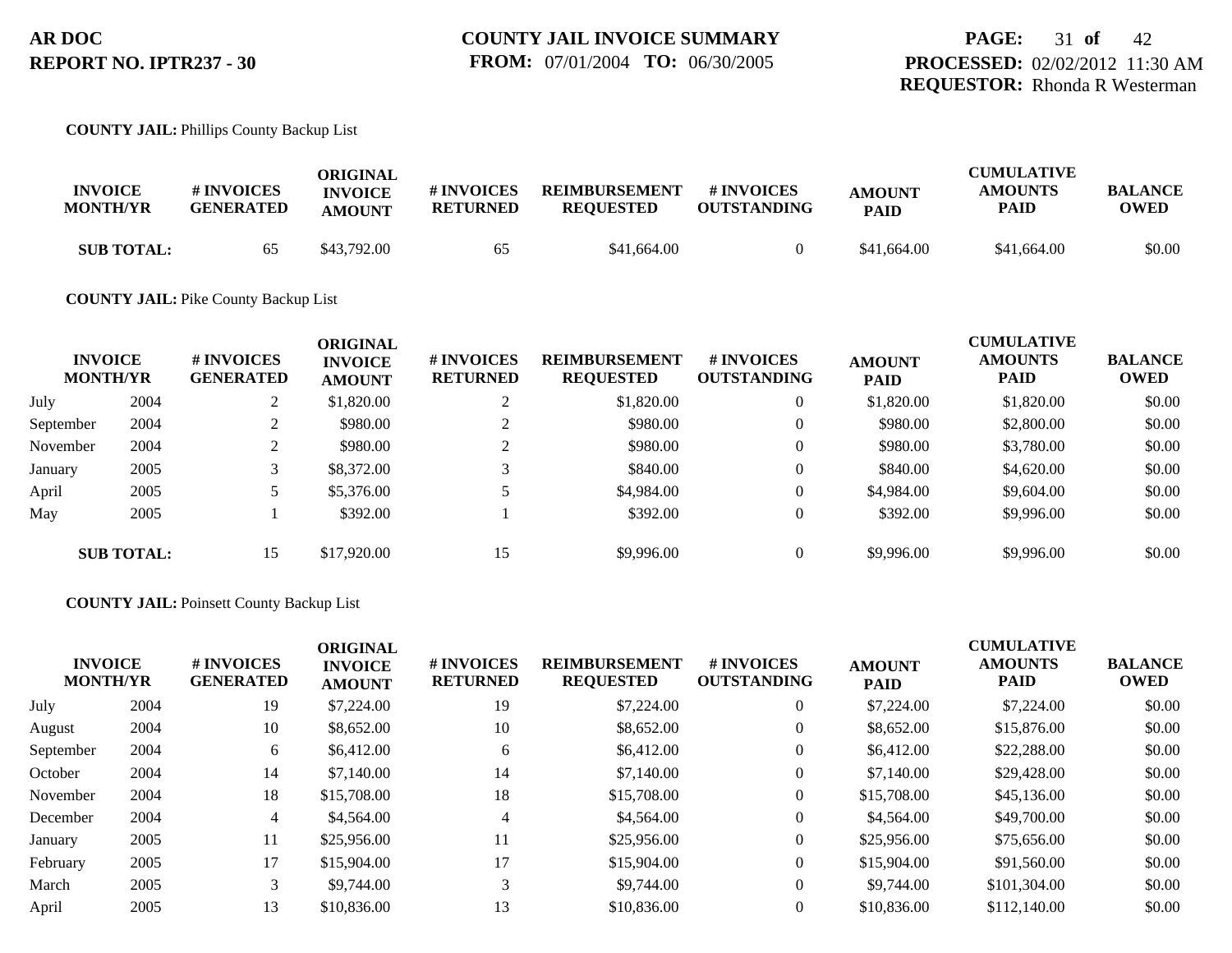## **PAGE:** 32 **of** 42 **PROCESSED:** 02/02/2012 11:30 AM **REQUESTOR:** Rhonda R Westerman

#### **COUNTY JAIL:** Poinsett County Backup List

|      | <b>INVOICE</b><br><b>MONTH/YR</b> | <b># INVOICES</b><br><b>GENERATED</b> | <b>ORIGINAL</b><br><b>INVOICE</b><br><b>AMOUNT</b> | <b>#INVOICES</b><br><b>RETURNED</b> | <b>REIMBURSEMENT</b><br><b>REQUESTED</b> | <b># INVOICES</b><br><b>OUTSTANDING</b> | <b>AMOUNT</b><br><b>PAID</b> | <b>CUMULATIVE</b><br><b>AMOUNTS</b><br>PAID | <b>BALANCE</b><br><b>OWED</b> |
|------|-----------------------------------|---------------------------------------|----------------------------------------------------|-------------------------------------|------------------------------------------|-----------------------------------------|------------------------------|---------------------------------------------|-------------------------------|
| May  | 2005                              |                                       | \$5,488.00                                         |                                     | \$5,488.00                               | 0                                       | \$5,488.00                   | \$117,628.00                                | \$0.00                        |
| June | 2005                              |                                       | \$1,652.00                                         |                                     | \$1,652.00                               | $\theta$                                | \$1,652.00                   | \$119,280.00                                | \$0.00                        |
|      | <b>SUB TOTAL:</b>                 | 125                                   | \$119,280.00                                       | 125                                 | \$119,280.00                             | 0                                       | \$119,280.00                 | \$119,280.00                                | \$0.00                        |

**COUNTY JAIL:** Polk County Backup List

| <b>INVOICE</b><br><b>MONTH/YR</b> |                   | # INVOICES<br><b>GENERATED</b> | <b>ORIGINAL</b><br><b>INVOICE</b><br><b>AMOUNT</b> | # INVOICES<br><b>RETURNED</b> | <b>REIMBURSEMENT</b><br><b>REQUESTED</b> | <b>#INVOICES</b><br><b>OUTSTANDING</b> | <b>AMOUNT</b><br><b>PAID</b> | <b>CUMULATIVE</b><br><b>AMOUNTS</b><br><b>PAID</b> | <b>BALANCE</b><br><b>OWED</b> |
|-----------------------------------|-------------------|--------------------------------|----------------------------------------------------|-------------------------------|------------------------------------------|----------------------------------------|------------------------------|----------------------------------------------------|-------------------------------|
| July                              | 2004              | 2                              | \$3,220.00                                         | 2                             | \$336.00                                 | $\overline{0}$                         | \$336.00                     | \$336.00                                           | \$0.00                        |
| August                            | 2004              | 2                              | \$2,268.00                                         | 2                             | \$1,400.00                               | $\overline{0}$                         | \$1,400.00                   | \$1,736.00                                         | \$0.00                        |
| September                         | 2004              | 3                              | \$10,612.00                                        |                               | \$6,972.00                               | $\overline{0}$                         | \$6,972.00                   | \$8,708.00                                         | \$0.00                        |
| October                           | 2004              | 6                              | \$5,292.00                                         | 6                             | \$4,060.00                               | $\overline{0}$                         | \$4,060.00                   | \$12,768.00                                        | \$0.00                        |
| November                          | 2004              | $\overline{4}$                 | \$2,688.00                                         | 4                             | \$2,044.00                               | $\overline{0}$                         | \$2,044.00                   | \$14,812.00                                        | \$0.00                        |
| December                          | 2004              |                                | \$280.00                                           |                               | \$280.00                                 | $\overline{0}$                         | \$280.00                     | \$15,092.00                                        | \$0.00                        |
| January                           | 2005              | $\overline{4}$                 | \$3,976.00                                         | 4                             | \$0.00                                   | $\overline{0}$                         | \$0.00                       | \$15,092.00                                        | \$0.00                        |
| February                          | 2005              |                                | \$1,232.00                                         |                               | \$1,176.00                               | $\overline{0}$                         | \$1,176.00                   | \$16,268.00                                        | \$0.00                        |
| April                             | 2005              |                                | \$4,088.00                                         |                               | \$1,344.00                               | $\overline{0}$                         | \$1,344.00                   | \$17,612.00                                        | \$0.00                        |
| June                              | 2005              | 3                              | \$3,080.00                                         | 3                             | \$3,080.00                               | $\overline{0}$                         | \$3,080.00                   | \$20,692.00                                        | \$0.00                        |
|                                   | <b>SUB TOTAL:</b> | 31                             | \$36,736.00                                        | 31                            | \$20,692.00                              | $\overline{0}$                         | \$20,692.00                  | \$20,692.00                                        | \$0.00                        |

### **COUNTY JAIL:** Pope County Backup List

| <b>INVOICE</b><br><b>MONTH/YR</b> |      | <b>#INVOICES</b><br><b>GENERATED</b> | ORIGINAL<br><b>INVOICE</b><br><b>AMOUNT</b> | # INVOICES<br><b>RETURNED</b> | <b>REIMBURSEMENT</b><br><b>REOUESTED</b> | <b>#INVOICES</b><br><b>OUTSTANDING</b> | <b>AMOUNT</b><br><b>PAID</b> | <b>CUMULATIVE</b><br><b>AMOUNTS</b><br><b>PAID</b> | <b>BALANCE</b><br><b>OWED</b> |
|-----------------------------------|------|--------------------------------------|---------------------------------------------|-------------------------------|------------------------------------------|----------------------------------------|------------------------------|----------------------------------------------------|-------------------------------|
| July                              | 2004 |                                      | \$22,232.00                                 | 17                            | \$22,232.00                              |                                        | \$22,232.00                  | \$22,232.00                                        | \$0.00                        |
| August                            | 2004 |                                      | \$19,796.00                                 | 15                            | \$19,796.00                              |                                        | \$19,796.00                  | \$42,028.00                                        | \$0.00                        |
| September                         | 2004 |                                      | \$14,560.00                                 |                               | \$14,560.00                              |                                        | \$14,560.00                  | \$56,588.00                                        | \$0.00                        |
| October                           | 2004 |                                      | \$24,948.00                                 |                               | \$16,744.00                              |                                        | \$16,744.00                  | \$73,332.00                                        | \$0.00                        |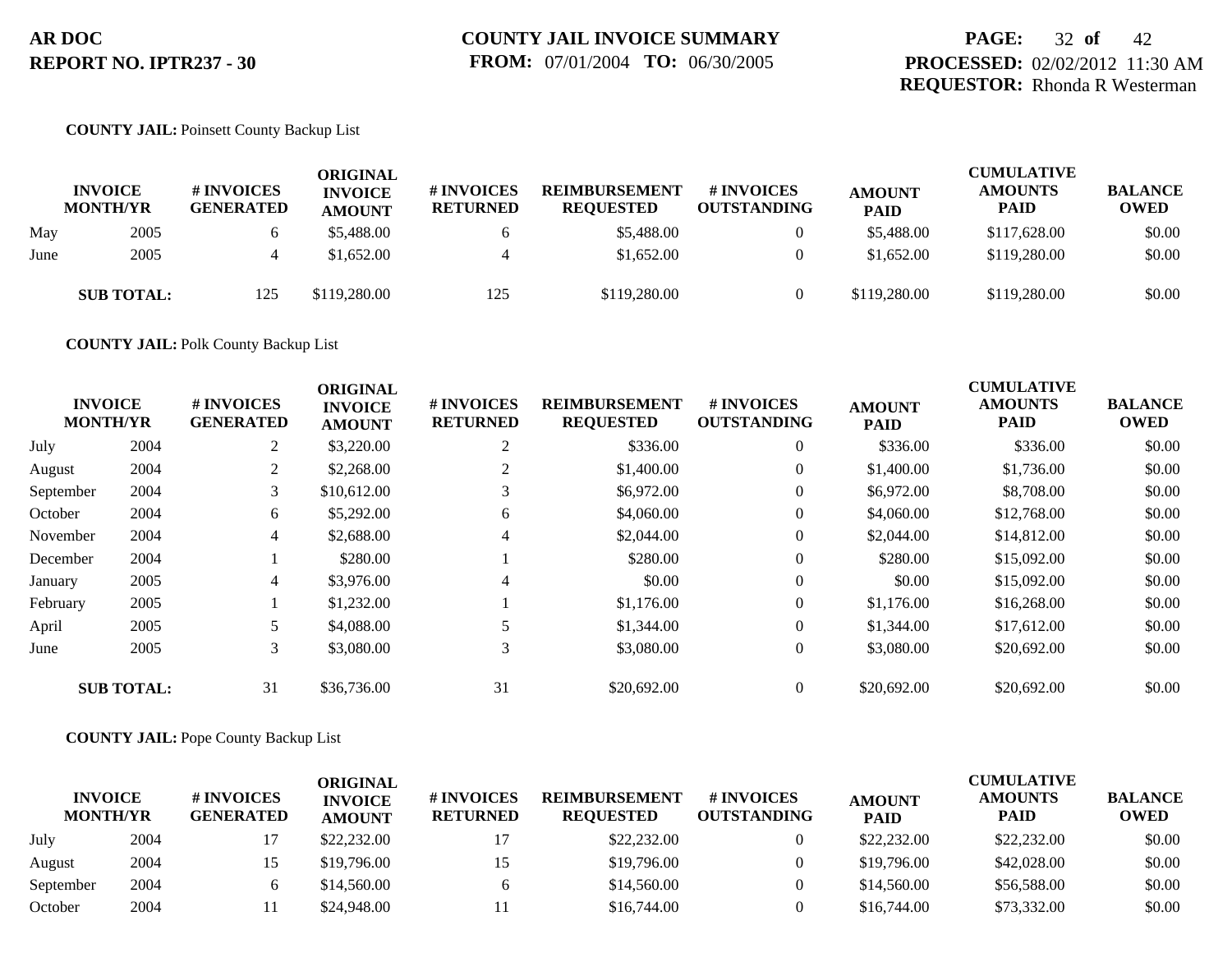## **PAGE:** 33 **of** 42 **PROCESSED:** 02/02/2012 11:30 AM **REQUESTOR:** Rhonda R Westerman

#### **COUNTY JAIL:** Pope County Backup List

| <b>INVOICE</b><br><b>MONTH/YR</b> |                   | # INVOICES<br><b>GENERATED</b> | <b>ORIGINAL</b><br><b>INVOICE</b><br><b>AMOUNT</b> | # INVOICES<br><b>RETURNED</b> | <b>REIMBURSEMENT</b><br><b>REQUESTED</b> | <b>#INVOICES</b><br><b>OUTSTANDING</b> | <b>AMOUNT</b><br><b>PAID</b> | <b>CUMULATIVE</b><br><b>AMOUNTS</b><br>PAID | <b>BALANCE</b><br>OWED |
|-----------------------------------|-------------------|--------------------------------|----------------------------------------------------|-------------------------------|------------------------------------------|----------------------------------------|------------------------------|---------------------------------------------|------------------------|
| November                          | 2004              | 18                             | \$21,560.00                                        | 18                            | \$21,364.00                              | $\overline{0}$                         | \$21,364.00                  | \$94,696.00                                 | \$0.00                 |
| December                          | 2004              | 10                             | \$11,984.00                                        | 10                            | \$11,004.00                              | $\theta$                               | \$11,004.00                  | \$105,700.00                                | \$0.00                 |
| January                           | 2005              | 16                             | \$23,408.00                                        | 16                            | \$21,028.00                              | $\overline{0}$                         | \$21,028.00                  | \$126,728.00                                | \$0.00                 |
| February                          | 2005              | 12                             | \$14,812.00                                        | 12                            | \$14,812.00                              | $\overline{0}$                         | \$14,812.00                  | \$141,540.00                                | \$0.00                 |
| March                             | 2005              | 11                             | \$24,668.00                                        | 11                            | \$11,172.00                              | $\overline{0}$                         | \$11,172.00                  | \$152,712.00                                | \$0.00                 |
| April                             | 2005              | 17                             | \$21,840.00                                        | 17                            | \$21,840.00                              | $\overline{0}$                         | \$21,840.00                  | \$174,552.00                                | \$0.00                 |
| May                               | 2005              | 17                             | \$9,240.00                                         | 17                            | \$9,240.00                               | $\overline{0}$                         | \$9,240.00                   | \$183,792.00                                | \$0.00                 |
|                                   | <b>SUB TOTAL:</b> | 150                            | \$209,048.00                                       | 150                           | \$183,792.00                             | $\overline{0}$                         | \$183,792.00                 | \$183,792.00                                | \$0.00                 |

**COUNTY JAIL:** Prairie County Backup List

| <b>INVOICE</b><br><b>MONTH/YR</b> |                   | <b># INVOICES</b><br><b>GENERATED</b> | <b>ORIGINAL</b><br><b>INVOICE</b><br><b>AMOUNT</b> | # INVOICES<br><b>RETURNED</b> | <b>REIMBURSEMENT</b><br><b>REQUESTED</b> | # INVOICES<br><b>OUTSTANDING</b> | <b>AMOUNT</b><br><b>PAID</b> | <b>CUMULATIVE</b><br><b>AMOUNTS</b><br><b>PAID</b> | <b>BALANCE</b><br><b>OWED</b> |
|-----------------------------------|-------------------|---------------------------------------|----------------------------------------------------|-------------------------------|------------------------------------------|----------------------------------|------------------------------|----------------------------------------------------|-------------------------------|
| October                           | 2004              |                                       | \$7,196.00                                         |                               | \$7,196.00                               | $\overline{0}$                   | \$7,196.00                   | \$7,196.00                                         | \$0.00                        |
| November                          | 2004              | ∠                                     | \$4,564.00                                         |                               | \$4,564.00                               | $\overline{0}$                   | \$4,564.00                   | \$11,760.00                                        | \$0.00                        |
| December                          | 2004              | 6                                     | \$5,572.00                                         | 6                             | \$4,648.00                               | $\overline{0}$                   | \$4,648.00                   | \$16,408.00                                        | \$0.00                        |
| February                          | 2005              |                                       | \$4,592.00                                         | $\bigcap$                     | \$4,172.00                               | $\overline{0}$                   | \$4,172.00                   | \$20,580.00                                        | \$0.00                        |
| April                             | 2005              |                                       | \$2,688.00                                         |                               | \$1,148.00                               | $\overline{0}$                   | \$1,148.00                   | \$21,728.00                                        | \$0.00                        |
|                                   | <b>SUB TOTAL:</b> | 16                                    | \$24,612.00                                        | 16                            | \$21,728.00                              | $\Omega$                         | \$21,728.00                  | \$21,728.00                                        | \$0.00                        |

**COUNTY JAIL:** Pulaski County Backup List

| <b>INVOICE</b><br><b>MONTH/YR</b> |      | # INVOICES<br><b>GENERATED</b> | ORIGINAL<br><b>INVOICE</b><br><b>AMOUNT</b> | # INVOICES<br><b>RETURNED</b> | <b>REIMBURSEMENT</b><br><b>REQUESTED</b> | # INVOICES<br><b>OUTSTANDING</b> | <b>AMOUNT</b><br><b>PAID</b> | <b>CUMULATIVE</b><br><b>AMOUNTS</b><br><b>PAID</b> | <b>BALANCE</b><br><b>OWED</b> |
|-----------------------------------|------|--------------------------------|---------------------------------------------|-------------------------------|------------------------------------------|----------------------------------|------------------------------|----------------------------------------------------|-------------------------------|
| July                              | 2004 | 98                             | \$145,880.00                                | 98                            | \$131,432.00                             |                                  | \$131,432.00                 | \$131,432.00                                       | \$0.00                        |
| August                            | 2004 | 60                             | \$155,064.00                                | 60                            | \$91,616.00                              |                                  | \$91,616.00                  | \$223,048.00                                       | \$0.00                        |
| September                         | 2004 | 100                            | \$198,912.00                                | 100                           | \$230,916.00                             |                                  | \$230,916.00                 | \$453,964.00                                       | \$0.00                        |
| October                           | 2004 | 83                             | \$186,088,00                                | 83                            | \$193,452.00                             |                                  | \$193,452.00                 | \$647,416.00                                       | \$0.00                        |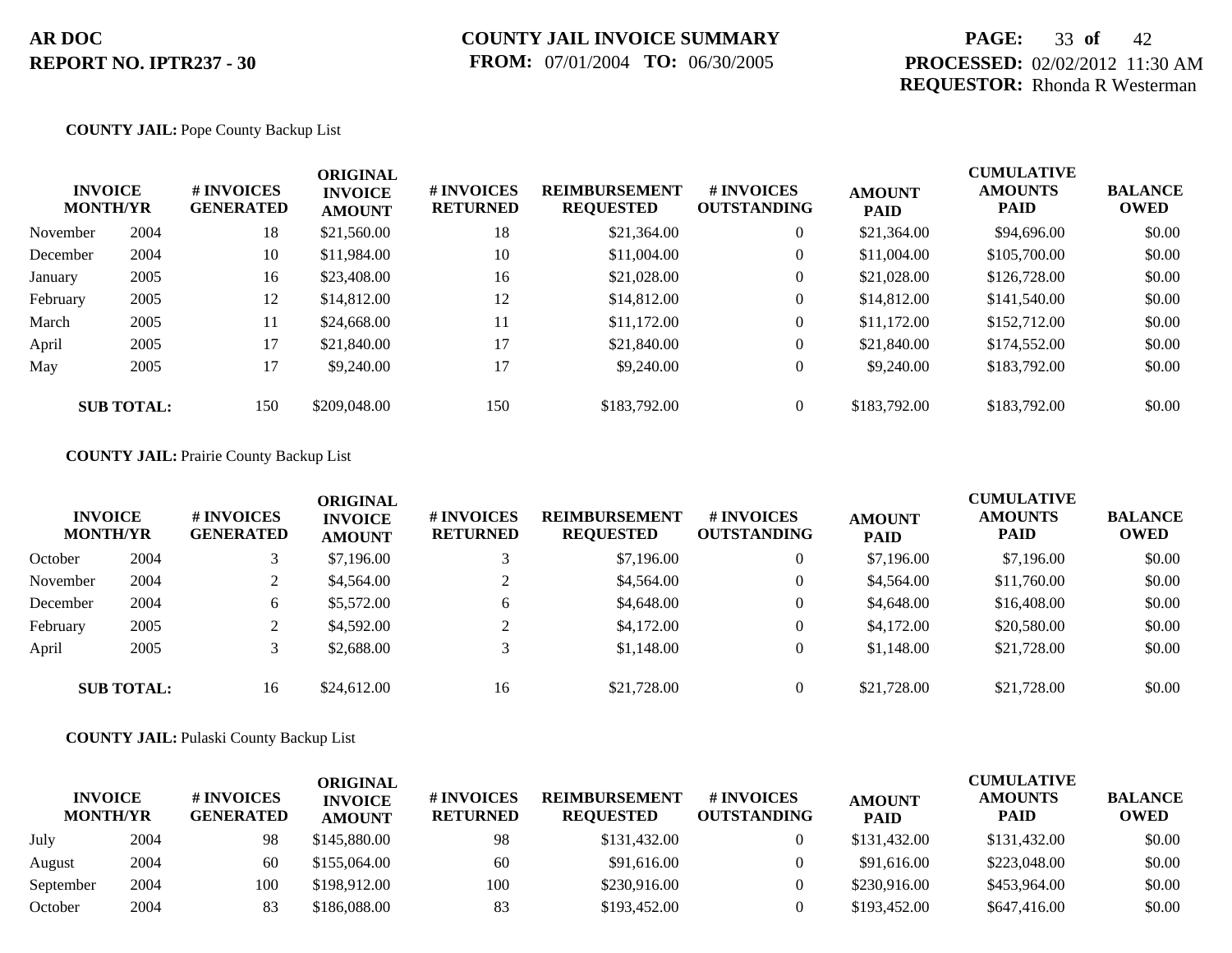## **COUNTY JAIL INVOICE SUMMARY FROM:** 07/01/2004 **TO:** 06/30/2005

## **PAGE:** 34 **of** 42 **PROCESSED:** 02/02/2012 11:30 AM **REQUESTOR:** Rhonda R Westerman

#### **COUNTY JAIL:** Pulaski County Backup List

|          | <b>INVOICE</b><br><b>MONTH/YR</b> | <b>#INVOICES</b><br><b>GENERATED</b> | <b>ORIGINAL</b><br><b>INVOICE</b><br><b>AMOUNT</b> | # INVOICES<br><b>RETURNED</b> | <b>REIMBURSEMENT</b><br><b>REQUESTED</b> | <b>#INVOICES</b><br><b>OUTSTANDING</b> | <b>AMOUNT</b><br><b>PAID</b> | <b>CUMULATIVE</b><br><b>AMOUNTS</b><br><b>PAID</b> | <b>BALANCE</b><br><b>OWED</b> |
|----------|-----------------------------------|--------------------------------------|----------------------------------------------------|-------------------------------|------------------------------------------|----------------------------------------|------------------------------|----------------------------------------------------|-------------------------------|
| November | 2004                              | 53                                   | \$118,188,00                                       | 53                            | \$105,644.00                             | $\overline{0}$                         | \$105,644.00                 | \$753,060.00                                       | \$0.00                        |
| December | 2004                              | 61                                   | \$106,596.00                                       | 61                            | \$108,360.00                             | $\overline{0}$                         | \$108,360.00                 | \$861,420.00                                       | \$0.00                        |
| January  | 2005                              | 97                                   | \$215,908.00                                       | 97                            | \$213,752.00                             | $\overline{0}$                         | \$213,752.00                 | \$1,075,172.00                                     | \$0.00                        |
| February | 2005                              | 194                                  | \$305,424.00                                       | 194                           | \$273,028.00                             | $\overline{0}$                         | \$273,028,00                 | \$1,348,200.00                                     | \$0.00                        |
| March    | 2005                              | 17                                   | \$29,064.00                                        | 17                            | \$29,288.00                              | $\overline{0}$                         | \$29,288.00                  | \$1,377,488.00                                     | \$0.00                        |
| April    | 2005                              | 87                                   | \$119,224.00                                       | 87                            | \$110,572.00                             | $\overline{0}$                         | \$110,572.00                 | \$1,488,060.00                                     | \$0.00                        |
| May      | 2005                              | 93                                   | \$155,624.00                                       | 93                            | \$121,156.00                             | $\overline{0}$                         | \$121,156.00                 | \$1,609,216.00                                     | \$0.00                        |
| June     | 2005                              | 45                                   | \$74,060.00                                        | 45                            | \$68,012.00                              | $\overline{0}$                         | \$68,012.00                  | \$1,677,228.00                                     | \$0.00                        |
|          | <b>SUB TOTAL:</b>                 | 988                                  | \$1,810,032,00                                     | 988                           | \$1,677,228,00                           | $\overline{0}$                         | \$1,677,228,00               | \$1,677,228.00                                     | \$0.00                        |

### **COUNTY JAIL:** Randolph County Backup List

|           |                                   | # INVOICES       | <b>ORIGINAL</b>                 |                               | <b>REIMBURSEMENT</b> | # INVOICES         |                              | <b>CUMULATIVE</b>             |                               |
|-----------|-----------------------------------|------------------|---------------------------------|-------------------------------|----------------------|--------------------|------------------------------|-------------------------------|-------------------------------|
|           | <b>INVOICE</b><br><b>MONTH/YR</b> | <b>GENERATED</b> | <b>INVOICE</b><br><b>AMOUNT</b> | # INVOICES<br><b>RETURNED</b> | <b>REQUESTED</b>     | <b>OUTSTANDING</b> | <b>AMOUNT</b><br><b>PAID</b> | <b>AMOUNTS</b><br><b>PAID</b> | <b>BALANCE</b><br><b>OWED</b> |
| July      | 2004                              | $\overline{4}$   | \$1,568.00                      | 4                             | \$1,568.00           | $\theta$           | \$1,568.00                   | \$1,568.00                    | \$0.00                        |
| August    | 2004                              |                  | \$1,988.00                      |                               | \$1,988.00           | $\overline{0}$     | \$1,988.00                   | \$3,556.00                    | \$0.00                        |
| September | 2004                              |                  | \$2,996.00                      |                               | \$2,996.00           | $\theta$           | \$2,996.00                   | \$6,552.00                    | \$0.00                        |
| October   | 2004                              | 9                | \$5,824.00                      | 9                             | \$5,824.00           | $\overline{0}$     | \$5,824.00                   | \$12,376.00                   | \$0.00                        |
| November  | 2004                              | 3                | \$2,408.00                      | 3                             | \$2,408.00           | $\overline{0}$     | \$2,408.00                   | \$14,784.00                   | \$0.00                        |
| January   | 2005                              |                  | \$9,744.00                      |                               | \$9,744.00           | $\overline{0}$     | \$9,744.00                   | \$24,528.00                   | \$0.00                        |
| February  | 2005                              | 2                | \$952.00                        | 2                             | \$952.00             | $\overline{0}$     | \$952.00                     | \$25,480.00                   | \$0.00                        |
| April     | 2005                              | 11               | \$9,352.00                      | 11                            | \$9,352.00           | $\overline{0}$     | \$9,352.00                   | \$34,832.00                   | \$0.00                        |
| May       | 2005                              | 2                | \$896.00                        | 2                             | \$896.00             | $\overline{0}$     | \$896.00                     | \$35,728.00                   | \$0.00                        |
| June      | 2005                              | $\overline{4}$   | \$1,876.00                      | $\overline{4}$                | \$1,876.00           | $\overline{0}$     | \$1,876.00                   | \$37,604.00                   | \$0.00                        |
|           | <b>SUB TOTAL:</b>                 | 50               | \$37,604.00                     | 50                            | \$37,604.00          | $\overline{0}$     | \$37,604.00                  | \$37,604.00                   | \$0.00                        |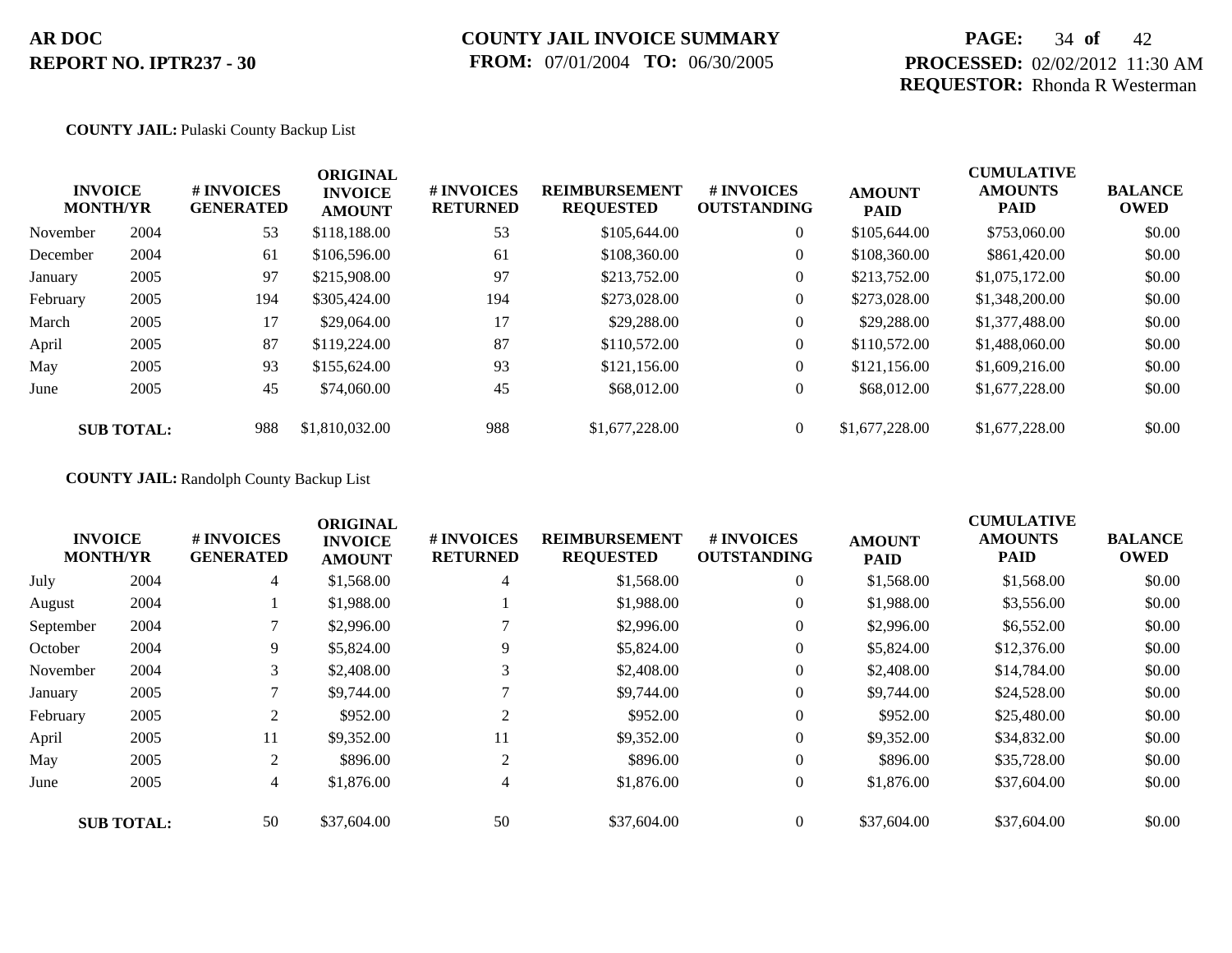### **COUNTY JAIL INVOICE SUMMARY FROM:** 07/01/2004 **TO:** 06/30/2005

## **PAGE:** 35 **of** 42 **PROCESSED:** 02/02/2012 11:30 AM **REQUESTOR:** Rhonda R Westerman

#### **COUNTY JAIL:** Saline County Backup List

|           | <b>INVOICE</b><br><b>MONTH/YR</b> | # INVOICES<br><b>GENERATED</b> | <b>ORIGINAL</b><br><b>INVOICE</b><br><b>AMOUNT</b> | # INVOICES<br><b>RETURNED</b> | <b>REIMBURSEMENT</b><br><b>REQUESTED</b> | <b># INVOICES</b><br><b>OUTSTANDING</b> | <b>AMOUNT</b><br><b>PAID</b> | <b>CUMULATIVE</b><br><b>AMOUNTS</b><br><b>PAID</b> | <b>BALANCE</b><br><b>OWED</b> |
|-----------|-----------------------------------|--------------------------------|----------------------------------------------------|-------------------------------|------------------------------------------|-----------------------------------------|------------------------------|----------------------------------------------------|-------------------------------|
| July      | 2004                              | 5                              | \$18,284.00                                        | 5                             | \$2,968.00                               | $\overline{0}$                          | \$2,968.00                   | \$2,968.00                                         | \$0.00                        |
| August    | 2004                              | 10                             | \$5,852.00                                         | 10                            | \$3,864.00                               | $\Omega$                                | \$3,864.00                   | \$6,832.00                                         | \$0.00                        |
| September | 2004                              | 9                              | \$21,448.00                                        | 9                             | \$6,412.00                               | $\overline{0}$                          | \$6,412.00                   | \$13,244.00                                        | \$0.00                        |
| October   | 2004                              | 9                              | \$9,576.00                                         | 9                             | \$3,892.00                               | $\overline{0}$                          | \$3,892.00                   | \$17,136.00                                        | \$0.00                        |
| November  | 2004                              | 12                             | \$26,068.00                                        | 12                            | \$15,372.00                              | $\overline{0}$                          | \$15,372.00                  | \$32,508.00                                        | \$0.00                        |
| December  | 2004                              | 9                              | \$17,164.00                                        | 9                             | \$2,884.00                               | $\overline{0}$                          | \$2,884.00                   | \$35,392.00                                        | \$0.00                        |
| January   | 2005                              | 25                             | \$30,408.00                                        | 25                            | \$20,636.00                              | $\overline{0}$                          | \$20,636.00                  | \$56,028.00                                        | \$0.00                        |
| February  | 2005                              | 17                             | \$21,560.00                                        | 17                            | \$3,920.00                               | $\overline{0}$                          | \$3,920.00                   | \$59,948.00                                        | \$0.00                        |
| March     | 2005                              | 6                              | \$71,288.00                                        | 6                             | \$4,872.00                               | $\overline{0}$                          | \$4,872.00                   | \$64,820.00                                        | \$0.00                        |
| April     | 2005                              | 11                             | \$8,596.00                                         | 11                            | \$2,436.00                               | $\overline{0}$                          | \$2,436.00                   | \$67,256.00                                        | \$0.00                        |
| May       | 2005                              | 11                             | \$6,580.00                                         | 11                            | \$2,296.00                               | $\overline{0}$                          | \$2,296.00                   | \$69,552.00                                        | \$0.00                        |
| June      | 2005                              | 7                              | \$8,120.00                                         |                               | \$1,708.00                               | $\overline{0}$                          | \$1,708.00                   | \$71,260.00                                        | \$0.00                        |
|           | <b>SUB TOTAL:</b>                 | 131                            | \$244,944.00                                       | 131                           | \$71,260.00                              | $\overline{0}$                          | \$71,260.00                  | \$71,260.00                                        | \$0.00                        |

### **COUNTY JAIL:** Scott County Backup List

| <b>INVOICE</b><br><b>MONTH/YR</b> |      | # INVOICES<br><b>GENERATED</b> | <b>ORIGINAL</b><br><b>INVOICE</b><br><b>AMOUNT</b> | # INVOICES<br><b>RETURNED</b> | <b>REIMBURSEMENT</b><br><b>REQUESTED</b> | # INVOICES<br><b>OUTSTANDING</b> | <b>AMOUNT</b><br><b>PAID</b> | <b>CUMULATIVE</b><br><b>AMOUNTS</b><br><b>PAID</b> | <b>BALANCE</b><br><b>OWED</b> |
|-----------------------------------|------|--------------------------------|----------------------------------------------------|-------------------------------|------------------------------------------|----------------------------------|------------------------------|----------------------------------------------------|-------------------------------|
| July                              | 2004 |                                | \$1,148.00                                         | 2                             | \$700.00                                 | $\overline{0}$                   | \$700.00                     | \$700.00                                           | \$0.00                        |
| August                            | 2004 |                                | \$1,400.00                                         |                               | \$1,120.00                               | $\overline{0}$                   | \$1,120.00                   | \$1,820.00                                         | \$0.00                        |
| September                         | 2004 |                                | \$1,988.00                                         |                               | \$392.00                                 | $\overline{0}$                   | \$392.00                     | \$2,212.00                                         | \$0.00                        |
| November                          | 2004 |                                | \$4,480.00                                         |                               | \$3,444.00                               | $\overline{0}$                   | \$3,444.00                   | \$5,656.00                                         | \$0.00                        |
| December                          | 2004 |                                | \$7,112.00                                         |                               | \$448.00                                 | $\overline{0}$                   | \$448.00                     | \$6,104.00                                         | \$0.00                        |
| January                           | 2005 |                                | \$560.00                                           |                               | \$560.00                                 | $\overline{0}$                   | \$560.00                     | \$6,664.00                                         | \$0.00                        |
| February                          | 2005 |                                | \$168.00                                           |                               | \$168.00                                 | $\overline{0}$                   | \$168.00                     | \$6,832.00                                         | \$0.00                        |
| April                             | 2005 |                                | \$196.00                                           |                               | \$0.00                                   | $\overline{0}$                   | \$0.00                       | \$6,832.00                                         | \$0.00                        |
| May                               | 2005 |                                | \$1,848.00                                         | $\gamma$                      | \$1,316.00                               | $\overline{0}$                   | \$1,316.00                   | \$8,148,00                                         | \$0.00                        |
| June                              | 2005 |                                | \$2,548.00                                         | $\sim$                        | \$1,652.00                               | $\overline{0}$                   | \$1,652.00                   | \$9,800.00                                         | \$0.00                        |
|                                   |      |                                |                                                    |                               |                                          |                                  |                              |                                                    |                               |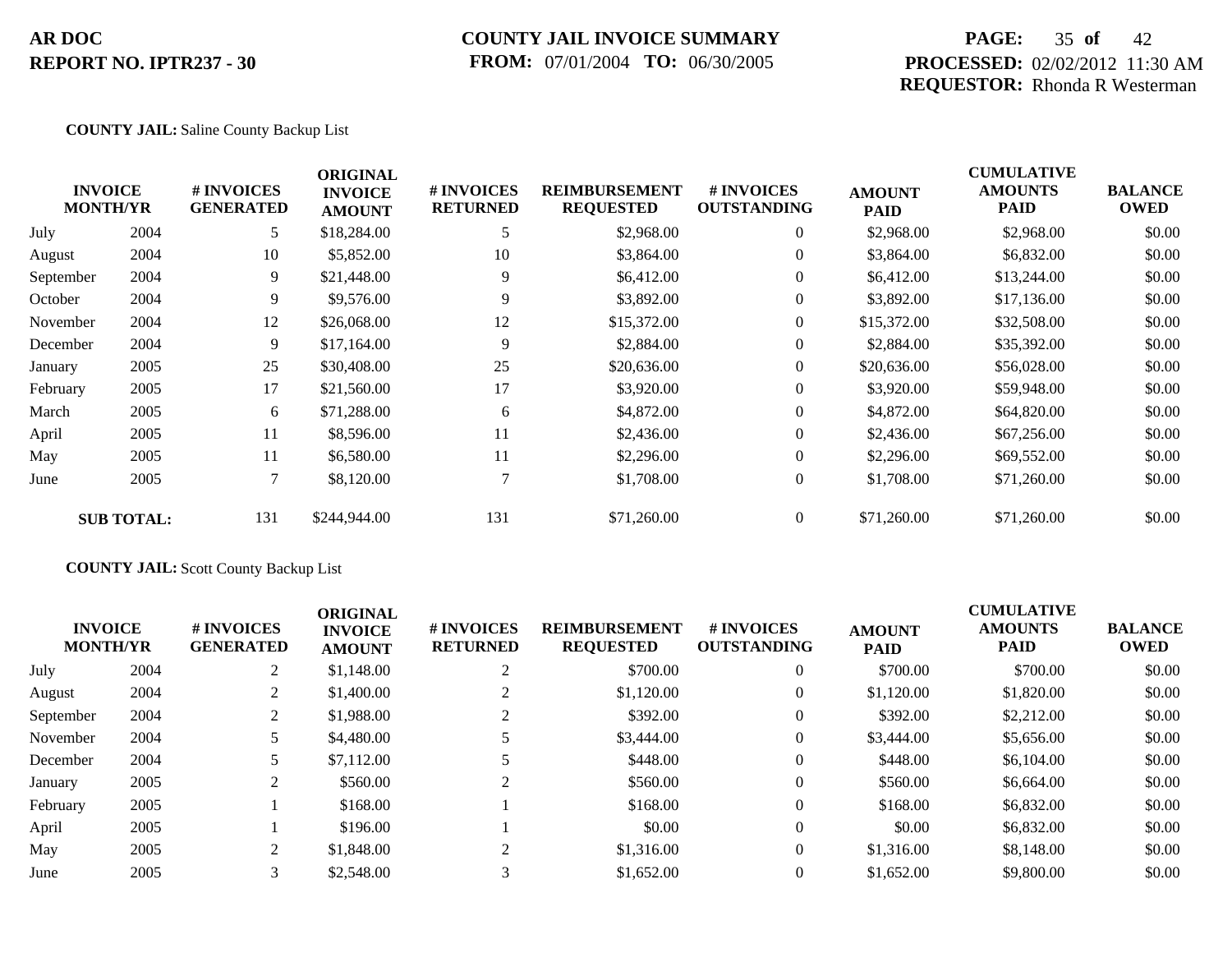#### **COUNTY JAIL:** Scott County Backup List

| <b>INVOICE</b><br><b>MONTH/YR</b> | # INVOICES<br><b>GENERATED</b> | ORIGINAL<br><b>INVOICE</b><br><b>AMOUNT</b> | # INVOICES<br><b>RETURNED</b> | <b>REIMBURSEMENT</b><br><b>REQUESTED</b> | # INVOICES<br><b>OUTSTANDING</b> | <b>AMOUNT</b><br><b>PAID</b> | <b>CUMULATIVE</b><br><b>AMOUNTS</b><br>PAID | <b>BALANCE</b><br>OWED |
|-----------------------------------|--------------------------------|---------------------------------------------|-------------------------------|------------------------------------------|----------------------------------|------------------------------|---------------------------------------------|------------------------|
| <b>SUB TOTAL:</b>                 |                                | \$21,448.00                                 | 25                            | \$9,800.00                               |                                  | \$9,800.00                   | \$9,800.00                                  | \$0.00                 |

#### **COUNTY JAIL:** Searcy County Backup List

|          | <b>INVOICE</b><br><b>MONTH/YR</b> | # INVOICES<br><b>GENERATED</b> | <b>ORIGINAL</b><br><b>INVOICE</b><br><b>AMOUNT</b> | <b>#INVOICES</b><br><b>RETURNED</b> | <b>REIMBURSEMENT</b><br><b>REQUESTED</b> | <b>#INVOICES</b><br><b>OUTSTANDING</b> | <b>AMOUNT</b><br><b>PAID</b> | <b>CUMULATIVE</b><br><b>AMOUNTS</b><br><b>PAID</b> | <b>BALANCE</b><br><b>OWED</b> |
|----------|-----------------------------------|--------------------------------|----------------------------------------------------|-------------------------------------|------------------------------------------|----------------------------------------|------------------------------|----------------------------------------------------|-------------------------------|
| October  | 2004                              |                                | \$6,692.00                                         |                                     | \$2,940.00                               | $\theta$                               | \$2,940.00                   | \$2,940.00                                         | \$0.00                        |
| February | 2005                              |                                | \$5,292.00                                         |                                     | \$728.00                                 | $\theta$                               | \$728.00                     | \$3,668.00                                         | \$0.00                        |
| April    | 2005                              |                                | \$1,204.00                                         |                                     | \$1,204.00                               | $\theta$                               | \$1,204.00                   | \$4,872.00                                         | \$0.00                        |
|          | <b>SUB TOTAL:</b>                 |                                | \$13,188,00                                        |                                     | \$4,872.00                               | $\overline{0}$                         | \$4,872.00                   | \$4,872.00                                         | \$0.00                        |

**COUNTY JAIL:** Sebastian County Backup List

| <b>INVOICE</b><br><b>MONTH/YR</b> |      | # INVOICES<br><b>GENERATED</b> | <b>ORIGINAL</b><br><b>INVOICE</b><br><b>AMOUNT</b> | # INVOICES<br><b>RETURNED</b> | <b>REIMBURSEMENT</b><br><b>REQUESTED</b> | # INVOICES<br><b>OUTSTANDING</b> | <b>AMOUNT</b><br><b>PAID</b> | <b>CUMULATIVE</b><br><b>AMOUNTS</b><br>PAID | <b>BALANCE</b><br><b>OWED</b> |
|-----------------------------------|------|--------------------------------|----------------------------------------------------|-------------------------------|------------------------------------------|----------------------------------|------------------------------|---------------------------------------------|-------------------------------|
| July                              | 2004 | 65                             | \$94,752.00                                        | 65                            | \$71,792.00                              | $\overline{0}$                   | \$71,792.00                  | \$71,792.00                                 | \$0.00                        |
| August                            | 2004 | 29                             | \$18,340.00                                        | 29                            | \$15,820.00                              | $\theta$                         | \$15,820.00                  | \$87,612.00                                 | \$0.00                        |
| September                         | 2004 | 38                             | \$36,036.00                                        | 38                            | \$35,448.00                              | $\overline{0}$                   | \$35,448.00                  | \$123,060.00                                | \$0.00                        |
| October                           | 2004 | 39                             | \$35,644.00                                        | 39                            | \$33,348.00                              | $\overline{0}$                   | \$33,348.00                  | \$156,408.00                                | \$0.00                        |
| November                          | 2004 | 23                             | \$24,052.00                                        | 23                            | \$22,596.00                              | $\overline{0}$                   | \$22,596.00                  | \$179,004.00                                | \$0.00                        |
| December                          | 2004 | 45                             | \$46,928.00                                        | 45                            | \$43,876.00                              | $\overline{0}$                   | \$43,876.00                  | \$222,880.00                                | \$0.00                        |
| January                           | 2005 | 38                             | \$106,876.00                                       | 38                            | \$56,784.00                              | $\overline{0}$                   | \$56,784.00                  | \$279,664.00                                | \$0.00                        |
| February                          | 2005 | 84                             | \$103,544.00                                       | 84                            | \$97,692.00                              | $\overline{0}$                   | \$97,692.00                  | \$377,356.00                                | \$0.00                        |
| March                             | 2005 | 26                             | \$28,252.00                                        | 26                            | \$22,148.00                              | $\overline{0}$                   | \$22,148.00                  | \$399,504.00                                | \$0.00                        |
| April                             | 2005 | 52                             | \$63,952.00                                        | 52                            | \$58,716.00                              | $\overline{0}$                   | \$58,716.00                  | \$458,220.00                                | \$0.00                        |
| May                               | 2005 | 46                             | \$20,496.00                                        | 46                            | \$18,844.00                              | $\overline{0}$                   | \$18,844.00                  | \$477,064.00                                | \$0.00                        |
| June                              | 2005 | 23                             | \$18,956.00                                        | 23                            | \$15,624.00                              | $\overline{0}$                   | \$15,624.00                  | \$492,688.00                                | \$0.00                        |
|                                   |      |                                |                                                    |                               |                                          |                                  |                              |                                             |                               |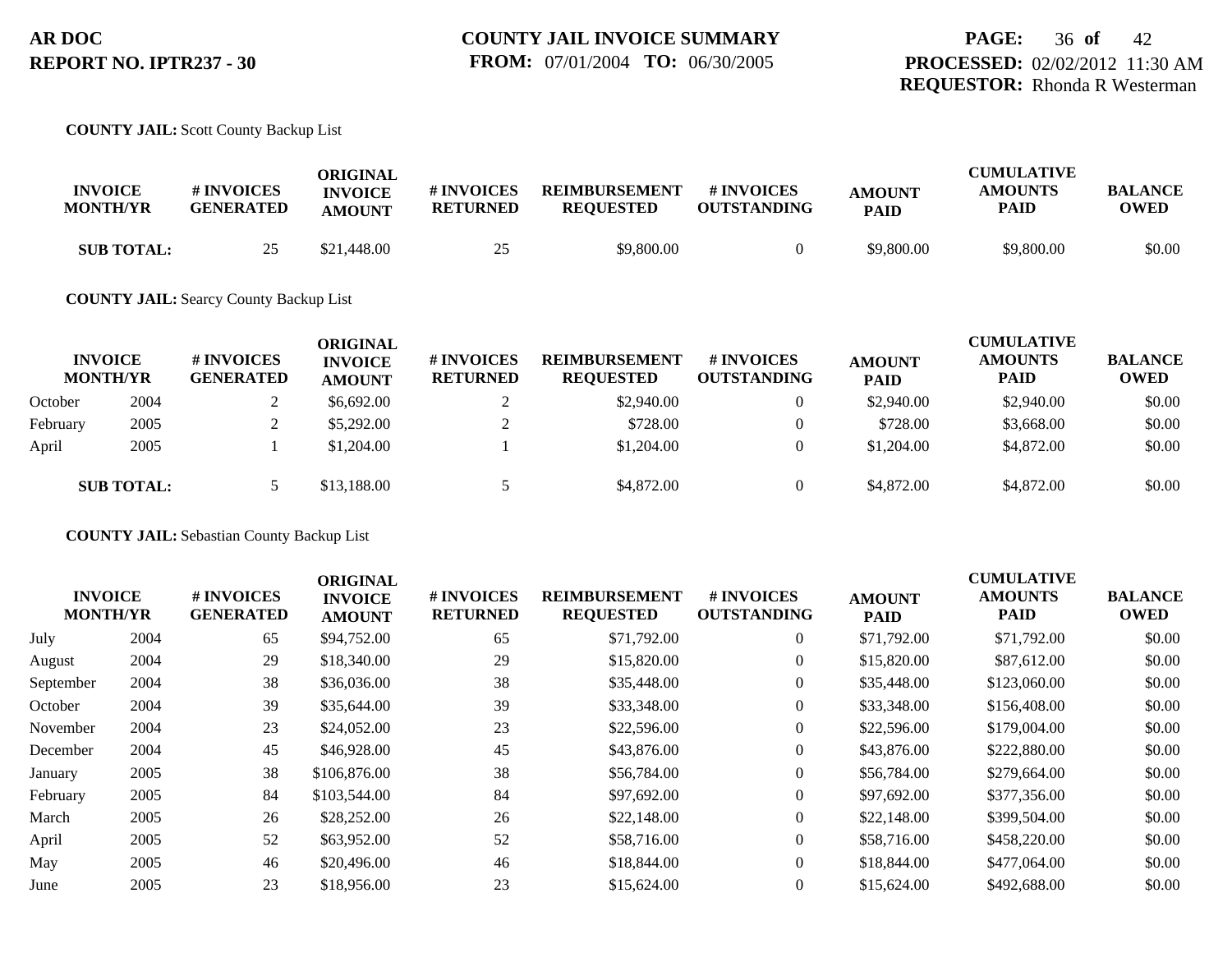**COUNTY JAIL:** Sebastian County Backup List

| <b>INVOICE</b><br><b>MONTH/YR</b> | <b>#INVOICES</b><br><b>GENERATED</b> | ORIGINAL<br><b>INVOICE</b><br><b>AMOUNT</b> | # INVOICES<br><b>RETURNED</b> | <b>REIMBURSEMENT</b><br><b>REQUESTED</b> | # INVOICES<br><b>OUTSTANDING</b> | <b>AMOUNT</b><br><b>PAID</b> | <b>CUMULATIVE</b><br><b>AMOUNTS</b><br>PAID | <b>BALANCE</b><br>OWED |
|-----------------------------------|--------------------------------------|---------------------------------------------|-------------------------------|------------------------------------------|----------------------------------|------------------------------|---------------------------------------------|------------------------|
| <b>SUB TOTAL:</b>                 | 508                                  | \$597,828.00                                | 508                           | \$492,688.00                             |                                  | \$492,688.00                 | \$492,688.00                                | \$0.00                 |

#### **COUNTY JAIL:** Sevier County Backup List

| <b>INVOICE</b><br><b>MONTH/YR</b> |                   | # INVOICES<br><b>GENERATED</b> | <b>ORIGINAL</b><br><b>INVOICE</b><br><b>AMOUNT</b> | # INVOICES<br><b>RETURNED</b> | <b>REIMBURSEMENT</b><br><b>REQUESTED</b> | # INVOICES<br><b>OUTSTANDING</b> | <b>AMOUNT</b><br><b>PAID</b> | <b>CUMULATIVE</b><br><b>AMOUNTS</b><br><b>PAID</b> | <b>BALANCE</b><br><b>OWED</b> |
|-----------------------------------|-------------------|--------------------------------|----------------------------------------------------|-------------------------------|------------------------------------------|----------------------------------|------------------------------|----------------------------------------------------|-------------------------------|
| July                              | 2004              | ◠<br>∠                         | \$3,388.00                                         | $\gamma$                      | \$3,388.00                               | $\overline{0}$                   | \$3,388.00                   | \$3,388.00                                         | \$0.00                        |
| August                            | 2004              | $\mathcal{L}$<br>∠             | \$2,996.00                                         |                               | \$1,512.00                               | $\overline{0}$                   | \$1,512.00                   | \$4,900.00                                         | \$0.00                        |
| September                         | 2004              | $\overline{4}$                 | \$3,472.00                                         | 4                             | \$3,472.00                               | $\overline{0}$                   | \$3,472.00                   | \$8,372.00                                         | \$0.00                        |
| November                          | 2004              | 2                              | \$2,296.00                                         |                               | \$2,296.00                               | $\overline{0}$                   | \$2,296.00                   | \$10,668.00                                        | \$0.00                        |
| January                           | 2005              | 6                              | \$14,980.00                                        | 6                             | \$14,980.00                              | $\overline{0}$                   | \$14,980.00                  | \$25,648.00                                        | \$0.00                        |
| February                          | 2005              | 3                              | \$2,968.00                                         |                               | \$2,968.00                               | $\overline{0}$                   | \$2,968.00                   | \$28,616.00                                        | \$0.00                        |
| April                             | 2005              | 3                              | \$3,668.00                                         | 3                             | \$3,668.00                               | $\overline{0}$                   | \$3,668.00                   | \$32,284.00                                        | \$0.00                        |
| May                               | 2005              | 4                              | \$3,780.00                                         | 4                             | \$3,780.00                               | $\overline{0}$                   | \$3,780.00                   | \$36,064.00                                        | \$0.00                        |
|                                   | <b>SUB TOTAL:</b> | 26                             | \$37,548.00                                        | 26                            | \$36,064.00                              | $\overline{0}$                   | \$36,064.00                  | \$36,064.00                                        | \$0.00                        |

#### **COUNTY JAIL:** Sharp County Backup List

|           | <b>INVOICE</b><br><b>MONTH/YR</b> | # INVOICES<br><b>GENERATED</b> | <b>ORIGINAL</b><br><b>INVOICE</b><br><b>AMOUNT</b> | # INVOICES<br><b>RETURNED</b> | <b>REIMBURSEMENT</b><br><b>REQUESTED</b> | <b># INVOICES</b><br><b>OUTSTANDING</b> | <b>AMOUNT</b><br><b>PAID</b> | <b>CUMULATIVE</b><br><b>AMOUNTS</b><br><b>PAID</b> | <b>BALANCE</b><br><b>OWED</b> |
|-----------|-----------------------------------|--------------------------------|----------------------------------------------------|-------------------------------|------------------------------------------|-----------------------------------------|------------------------------|----------------------------------------------------|-------------------------------|
| August    | 2004                              |                                | \$420.00                                           |                               | \$420.00                                 |                                         | \$420.00                     | \$420.00                                           | \$0.00                        |
| September | 2004                              |                                | \$252.00                                           |                               | \$252.00                                 |                                         | \$252.00                     | \$672.00                                           | \$0.00                        |
| October   | 2004                              |                                | \$3,640.00                                         |                               | \$3,640.00                               | 0                                       | \$3,640.00                   | \$4,312.00                                         | \$0.00                        |
| January   | 2005                              |                                | \$4,088.00                                         |                               | \$56.00                                  | $\overline{0}$                          | \$56.00                      | \$4,368.00                                         | \$0.00                        |
| March     | 2005                              |                                | \$3,920.00                                         |                               | \$3,920.00                               |                                         | \$3,920.00                   | \$8,288.00                                         | \$0.00                        |
| April     | 2005                              | 4                              | \$3,752.00                                         |                               | \$476.00                                 |                                         | \$476.00                     | \$8,764.00                                         | \$0.00                        |
| May       | 2005                              |                                | \$1,316.00                                         |                               | \$840.00                                 | $\theta$                                | \$840.00                     | \$9,604.00                                         | \$0.00                        |
| June      | 2005                              |                                | \$616.00                                           |                               | \$616.00                                 |                                         | \$616.00                     | \$10,220.00                                        | \$0.00                        |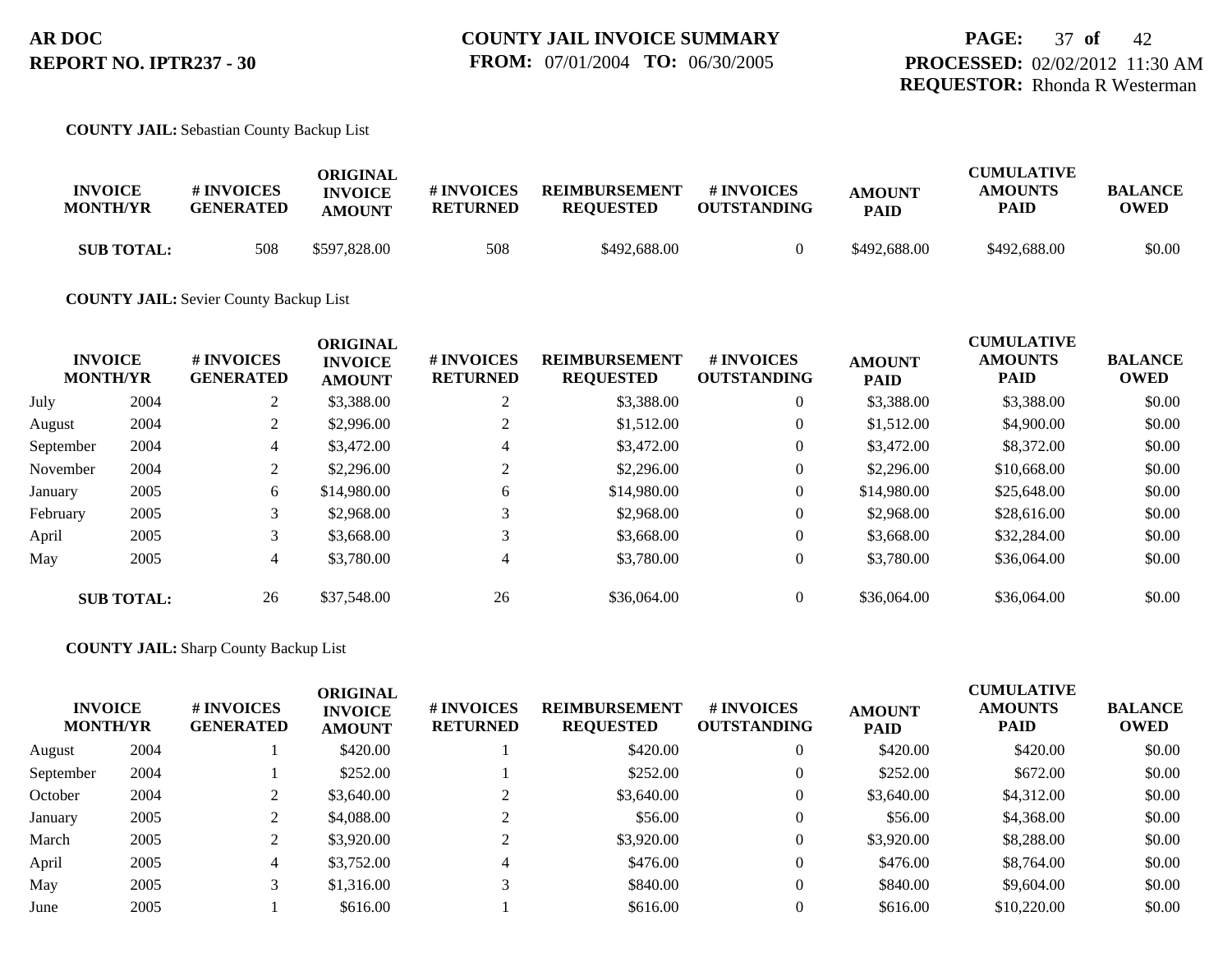#### **COUNTY JAIL:** Sharp County Backup List

| <b>INVOICE</b><br><b>MONTH/YR</b> | # INVOICES<br><b>GENERATED</b> | ORIGINAL<br><b>INVOICE</b><br><b>AMOUNT</b> | # INVOICES<br><b>RETURNED</b> | <b>REIMBURSEMENT</b><br><b>REOUESTED</b> | # INVOICES<br><b>OUTSTANDING</b> | <b>AMOUNT</b><br><b>PAID</b> | <b>CUMULATIVE</b><br><b>AMOUNTS</b><br>PAID | <b>BALANCE</b><br>OWED |
|-----------------------------------|--------------------------------|---------------------------------------------|-------------------------------|------------------------------------------|----------------------------------|------------------------------|---------------------------------------------|------------------------|
| <b>SUB TOTAL:</b>                 | 16                             | \$18.004.00                                 | 16                            | \$10,220.00                              |                                  | \$10,220.00                  | \$10,220.00                                 | \$0.00                 |

#### **COUNTY JAIL:** St Francis County Backup List

|           |                                   |                                | <b>ORIGINAL</b>                 |                               |                                          |                                  |                              | <b>CUMULATIVE</b>             |                               |
|-----------|-----------------------------------|--------------------------------|---------------------------------|-------------------------------|------------------------------------------|----------------------------------|------------------------------|-------------------------------|-------------------------------|
|           | <b>INVOICE</b><br><b>MONTH/YR</b> | # INVOICES<br><b>GENERATED</b> | <b>INVOICE</b><br><b>AMOUNT</b> | # INVOICES<br><b>RETURNED</b> | <b>REIMBURSEMENT</b><br><b>REQUESTED</b> | # INVOICES<br><b>OUTSTANDING</b> | <b>AMOUNT</b><br><b>PAID</b> | <b>AMOUNTS</b><br><b>PAID</b> | <b>BALANCE</b><br><b>OWED</b> |
| July      | 2004                              | 5                              | \$2,016.00                      |                               | \$2,016.00                               | $\overline{0}$                   | \$2,016.00                   | \$2,016.00                    | \$0.00                        |
| August    | 2004                              | 10                             | \$5,236.00                      | 10                            | \$6,468.00                               | $\overline{0}$                   | \$6,468.00                   | \$8,484.00                    | \$0.00                        |
| September | 2004                              |                                | \$7,140.00                      |                               | \$7,140.00                               | $\overline{0}$                   | \$7,140.00                   | \$15,624.00                   | \$0.00                        |
| October   | 2004                              | 3                              | \$2,100.00                      | 3                             | \$2,100.00                               | $\overline{0}$                   | \$2,100.00                   | \$17,724.00                   | \$0.00                        |
| November  | 2004                              | 10                             | \$13,384.00                     | 10                            | \$9,380.00                               | $\overline{0}$                   | \$9,380.00                   | \$27,104.00                   | \$0.00                        |
| December  | 2004                              | 9                              | \$11,536.00                     | 9                             | \$11,536.00                              | $\overline{0}$                   | \$11,536.00                  | \$38,640.00                   | \$0.00                        |
| February  | 2005                              | 23                             | \$40,180.00                     | 23                            | \$23,128.00                              | $\overline{0}$                   | \$23,128.00                  | \$61,768.00                   | \$0.00                        |
| March     | 2005                              | 5                              | \$10,052.00                     |                               | \$8,792.00                               | $\overline{0}$                   | \$8,792.00                   | \$70,560.00                   | \$0.00                        |
| April     | 2005                              | 3                              | \$336.00                        | 3                             | \$336.00                                 | $\overline{0}$                   | \$336.00                     | \$70,896.00                   | \$0.00                        |
| May       | 2005                              |                                | \$5,320.00                      |                               | \$5,320.00                               | $\overline{0}$                   | \$5,320.00                   | \$76,216.00                   | \$0.00                        |
| June      | 2005                              | 9                              | \$3,500.00                      | 9                             | \$3,500.00                               | $\overline{0}$                   | \$3,500.00                   | \$79,716.00                   | \$0.00                        |
|           | <b>SUB TOTAL:</b>                 | 91                             | \$100,800.00                    | 91                            | \$79,716.00                              | $\overline{0}$                   | \$79,716.00                  | \$79,716.00                   | \$0.00                        |

#### **COUNTY JAIL:** Stone County Backup List

| <b>INVOICE</b><br><b>MONTH/YR</b> |      | # INVOICES<br><b>GENERATED</b> | <b>ORIGINAL</b><br><b>INVOICE</b><br><b>AMOUNT</b> | # INVOICES<br><b>RETURNED</b> | <b>REIMBURSEMENT</b><br><b>REQUESTED</b> | <b>#INVOICES</b><br><b>OUTSTANDING</b> | <b>AMOUNT</b><br><b>PAID</b> | <b>CUMULATIVE</b><br><b>AMOUNTS</b><br><b>PAID</b> | <b>BALANCE</b><br><b>OWED</b> |
|-----------------------------------|------|--------------------------------|----------------------------------------------------|-------------------------------|------------------------------------------|----------------------------------------|------------------------------|----------------------------------------------------|-------------------------------|
| July                              | 2004 |                                | \$1,736.00                                         |                               | \$1,736.00                               |                                        | \$1,736.00                   | \$1,736.00                                         | \$0.00                        |
| August                            | 2004 |                                | \$1,484.00                                         |                               | \$840.00                                 |                                        | \$840.00                     | \$2,576.00                                         | \$0.00                        |
| September                         | 2004 |                                | \$4,060.00                                         |                               | \$4,060.00                               |                                        | \$4,060.00                   | \$6,636.00                                         | \$0.00                        |
| December                          | 2004 | 4                              | \$5,572.00                                         |                               | \$5,572.00                               |                                        | \$5,572.00                   | \$12,208.00                                        | \$0.00                        |
| January                           | 2005 |                                | \$2,912.00                                         |                               | \$0.00                                   |                                        | \$0.00                       | \$12,208.00                                        | \$0.00                        |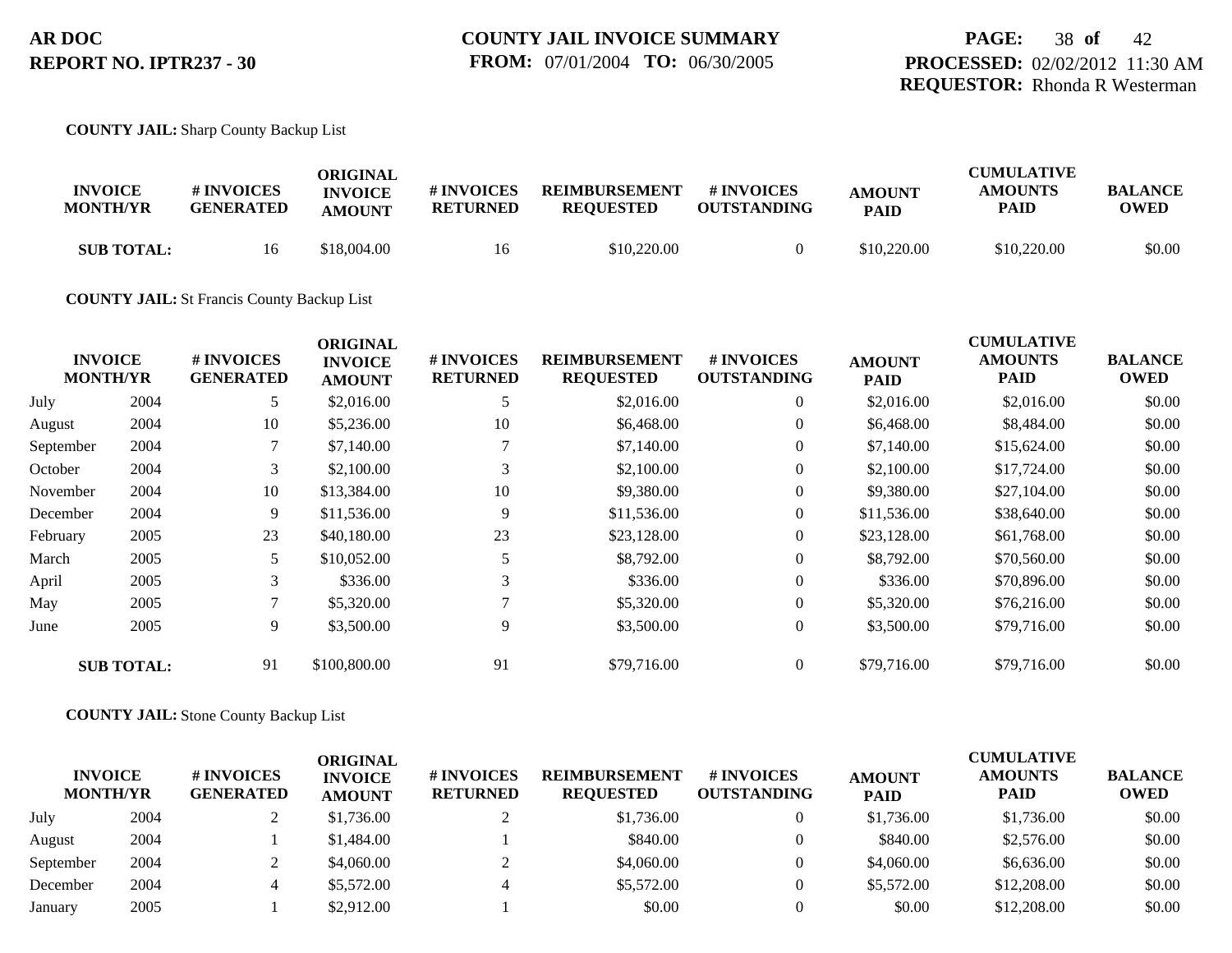## **PAGE:** 39 **of** 42 **PROCESSED:** 02/02/2012 11:30 AM **REQUESTOR:** Rhonda R Westerman

#### **COUNTY JAIL:** Stone County Backup List

| <b>INVOICE</b><br><b>MONTH/YR</b> |                   | # INVOICES<br><b>GENERATED</b> | ORIGINAL<br><b>INVOICE</b><br><b>AMOUNT</b> | # INVOICES<br><b>RETURNED</b> | <b>REIMBURSEMENT</b><br><b>REQUESTED</b> | # INVOICES<br><b>OUTSTANDING</b> | <b>AMOUNT</b><br><b>PAID</b> | <b>CUMULATIVE</b><br><b>AMOUNTS</b><br><b>PAID</b> | <b>BALANCE</b><br><b>OWED</b> |
|-----------------------------------|-------------------|--------------------------------|---------------------------------------------|-------------------------------|------------------------------------------|----------------------------------|------------------------------|----------------------------------------------------|-------------------------------|
| February                          | 2005              |                                | \$4,452.00                                  |                               | \$4,452.00                               | $\theta$                         | \$4,452.00                   | \$16,660.00                                        | \$0.00                        |
| April                             | 2005              |                                | \$12,180.00                                 | 4                             | \$5,152.00                               | $\theta$                         | \$5,152.00                   | \$21,812.00                                        | \$0.00                        |
|                                   | <b>SUB TOTAL:</b> |                                | \$32,396.00                                 |                               | \$21,812.00                              |                                  | \$21,812.00                  | \$21,812.00                                        | \$0.00                        |

**COUNTY JAIL:** Union County Backup List

|           | <b>INVOICE</b><br><b>MONTH/YR</b> | # INVOICES<br><b>GENERATED</b> | <b>ORIGINAL</b><br><b>INVOICE</b><br><b>AMOUNT</b> | # INVOICES<br><b>RETURNED</b> | <b>REIMBURSEMENT</b><br><b>REQUESTED</b> | <b># INVOICES</b><br><b>OUTSTANDING</b> | <b>AMOUNT</b><br><b>PAID</b> | <b>CUMULATIVE</b><br><b>AMOUNTS</b><br><b>PAID</b> | <b>BALANCE</b><br><b>OWED</b> |
|-----------|-----------------------------------|--------------------------------|----------------------------------------------------|-------------------------------|------------------------------------------|-----------------------------------------|------------------------------|----------------------------------------------------|-------------------------------|
| July      | 2004                              | 26                             | \$33,880.00                                        | 26                            | \$33,880.00                              | $\overline{0}$                          | \$33,880.00                  | \$33,880.00                                        | \$0.00                        |
| August    | 2004                              | 13                             | \$16,072.00                                        | 13                            | \$16,072.00                              | $\overline{0}$                          | \$16,072.00                  | \$49,952.00                                        | \$0.00                        |
| September | 2004                              | 12                             | \$16,940.00                                        | 12                            | \$16,940.00                              | $\overline{0}$                          | \$16,940.00                  | \$66,892.00                                        | \$0.00                        |
| October   | 2004                              | 10                             | \$11,060.00                                        | 10                            | \$11,060.00                              | $\overline{0}$                          | \$11,060.00                  | \$77,952.00                                        | \$0.00                        |
| November  | 2004                              | 17                             | \$24,164.00                                        | 17                            | \$24,164.00                              | $\overline{0}$                          | \$24,164.00                  | \$102,116.00                                       | \$0.00                        |
| December  | 2004                              | 3                              | \$2,184.00                                         | 3                             | \$2,184.00                               | $\overline{0}$                          | \$2,184.00                   | \$104,300.00                                       | \$0.00                        |
| January   | 2005                              | 22                             | \$33,208.00                                        | 22                            | \$33,208.00                              | $\overline{0}$                          | \$33,208.00                  | \$137,508.00                                       | \$0.00                        |
| February  | 2005                              |                                | \$4,312.00                                         |                               | \$4,312.00                               | $\overline{0}$                          | \$4,312.00                   | \$141,820.00                                       | \$0.00                        |
| March     | 2005                              |                                | \$1,372.00                                         |                               | \$1,372.00                               | $\overline{0}$                          | \$1,372.00                   | \$143,192.00                                       | \$0.00                        |
| April     | 2005                              | 3                              | \$3,024.00                                         | 3                             | \$3,024.00                               | $\overline{0}$                          | \$3,024.00                   | \$146,216.00                                       | \$0.00                        |
| May       | 2005                              | 5                              | \$5,292.00                                         |                               | \$5,292.00                               | $\overline{0}$                          | \$5,292.00                   | \$151,508.00                                       | \$0.00                        |
| June      | 2005                              | 10                             | \$7,028.00                                         | 10                            | \$7,028.00                               | $\overline{0}$                          | \$7,028.00                   | \$158,536.00                                       | \$0.00                        |
|           | <b>SUB TOTAL:</b>                 | 129                            | \$158,536.00                                       | 129                           | \$158,536.00                             | $\overline{0}$                          | \$158,536.00                 | \$158,536.00                                       | \$0.00                        |

#### **COUNTY JAIL:** Van Buren County Backup List

| <b>INVOICE</b><br><b>MONTH/YR</b> |      | # INVOICES<br><b>GENERATED</b> | ORIGINAL<br><b>INVOICE</b><br><b>AMOUNT</b> | # INVOICES<br><b>RETURNED</b> | <b>REIMBURSEMENT</b><br><b>REOUESTED</b> | # INVOICES<br><b>OUTSTANDING</b> | <b>AMOUNT</b><br><b>PAID</b> | CUMULATIVE<br><b>AMOUNTS</b><br><b>PAID</b> | <b>BALANCE</b><br><b>OWED</b> |
|-----------------------------------|------|--------------------------------|---------------------------------------------|-------------------------------|------------------------------------------|----------------------------------|------------------------------|---------------------------------------------|-------------------------------|
| July                              | 2004 |                                | \$13,944.00                                 |                               | \$13,944.00                              |                                  | \$13,944.00                  | \$13,944.00                                 | \$0.00                        |
| August                            | 2004 |                                | \$3,416.00                                  |                               | \$3,416.00                               |                                  | \$3,416.00                   | \$17,360.00                                 | \$0.00                        |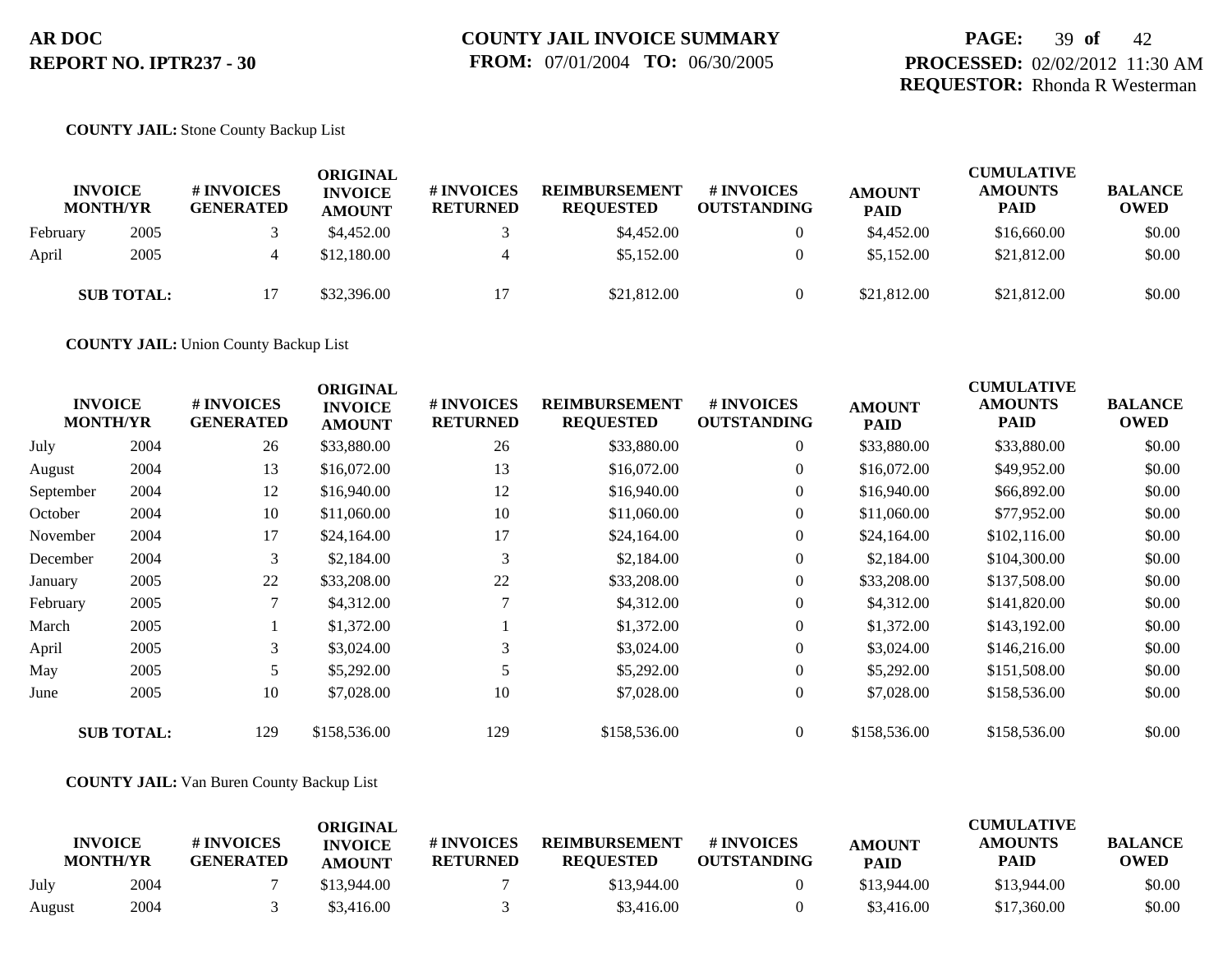## **PAGE:** 40 **of** 42 **PROCESSED:** 02/02/2012 11:30 AM **REQUESTOR:** Rhonda R Westerman

#### **COUNTY JAIL:** Van Buren County Backup List

| <b>INVOICE</b><br><b>MONTH/YR</b> |                   | # INVOICES<br><b>GENERATED</b> | <b>ORIGINAL</b><br><b>INVOICE</b><br><b>AMOUNT</b> | # INVOICES<br><b>RETURNED</b> | <b>REIMBURSEMENT</b><br><b>REQUESTED</b> | <b>#INVOICES</b><br><b>OUTSTANDING</b> | <b>AMOUNT</b><br><b>PAID</b> | <b>CUMULATIVE</b><br><b>AMOUNTS</b><br><b>PAID</b> | <b>BALANCE</b><br><b>OWED</b> |
|-----------------------------------|-------------------|--------------------------------|----------------------------------------------------|-------------------------------|------------------------------------------|----------------------------------------|------------------------------|----------------------------------------------------|-------------------------------|
| October                           | 2004              |                                | \$3,500.00                                         |                               | \$3,500.00                               | $\overline{0}$                         | \$3,500.00                   | \$20,860.00                                        | \$0.00                        |
| November                          | 2004              |                                | \$1,008.00                                         |                               | \$1,008.00                               | $\overline{0}$                         | \$1,008.00                   | \$21,868.00                                        | \$0.00                        |
| January                           | 2005              |                                | \$980.00                                           |                               | \$980.00                                 | $\overline{0}$                         | \$980.00                     | \$22,848.00                                        | \$0.00                        |
| February                          | 2005              | 6                              | \$11,900.00                                        | 6                             | \$7,644.00                               | $\overline{0}$                         | \$7,644.00                   | \$30,492.00                                        | \$0.00                        |
| April                             | 2005              | 2                              | \$1,260.00                                         |                               | \$1,260.00                               | $\overline{0}$                         | \$1,260.00                   | \$31,752.00                                        | \$0.00                        |
| May                               | 2005              | 6                              | \$3,780.00                                         | 6                             | \$3,780.00                               | $\overline{0}$                         | \$3,780.00                   | \$35,532.00                                        | \$0.00                        |
|                                   | <b>SUB TOTAL:</b> | 33                             | \$39,788.00                                        | 33                            | \$35,532.00                              | $\overline{0}$                         | \$35,532.00                  | \$35,532.00                                        | \$0.00                        |

**COUNTY JAIL:** Washington County Backup List

|           | <b>INVOICE</b><br><b>MONTH/YR</b> | # INVOICES<br><b>GENERATED</b> | <b>ORIGINAL</b><br><b>INVOICE</b><br><b>AMOUNT</b> | # INVOICES<br><b>RETURNED</b> | <b>REIMBURSEMENT</b><br><b>REQUESTED</b> | <b># INVOICES</b><br><b>OUTSTANDING</b> | <b>AMOUNT</b><br><b>PAID</b> | <b>CUMULATIVE</b><br><b>AMOUNTS</b><br><b>PAID</b> | <b>BALANCE</b><br><b>OWED</b> |
|-----------|-----------------------------------|--------------------------------|----------------------------------------------------|-------------------------------|------------------------------------------|-----------------------------------------|------------------------------|----------------------------------------------------|-------------------------------|
| July      | 2004                              | 37                             | \$53,648.00                                        | 37                            | \$48,020.00                              | $\overline{0}$                          | \$48,020.00                  | \$48,020.00                                        | \$0.00                        |
| August    | 2004                              | 14                             | \$14,028.00                                        | 14                            | \$13,272.00                              | $\overline{0}$                          | \$13,272.00                  | \$61,292.00                                        | \$0.00                        |
| September | 2004                              | 43                             | \$96,404.00                                        | 43                            | \$60,088.00                              | $\overline{0}$                          | \$60,088,00                  | \$121,380.00                                       | \$0.00                        |
| October   | 2004                              | 48                             | \$64,456.00                                        | 48                            | \$60,928.00                              | $\overline{0}$                          | \$60,928.00                  | \$182,308.00                                       | \$0.00                        |
| November  | 2004                              | 24                             | \$29,092.00                                        | 24                            | \$23,548.00                              | $\overline{0}$                          | \$23,548.00                  | \$205,856.00                                       | \$0.00                        |
| December  | 2004                              | $\tau$                         | \$16,492.00                                        |                               | \$15,988.00                              | $\overline{0}$                          | \$15,988.00                  | \$221,844.00                                       | \$0.00                        |
| January   | 2005                              | 76                             | \$139,720.00                                       | 76                            | \$82,320.00                              | $\overline{0}$                          | \$82,320.00                  | \$304,164.00                                       | \$0.00                        |
| February  | 2005                              | 47                             | \$52,976.00                                        | 47                            | \$40,236.00                              | $\overline{0}$                          | \$40,236.00                  | \$344,400.00                                       | \$0.00                        |
| March     | 2005                              | 25                             | \$31,864.00                                        | 25                            | \$18,424.00                              | $\overline{0}$                          | \$18,424.00                  | \$362,824.00                                       | \$0.00                        |
| April     | 2005                              | 10                             | \$5,432.00                                         | 10                            | \$5,432.00                               | $\overline{0}$                          | \$5,432.00                   | \$368,256.00                                       | \$0.00                        |
| May       | 2005                              | 50                             | \$96,124.00                                        | 50                            | \$31,864.00                              | $\overline{0}$                          | \$31,864.00                  | \$400,120.00                                       | \$0.00                        |
| June      | 2005                              | 29                             | \$26,712.00                                        | 29                            | \$22,316.00                              | $\overline{0}$                          | \$22,316.00                  | \$422,436.00                                       | \$0.00                        |
|           | <b>SUB TOTAL:</b>                 | 410                            | \$626,948.00                                       | 410                           | \$422,436.00                             | $\overline{0}$                          | \$422,436.00                 | \$422,436.00                                       | \$0.00                        |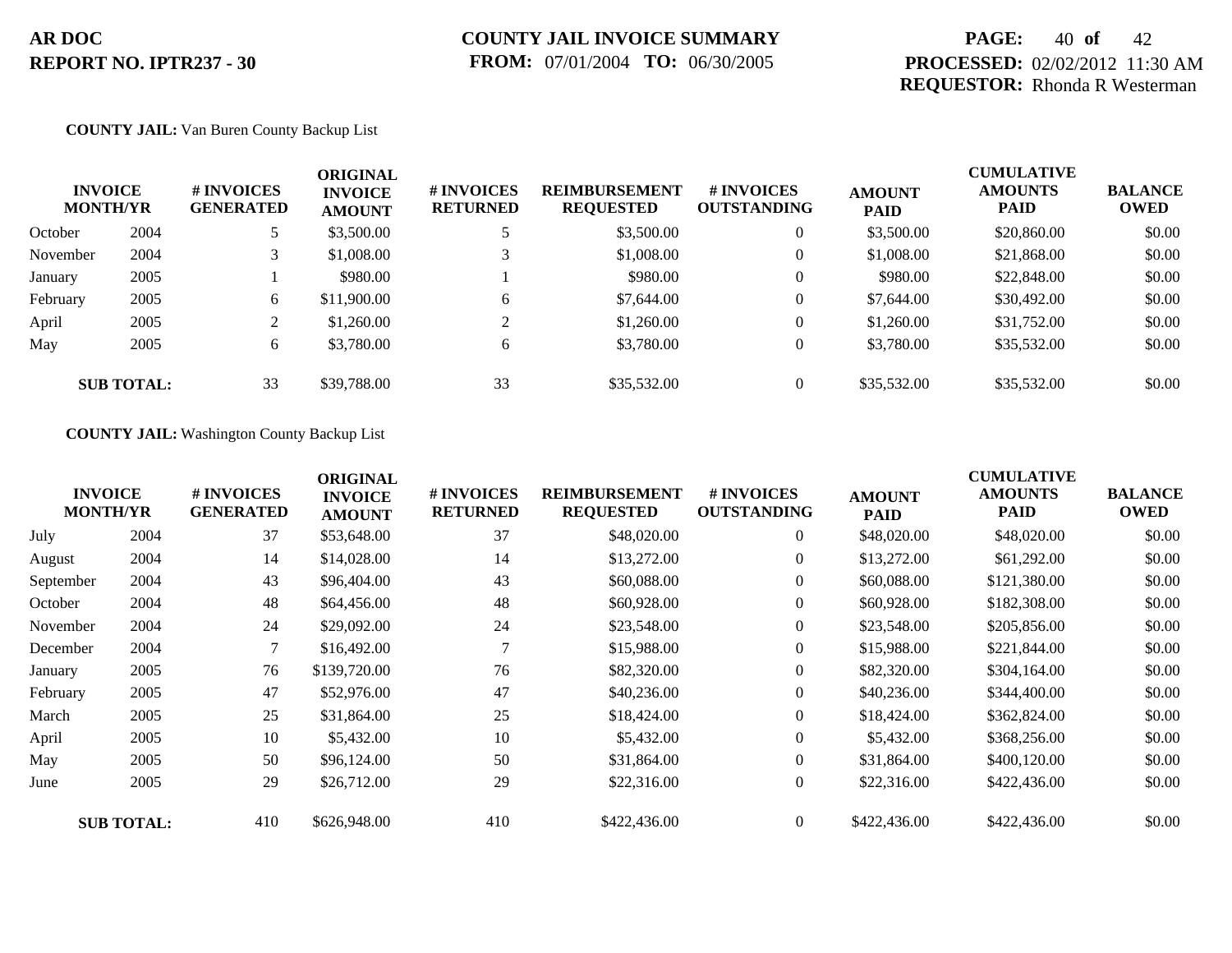### **COUNTY JAIL INVOICE SUMMARY FROM:** 07/01/2004 **TO:** 06/30/2005

## **PAGE:** 41 **of** 42 **PROCESSED:** 02/02/2012 11:30 AM **REQUESTOR:** Rhonda R Westerman

#### **COUNTY JAIL:** White County Backup List

|           | <b>INVOICE</b><br><b>MONTH/YR</b> | # INVOICES<br><b>GENERATED</b> | <b>ORIGINAL</b><br><b>INVOICE</b><br><b>AMOUNT</b> | # INVOICES<br><b>RETURNED</b> | <b>REIMBURSEMENT</b><br><b>REQUESTED</b> | # INVOICES<br><b>OUTSTANDING</b> | <b>AMOUNT</b><br><b>PAID</b> | <b>CUMULATIVE</b><br><b>AMOUNTS</b><br>PAID | <b>BALANCE</b><br><b>OWED</b> |
|-----------|-----------------------------------|--------------------------------|----------------------------------------------------|-------------------------------|------------------------------------------|----------------------------------|------------------------------|---------------------------------------------|-------------------------------|
| July      | 2004                              | 27                             | \$33,208.00                                        | 27                            | \$19,208.00                              | $\overline{0}$                   | \$19,208.00                  | \$19,208.00                                 | \$0.00                        |
| August    | 2004                              | 2                              | \$3,780.00                                         | 2                             | \$3,780.00                               | $\overline{0}$                   | \$3,780.00                   | \$22,988.00                                 | \$0.00                        |
| September | 2004                              | 17                             | \$13,468.00                                        | 17                            | \$13,468.00                              | $\overline{0}$                   | \$13,468.00                  | \$36,456.00                                 | \$0.00                        |
| October   | 2004                              | 29                             | \$65,492.00                                        | 29                            | \$35,924.00                              | $\overline{0}$                   | \$35,924.00                  | \$72,380.00                                 | \$0.00                        |
| November  | 2004                              | 6                              | \$8,596.00                                         | 6                             | \$8,596.00                               | $\overline{0}$                   | \$8,596.00                   | \$80,976.00                                 | \$0.00                        |
| December  | 2004                              | 5.                             | \$5,740.00                                         |                               | \$6,160.00                               | $\overline{0}$                   | \$6,160.00                   | \$87,136.00                                 | \$0.00                        |
| January   | 2005                              | 19                             | \$22,456.00                                        | 19                            | \$22,456.00                              | $\overline{0}$                   | \$22,456.00                  | \$109,592.00                                | \$0.00                        |
| February  | 2005                              | 16                             | \$10,724.00                                        | 16                            | \$10,724.00                              | $\overline{0}$                   | \$10,724.00                  | \$120,316.00                                | \$0.00                        |
| March     | 2005                              | 19                             | \$7,364.00                                         | 19                            | \$7,364.00                               | $\overline{0}$                   | \$7,364.00                   | \$127,680.00                                | \$0.00                        |
| April     | 2005                              | 12                             | \$30,688.00                                        | 12                            | \$12,656.00                              | $\overline{0}$                   | \$12,656.00                  | \$140,336.00                                | \$0.00                        |
| May       | 2005                              | 17                             | \$22,092.00                                        | 17                            | \$22,092.00                              | $\overline{0}$                   | \$22,092.00                  | \$162,428.00                                | \$0.00                        |
| June      | 2005                              |                                | \$6,524.00                                         | 7                             | \$6,524.00                               | $\overline{0}$                   | \$6,524.00                   | \$168,952.00                                | \$0.00                        |
|           | <b>SUB TOTAL:</b>                 | 176                            | \$230,132.00                                       | 176                           | \$168,952.00                             | $\overline{0}$                   | \$168,952.00                 | \$168,952.00                                | \$0.00                        |

### **COUNTY JAIL:** Woodruff County Backup List

| <b>INVOICE</b><br><b>MONTH/YR</b> |                   | # INVOICES<br><b>GENERATED</b> | <b>ORIGINAL</b><br><b>INVOICE</b><br><b>AMOUNT</b> | # INVOICES<br><b>RETURNED</b> | <b>REIMBURSEMENT</b><br><b>REQUESTED</b> | # INVOICES<br><b>OUTSTANDING</b> | <b>AMOUNT</b><br><b>PAID</b> | <b>CUMULATIVE</b><br><b>AMOUNTS</b><br><b>PAID</b> | <b>BALANCE</b><br><b>OWED</b> |
|-----------------------------------|-------------------|--------------------------------|----------------------------------------------------|-------------------------------|------------------------------------------|----------------------------------|------------------------------|----------------------------------------------------|-------------------------------|
| July                              | 2004              |                                | \$1,176.00                                         |                               | \$1,176.00                               | $\overline{0}$                   | \$1,176.00                   | \$1,176.00                                         | \$0.00                        |
| August                            | 2004              |                                | \$784.00                                           |                               | \$784.00                                 | $\overline{0}$                   | \$784.00                     | \$1,960.00                                         | \$0.00                        |
| September                         | 2004              |                                | \$224.00                                           |                               | \$224.00                                 | $\overline{0}$                   | \$224.00                     | \$2,184.00                                         | \$0.00                        |
| October                           | 2004              |                                | \$252.00                                           |                               | \$252.00                                 | $\overline{0}$                   | \$252.00                     | \$2,436.00                                         | \$0.00                        |
| January                           | 2005              |                                | \$2,800.00                                         | 3                             | \$2,800.00                               | $\theta$                         | \$2,800.00                   | \$5,236.00                                         | \$0.00                        |
| March                             | 2005              |                                | \$1,512.00                                         | 3                             | \$1,512.00                               | $\theta$                         | \$1,512.00                   | \$6,748.00                                         | \$0.00                        |
| April                             | 2005              | $\gamma$                       | \$448.00                                           | $\gamma$                      | \$448.00                                 | $\overline{0}$                   | \$448.00                     | \$7,196,00                                         | \$0.00                        |
| May                               | 2005              |                                | \$56.00                                            |                               | \$56.00                                  | $\theta$                         | \$56.00                      | \$7,252.00                                         | \$0.00                        |
|                                   | <b>SUB TOTAL:</b> | 14                             | \$7,252.00                                         | 14                            | \$7,252.00                               | $\theta$                         | \$7,252.00                   | \$7,252,00                                         | \$0.00                        |